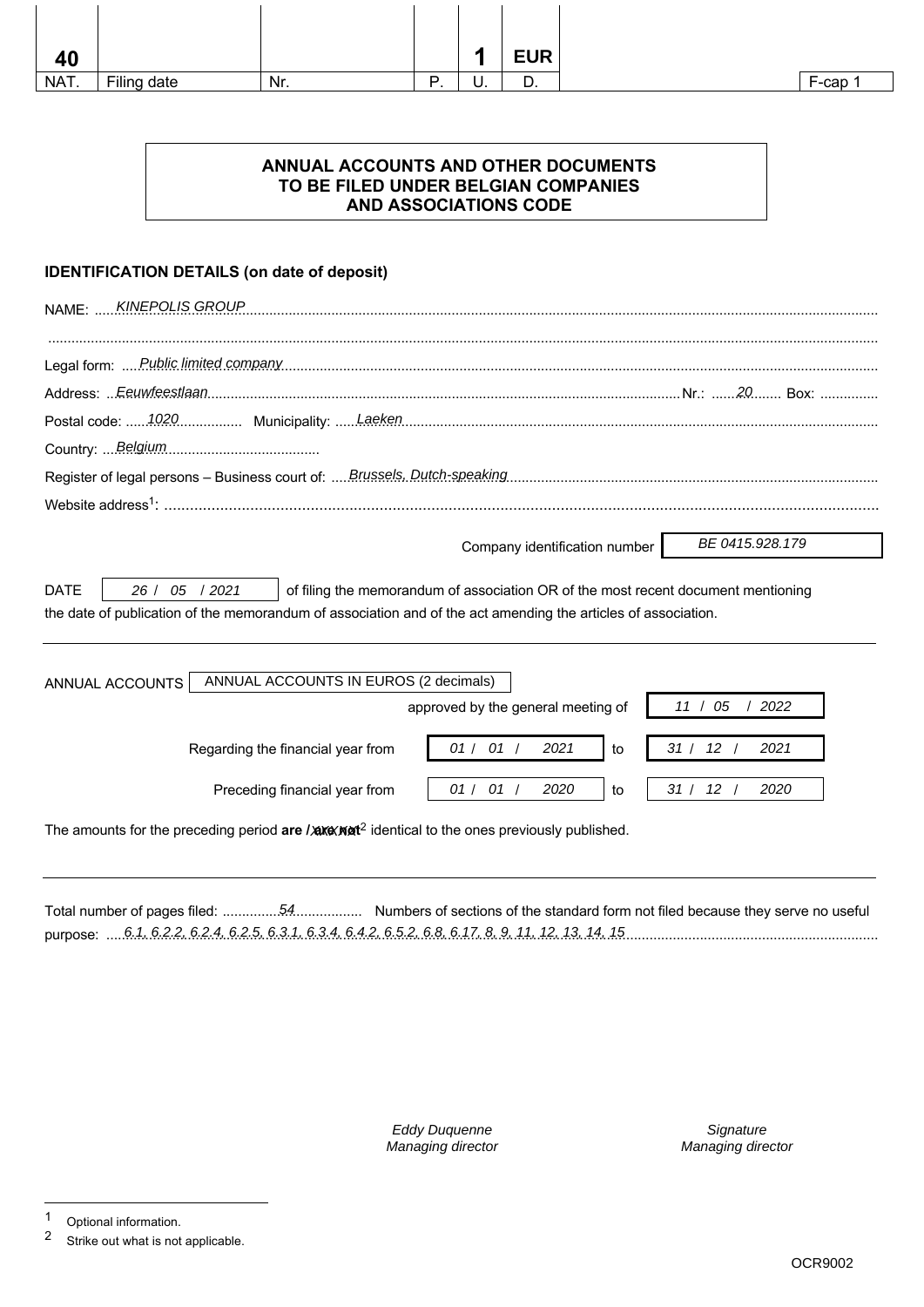## **LIST OF DIRECTORS, BUSINESS MANAGERS AND AUDITORS AND DECLARATION REGARDING A COMPLIMENTARY REVIEW OR CORRECTION ASSIGNMENT**

## **LIST OF THE DIRECTORS, BUSINESS MANAGERS AND AUDITORS**

COMPLETE LIST with surname, first names, profession, place of residence (address, number, postal code and municipality) and position within the company

Eddy Duquenne Kapellenstraat 94, 9280 Lebbeke, Belgium

Philip Ghekiere Latemstraat 153, 9830 Sint-Martens-Latem, Belgium

Marion Debruyne BV Nr.: BE 0808.178.264 Vliegveld 13, 8560 Wevelgem, Belgium

Represented by:

Marion Debruyne Iepersestraat 407, 8800 Roeselaere, Belgium

Pallanza Invest BV Nr.: BE 0808.186.578 Molenberg 44, 1790 Affligem, Belgium

Represented by:

Geert Vanderstappen Molenberg 44, 1790 Affligem, Belgium

4F BV Nr.: BE 0478.145.266 Plotersgracht 12, 9000 Gent, Belgium

Represented by:

Ignace Van Doorselaere Plotersgracht 12, 9000 Gent, Belgium

Pentascoop NV Nr.: BE 0405.117.332 Wikingerhof 7, 8500 Kortrijk, Belgium

Represented by:

Joost Bert Ruitersweg 6 box A011, 8500 Kortrijk, Belgium

Mavac BV Nr.: BE 0824.965.994 Daalstraat 34, 1852 Beigem, Belgium

Represented by:

Marleen Vaesen Daalstraat 34, 1852 Beigem, Belgium Managing director 13/05/2020 - 08/05/2024

**Director** 13/05/2020 - 08/05/2024

**Director** 12/05/2021 - 10/05/2023

**Director** 09/05/2018 - 11/05/2022

**Director** 13/05/2021 - 10/05/2023

Chairman of the board of directors 13/05/2020 - 08/05/2024

**Director** 13/05/2020 - 11/05/2022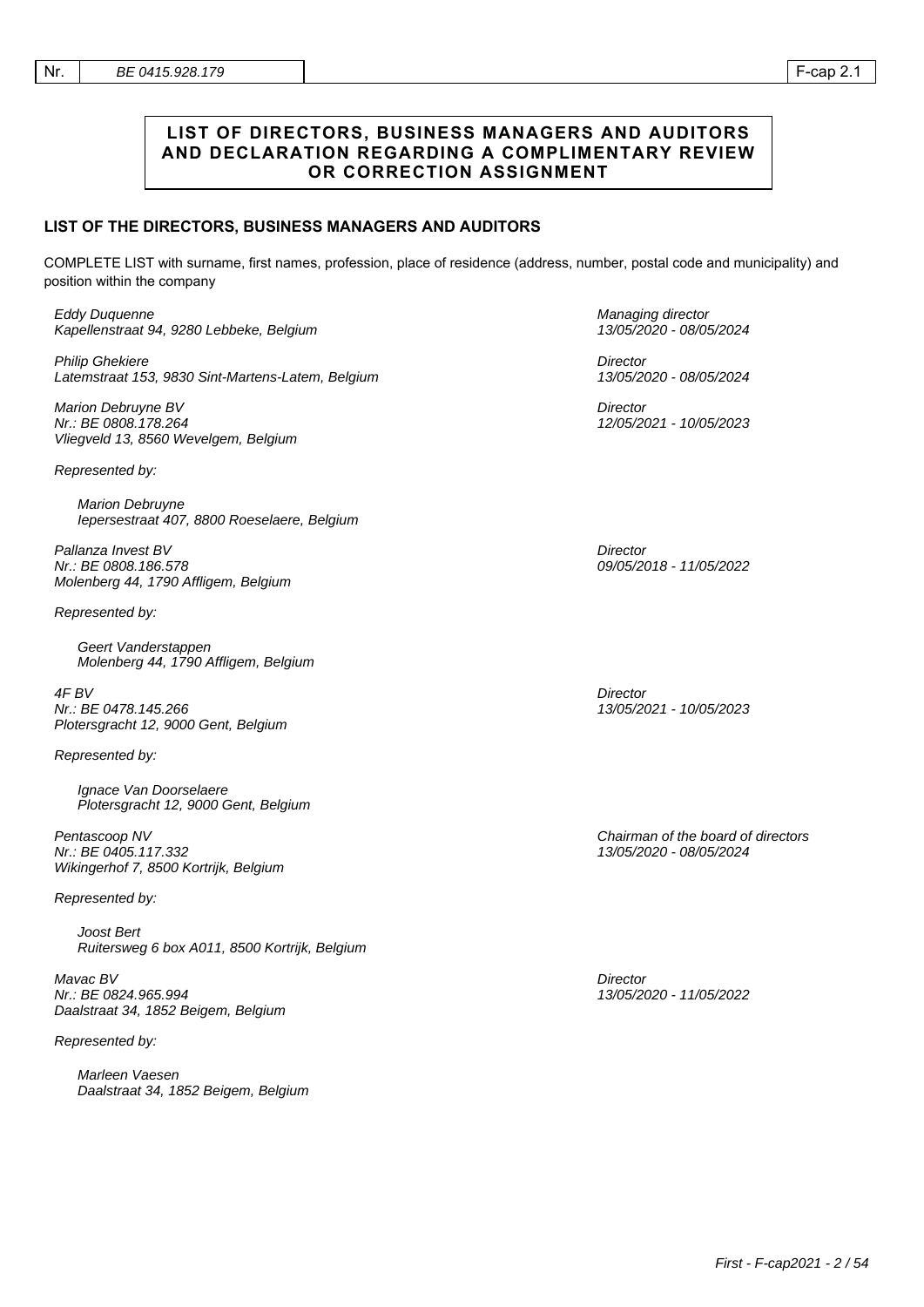## **LIST OF THE DIRECTORS, BUSINESS MANAGERS AND AUDITORS (CONTINUED)**

SDL Advice BV Nr.: BE 0830.460.154 Nieuwpoortstraat 9, 8300 Knokke-Heist, Belgium

Represented by:

Sonja Rottiers Nieuwpoortstraat 9, 8300 Knokke-Heist, Belgium

Klynveld Peat Marwick Goerdeler Bedrijfsrevisoren BV Nr.: BE 0419.122.548 Luchthaven Brussel Nationaal 1K, 1930 Zaventem, Belgium Membership nr.: B00001

Represented by:

Frederic Poesen Luchthaven Brussel Nationaal 1K, 1930 Zaventem, Belgium Membership nr.: A02331

**Director** 13/05/2020 - 11/05/2022

Auditor 08/05/2019 - 11/05/2022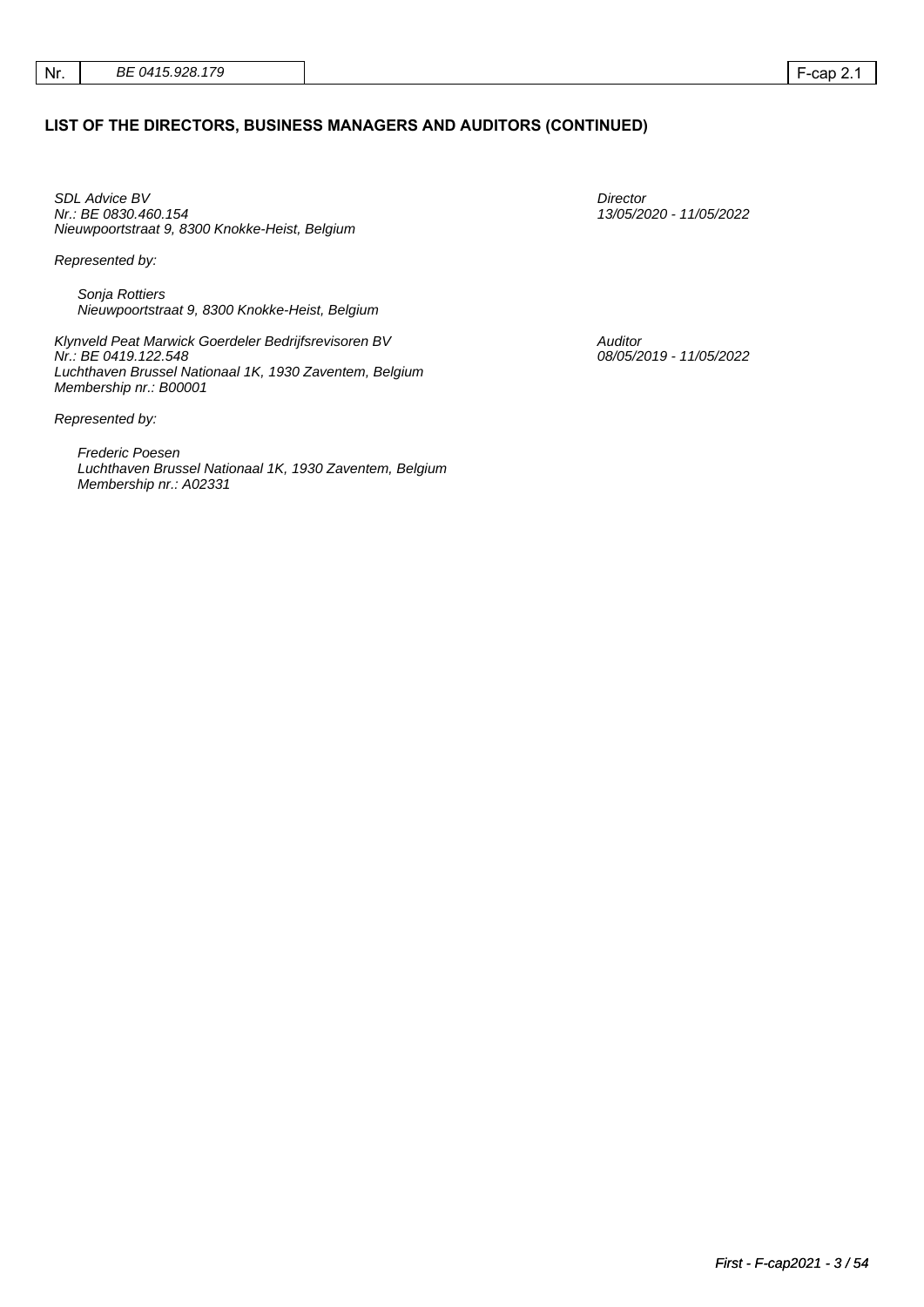| Nr. | BE 0415.928.179<br>_____ |  | cap<br><u>.</u> |  |
|-----|--------------------------|--|-----------------|--|
|-----|--------------------------|--|-----------------|--|

## **DECLARATION REGARDING A COMPLIMENTARY REVIEW OR CORRECTION ASSIGNMENT**

The managing board declares that no audit or correction assignment has been given to a person who was not authorised to do so by law, pursuant to art. 34 and 37 of the law of 22th April 1999 concerning accounting and tax professions.

The annual accounts **XXX** / were not<sup>\*</sup> audited or corrected by an external accountant or by a company auditor who is not the statutory auditor.

If affirmative, mention hereafter: surname, first names, profession and address of each external accountant or company auditor and his membership number with his Institute as well as the nature of his assignment:

- A. Bookkeeping of the enterprise \*\*,
- B. Preparing the annual accounts \*\*,
- C. Auditing the annual accounts and/or
- D. Correcting the annual accounts.

If the tasks mentioned under A. or B. are executed by certified accountants or certified bookkeepers - tax specialists, you can mention hereafter: surname, first names, profession and address of each certified accountant or certified bookkeeper - tax specialist and his/her affiliation number with the Institute of Accounting Professional and Tax Experts and the nature of his/her assignment.

| Surname, first names, profession and address | Affiliation number | Nature of the<br>assignment<br>(A, B, C and/or D) |
|----------------------------------------------|--------------------|---------------------------------------------------|
|                                              |                    |                                                   |
|                                              |                    |                                                   |
|                                              |                    |                                                   |
|                                              |                    |                                                   |
|                                              |                    |                                                   |
|                                              |                    |                                                   |
|                                              |                    |                                                   |

 $\overline{a}$ 

Strike out what is not applicable.

Optional information.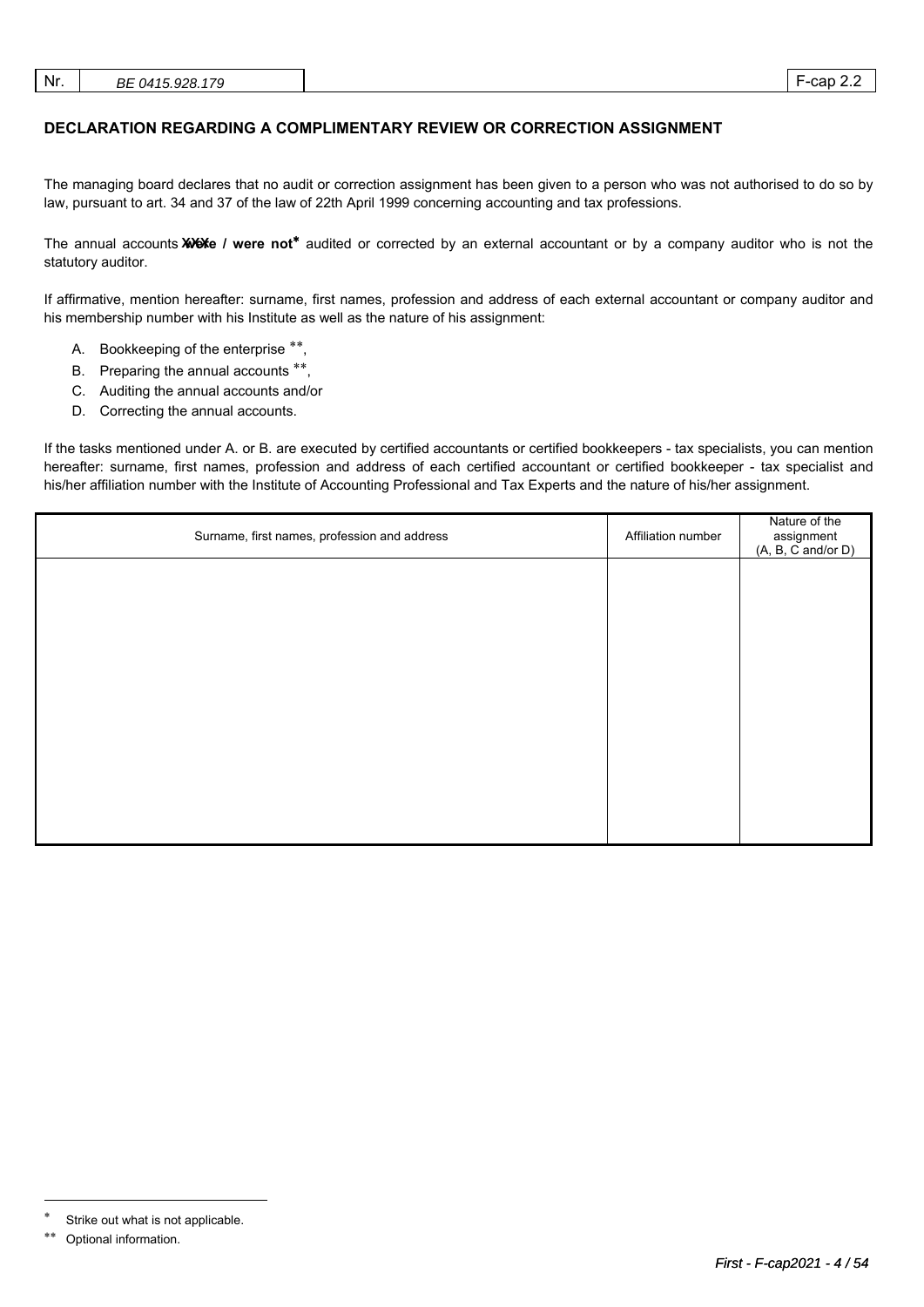## **ANNUAL ACCOUNTS**

# **BALANCE SHEET AFTER APPROPRIATION**

|                                                | Discl. | Codes | Period         | Preceding period |
|------------------------------------------------|--------|-------|----------------|------------------|
| <b>ASSETS</b>                                  |        |       |                |                  |
|                                                | 6.1    | 20    |                |                  |
|                                                |        | 21/28 | 609.566.825,14 | 547.652.650,30   |
|                                                | 6.2    | 21    | 4.695.729,20   | 5.459.699,87     |
|                                                | 6.3    | 22/27 | 664.935.23     | 1.123.675,23     |
|                                                |        | 22    |                |                  |
|                                                |        | 23    | 321.542.96     | 708.255.54       |
|                                                |        | 24    | 45.515,94      | 53.706,81        |
|                                                |        | 25    |                |                  |
|                                                |        | 26    | 216.842.90     | 280.679.33       |
| Assets under construction and advance payments |        | 27    | 81.033.43      | 81.033,55        |
|                                                |        | 28    | 604.206.160.71 | 541.069.275,20   |
|                                                |        | 280/1 | 604.204.135,47 | 541.067.249,96   |
|                                                |        | 280   | 436.697.525,18 | 441.614.657,00   |
|                                                |        | 281   | 167.506.610,29 | 99.452.592,96    |
|                                                |        | 282/3 |                |                  |
|                                                |        | 282   |                |                  |
|                                                |        | 283   |                |                  |
|                                                |        | 284/8 | 2.025,24       | 2.025,24         |
|                                                |        | 284   | 2.025,24       | 2.025,24         |
|                                                |        | 285/8 |                |                  |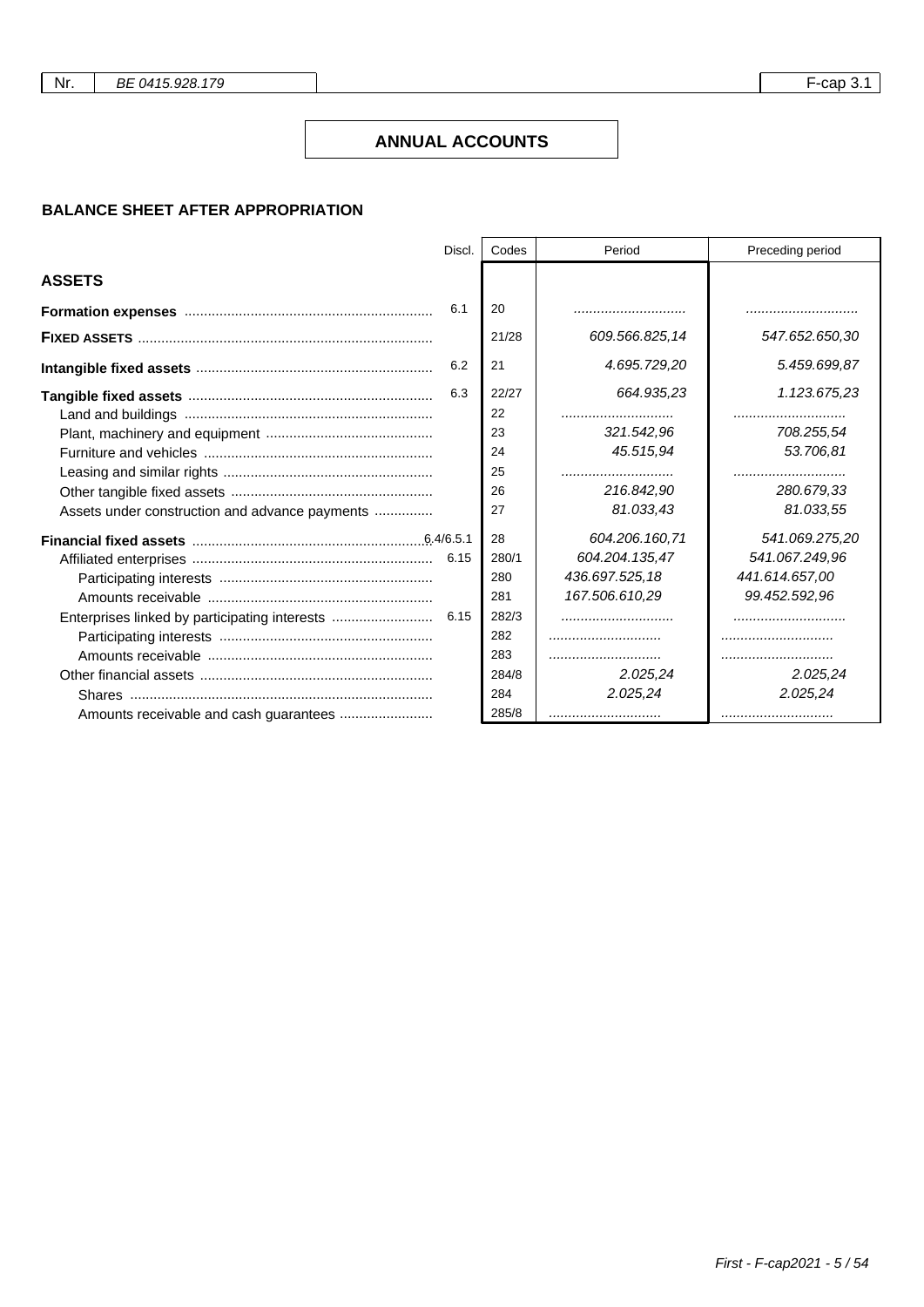| Nr.<br>BE 0415.928.179 |       |                | $F$ -cap 3.1     |
|------------------------|-------|----------------|------------------|
|                        |       |                |                  |
| Discl.                 | Codes | Period         | Preceding period |
|                        | 29/58 | 48.912.398,90  | 34.817.807,32    |
|                        | 29    |                |                  |
|                        | 290   |                |                  |
|                        | 291   |                |                  |
|                        | 3     | 995.251,62     | 1.299.546,11     |
|                        | 30/36 | 995.251,62     | 1.299.546,11     |
|                        | 30/31 |                |                  |
|                        | 32    |                |                  |
|                        | 33    |                |                  |
|                        | 34    | 995.251,62     | 1.299.546,11     |
|                        | 35    |                |                  |
|                        | 36    |                |                  |
|                        | 37    |                |                  |
|                        | 40/41 | 24.216.403.48  | 15.601.453.13    |
|                        | 40    | 18.016.861,85  | 8.633.981,80     |
|                        | 41    | 6.199.541,63   | 6.967.471,33     |
|                        | 50/53 | 20.825.135,26  | 14.817.361,01    |
|                        | 50    | 20.825.135,26  | 14.817.361,01    |
|                        | 51/53 |                |                  |
|                        | 54/58 | 742.795,50     | 909.236,59       |
| 6.6                    | 490/1 | 2.132.813.04   | 2.190.210,48     |
|                        | 20/58 | 658.479.224,04 | 582.470.457,62   |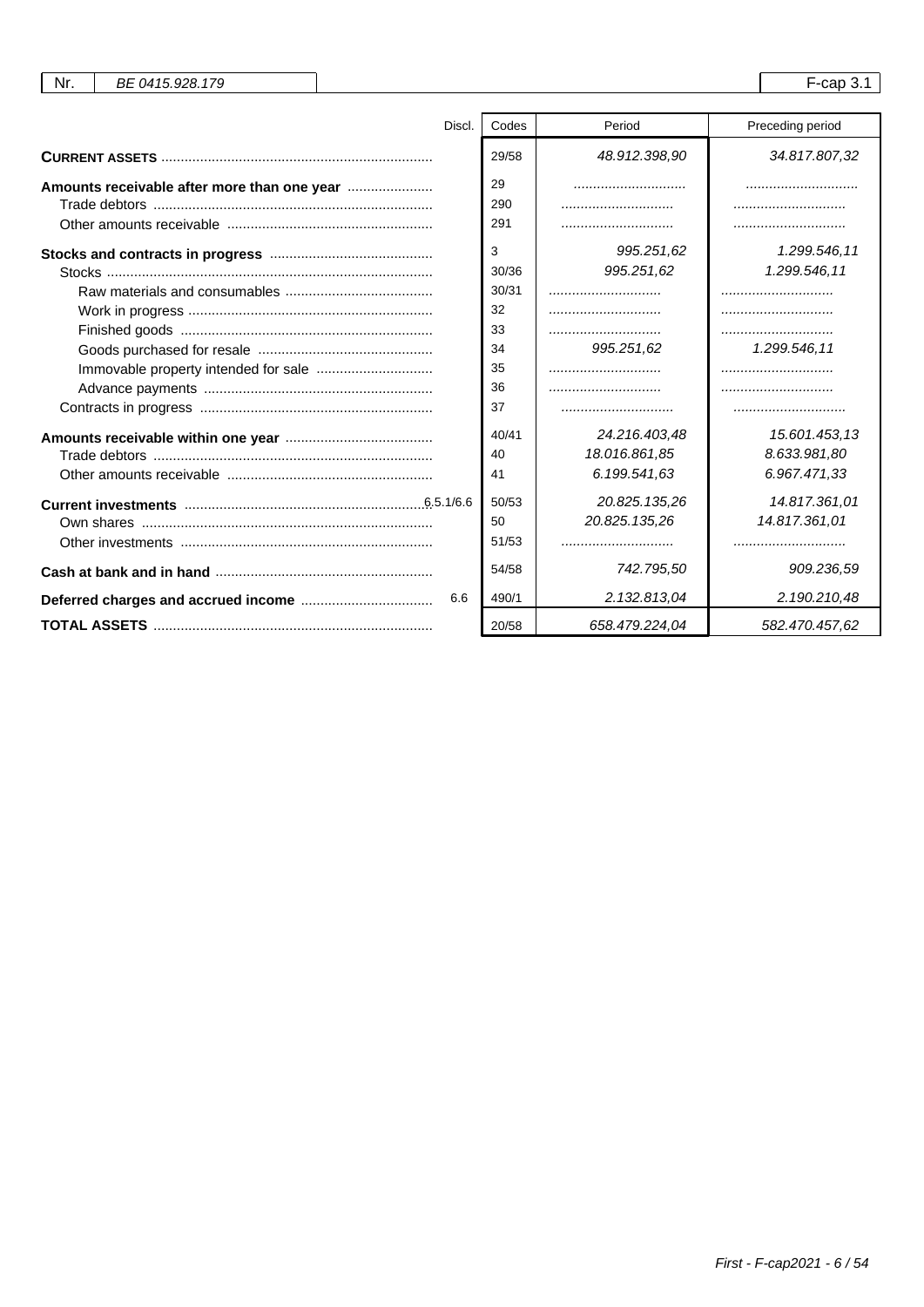| BE 0415.928.179 |
|-----------------|
|-----------------|

 $\overline{\phantom{a}}$ 

|                                                                  | Discl. | Codes   | Period        | Preceding period |
|------------------------------------------------------------------|--------|---------|---------------|------------------|
| <b>EQUITY AND LIABILITIES</b>                                    |        |         |               |                  |
|                                                                  |        | 10/15   | 80.968.523,37 | 83.510.032,09    |
|                                                                  |        | 10/11   | 20.106.155,90 | 20.106.155,90    |
|                                                                  |        | 10      | 18.952.288,40 | 18.952.288,40    |
|                                                                  |        | 100     | 18.952.288,40 | 18.952.288,40    |
|                                                                  |        | 101     |               |                  |
|                                                                  |        | 11      | 1.153.867,50  | 1.153.867,50     |
|                                                                  |        | 1100/10 | 1.153.867,50  | 1.153.867,50     |
|                                                                  |        | 1100/19 |               |                  |
|                                                                  |        | 12      |               |                  |
|                                                                  |        | 13      | 29.770.519,69 | 23.762.745,44    |
|                                                                  |        | 130/1   | 22.720.364,10 | 16.712.589,85    |
|                                                                  |        | 130     | 1.895.228,84  | 1.895.228,84     |
|                                                                  |        | 1311    |               |                  |
|                                                                  |        | 1312    | 20.825.135.26 | 14.817.361.01    |
|                                                                  |        | 1313    |               |                  |
|                                                                  |        | 1319    |               |                  |
|                                                                  |        | 132     |               |                  |
|                                                                  |        | 133     | 7.050.155,59  | 7.050.155,59     |
|                                                                  |        | 14      | 31.091.847,78 | 39.641.130,75    |
|                                                                  |        | 15      |               |                  |
| Advance to associates on the sharing out of the assets $5 \dots$ |        | 19      |               |                  |
|                                                                  |        | 16      | 32.732,00     | 32.732,00        |
|                                                                  |        | 160/5   | 32.732,00     | 32.732,00        |
|                                                                  |        | 160     |               |                  |
|                                                                  |        | 161     |               |                  |
|                                                                  |        | 162     |               |                  |
|                                                                  |        | 163     |               |                  |
|                                                                  | 6.8    | 164/5   | 32.732,00     | 32.732,00        |
|                                                                  |        | 168     |               |                  |

4 Amount to substract of the issued capital

5 Amount to substract from the other part of the equity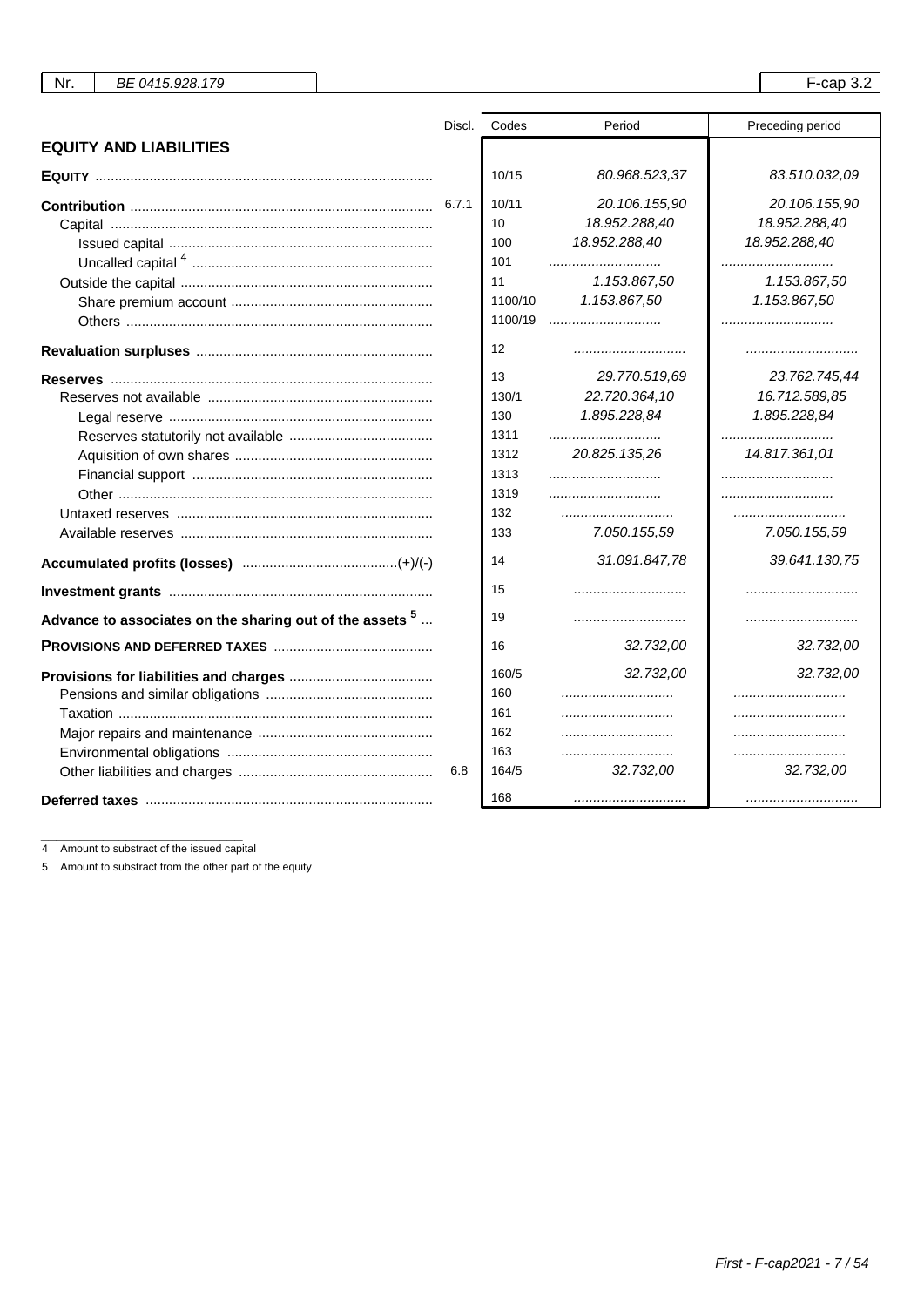| Nr.<br>BE 0415.928.179                                      |        |       |                | $F$ -cap 3.2     |
|-------------------------------------------------------------|--------|-------|----------------|------------------|
|                                                             |        |       |                |                  |
|                                                             | Discl. | Codes | Period         | Preceding period |
|                                                             |        | 17/49 | 577.477.968,67 | 498.927.693,53   |
|                                                             | 6.9    | 17    | 491.622.413,40 | 473.022.413,40   |
|                                                             |        | 170/4 | 491.622.413,40 | 473.022.413,40   |
|                                                             |        | 170   |                |                  |
|                                                             |        | 171   | 400.478.000,00 | 461.878.000,00   |
|                                                             |        | 172   |                |                  |
|                                                             |        | 173   | 80.000.000,00  |                  |
|                                                             |        | 174   | 11.144.413,40  | 11.144.413,40    |
|                                                             |        | 175   |                |                  |
|                                                             |        | 1750  |                |                  |
|                                                             |        | 1751  |                |                  |
|                                                             |        | 176   |                |                  |
|                                                             |        | 178/9 |                |                  |
|                                                             | 6.9    | 42/48 | 71.362.267,65  | 16.655.180,56    |
| Current portion of amounts payable after more than one year |        |       |                |                  |
|                                                             |        | 42    | 61.400.000,00  | 53.424,00        |
|                                                             |        | 43    |                |                  |
|                                                             |        | 430/8 |                |                  |
|                                                             |        | 439   |                |                  |
|                                                             |        | 44    | 6.340.938,84   | 12.825.755,09    |
|                                                             |        | 440/4 | 6.340.938.84   | 12.825.755.09    |
|                                                             |        | 441   |                |                  |
|                                                             |        | 46    |                |                  |
|                                                             | 6.9    | 45    | 3.389.058,20   | 3.703.783,86     |
|                                                             |        | 450/3 | 176.473,81     | 96.419,61        |
|                                                             |        | 454/9 | 3.212.584,39   | 3.607.364,25     |
|                                                             |        | 47/48 | 232.270,61     | 72.217,61        |
|                                                             | 6.9    | 492/3 | 14.493.287,62  | 9.250.099,57     |
|                                                             |        | 10/49 | 658.479.224,04 | 582.470.457,62   |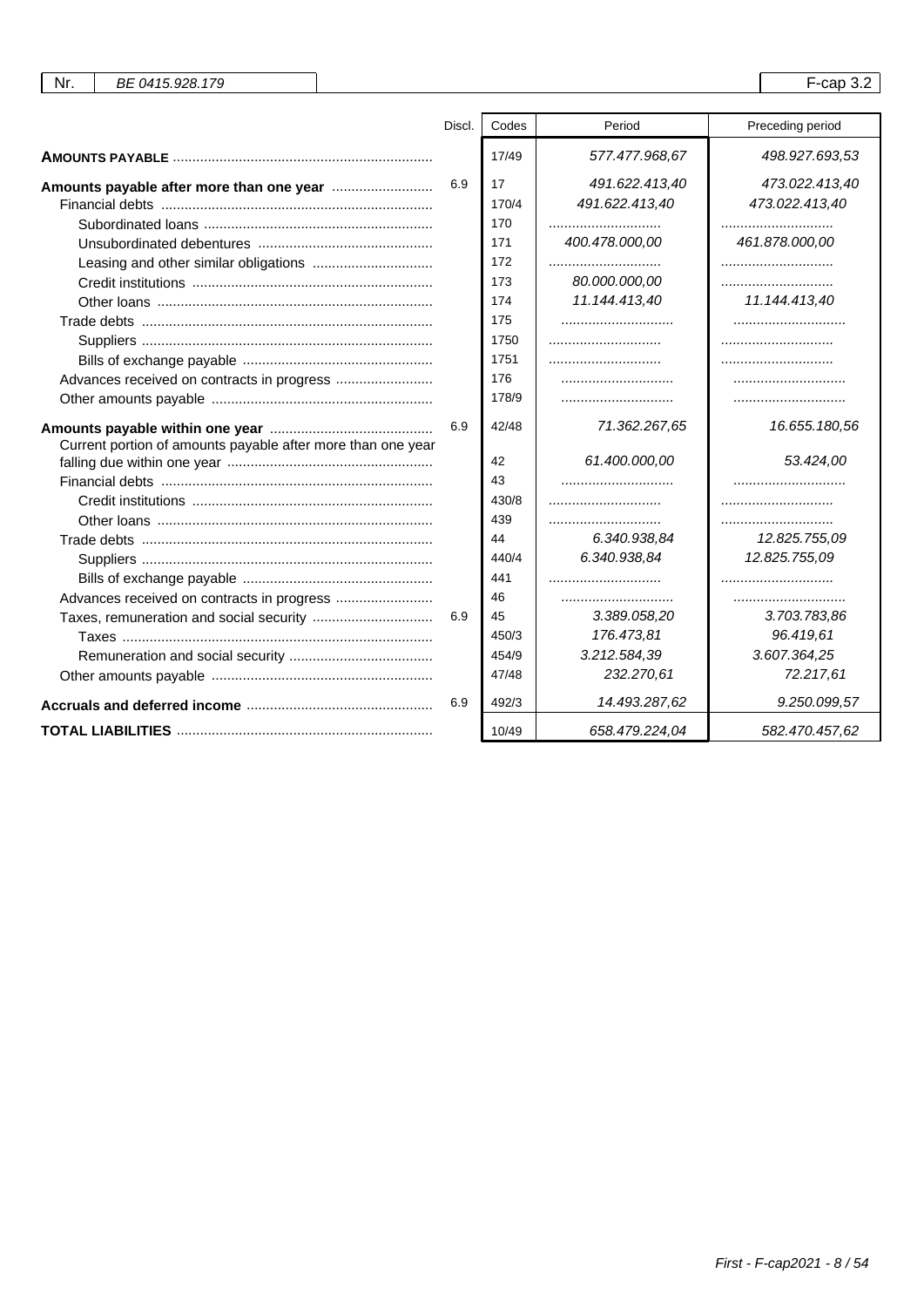# **INCOME STATEMENT**

|                                                                                                                     | Discl. | Codes        | Period                         | Preceding period               |
|---------------------------------------------------------------------------------------------------------------------|--------|--------------|--------------------------------|--------------------------------|
| Stocks of finished goods and work and contracts in progress:                                                        | 6.10   | 70/76A<br>70 | 30.837.173,71<br>26.633.141,70 | 17.369.156,26<br>14.902.317,93 |
|                                                                                                                     |        | 71           |                                |                                |
|                                                                                                                     |        | 72           | 211.954,31                     | 340.369,03                     |
|                                                                                                                     | 6.10   | 74           | 3.992.077,70                   | 2.126.469,30                   |
|                                                                                                                     |        | 76A          |                                |                                |
|                                                                                                                     |        | 60/66A       | 30.807.970.91                  | 53.696.253,51                  |
|                                                                                                                     |        | 60           | 1.940.203,37                   | 2.252.757,73                   |
|                                                                                                                     |        | 600/8        | 1.635.908.88                   | 2.425.649,10                   |
|                                                                                                                     |        | 609          | 304.294.49                     | $-172.891.37$                  |
|                                                                                                                     |        | 61           | 16.254.206,54                  | 38.471.778,76                  |
| Remuneration, social security costs and pensions (+)/(-)<br>Depreciation of and other amounts written off formation | 6.10   | 62           | 9.821.552,78                   | 9.555.165,21                   |
| Amounts written off stocks, contracts in progress and trade                                                         |        | 630          | 2.725.896,25                   | 3.190.500,47                   |
| Provisions for liabilities and charges: Appropriations (uses                                                        | 6.10   | 631/4        |                                | $-9.600.00$                    |
|                                                                                                                     | 6.10   | 635/8        |                                | 7.043,62                       |
|                                                                                                                     | 6.10   | 640/8        | 66.111.97                      | 153.763,19                     |
| Operating charges carried to assets as restructuring costs (-)                                                      |        | 649          |                                |                                |
|                                                                                                                     | 6.12   | 66A          |                                | 74.844,53                      |
|                                                                                                                     |        | 9901         | 29.202,80                      | -36.327.097,25                 |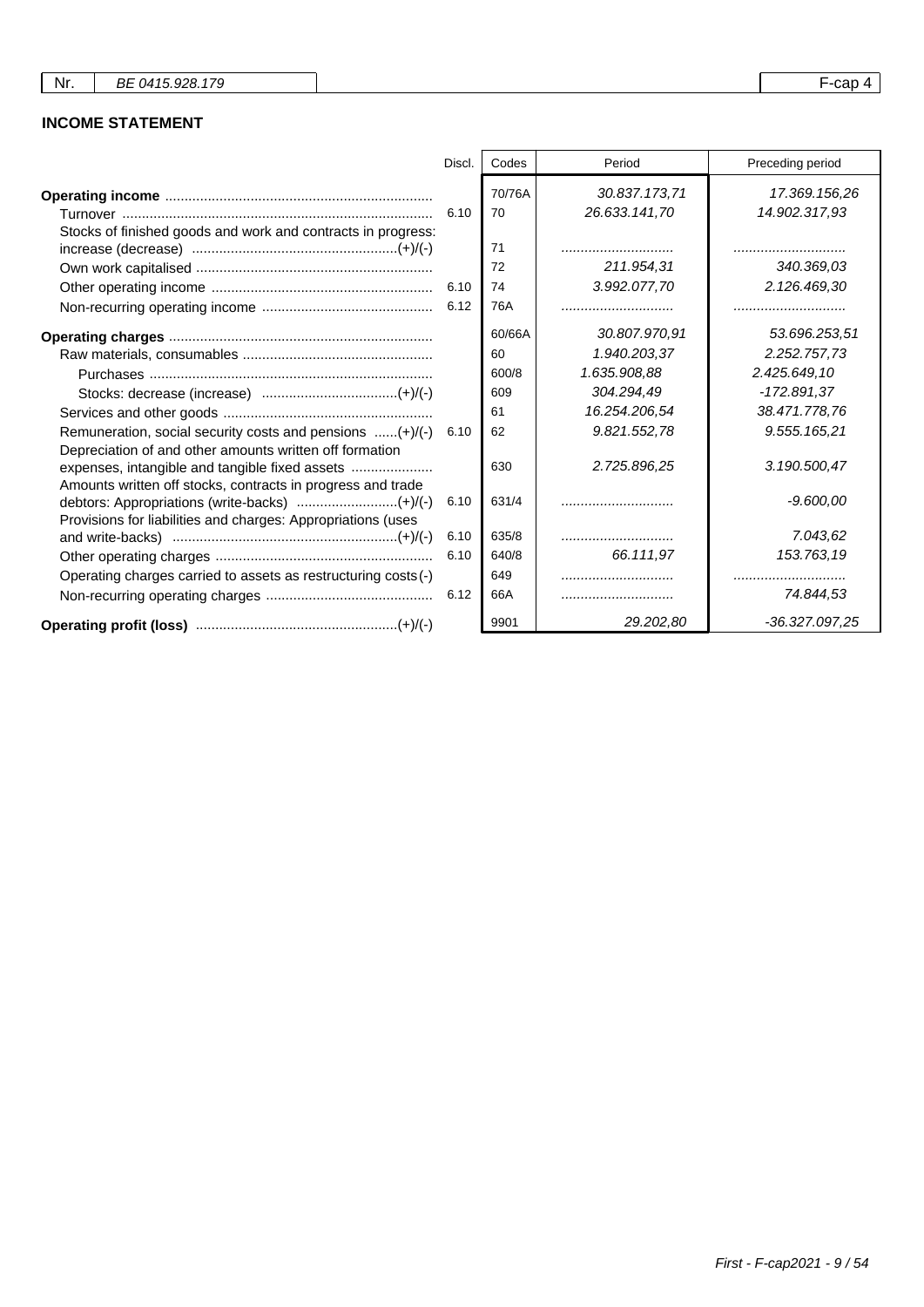| Nr. | BE 0415.928.179 |  | $-0.25$<br>cau |  |
|-----|-----------------|--|----------------|--|
|-----|-----------------|--|----------------|--|

|                                                                                                                            | Discl.       | Codes                                      | Period                                                                                      | Preceding period                                              |
|----------------------------------------------------------------------------------------------------------------------------|--------------|--------------------------------------------|---------------------------------------------------------------------------------------------|---------------------------------------------------------------|
|                                                                                                                            | 6.11<br>6.12 | 75/76B<br>75<br>750<br>751<br>752/9<br>76B | 12.176.422.56<br>12.122.998,56<br>4.269.139.69<br>1.309.243,00<br>6.544.615,87<br>53.424.00 | 3.129.856,34<br>3.129.856.34<br>3.102.098.64<br>27.757.70<br> |
| Amounts written off current assets except stocks, contracts<br>in progress and trade debtors: appropriations (write-backs) |              | 65/66B<br>65<br>650                        | 14.994.925,45<br>10.077.793,63<br>14.477.109,93                                             | 26.738.542,77<br>26.738.542,77<br>12.973.523,32               |
|                                                                                                                            |              | 651<br>652/9<br>66B<br>9903                | -7.120.854,70<br>2.721.538,40<br>4.917.131.82<br>$-2.789.300.09$                            | 7.507.631,74<br>6.257.387.71<br><br>-59.935.783,68            |
|                                                                                                                            |              | 780                                        |                                                                                             |                                                               |
|                                                                                                                            |              | 680                                        |                                                                                             |                                                               |
| $Income taxes                  (+) / (-)$<br>Adjustment of income taxes and write-back of tax provisions                   | 6.13         | 67/77<br>670/3<br>77                       | -247.791.37<br>22.391,92<br>270.183,29                                                      | -5.542.149.01<br>387.758,04<br>5.929.907,05                   |
|                                                                                                                            |              | 9904                                       | $-2.541.508,72$                                                                             | -54.393.634,67                                                |
|                                                                                                                            |              | 789                                        |                                                                                             |                                                               |
|                                                                                                                            |              | 689                                        |                                                                                             |                                                               |
| Gain (loss) of the period available for appropriation $(+)/(-)$                                                            |              | 9905                                       | $-2.541.508.72$                                                                             | -54.393.634,67                                                |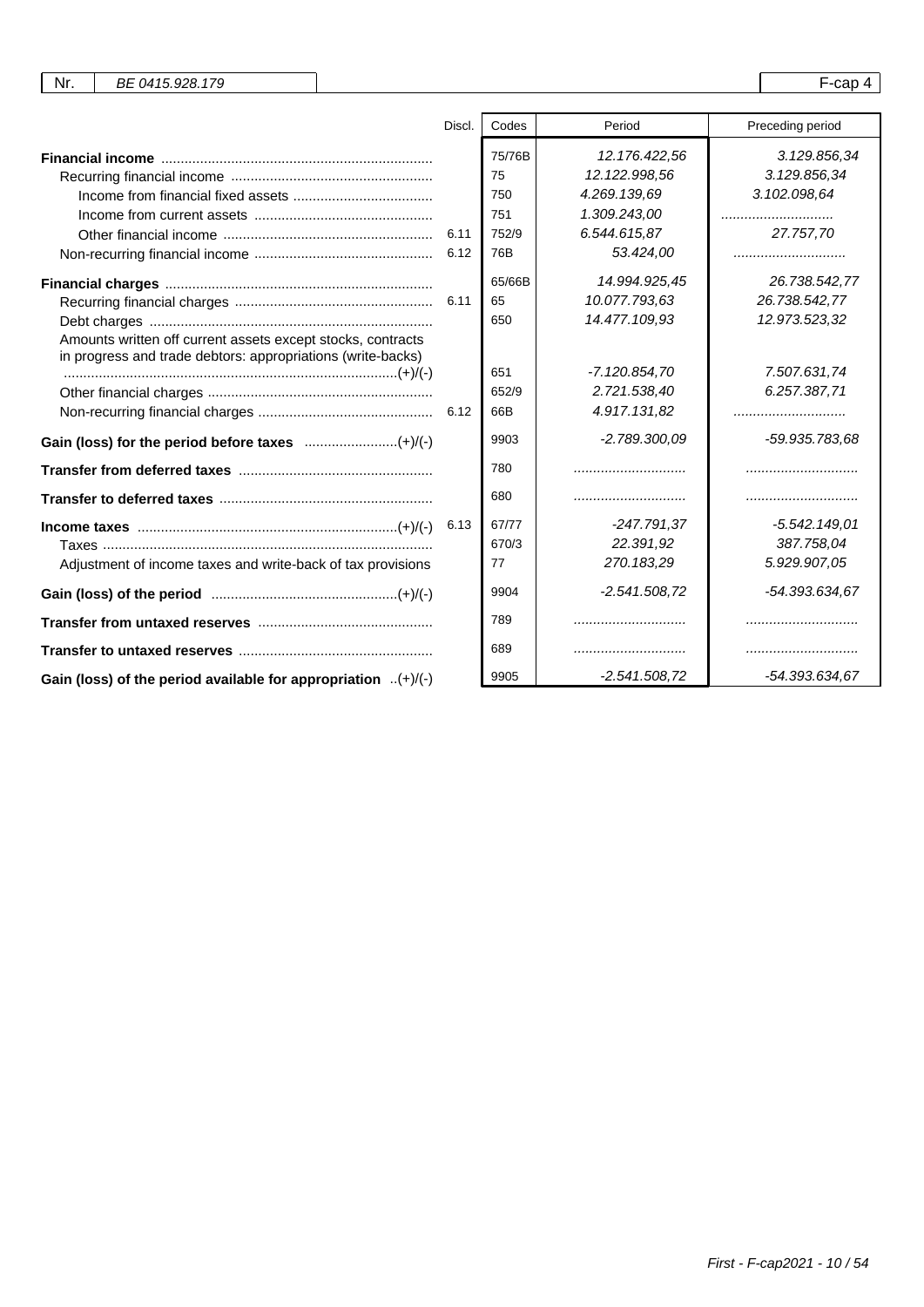# **APPROPRIATION ACCOUNT**

| Codes<br>Period |                                  | Preceding period                |
|-----------------|----------------------------------|---------------------------------|
| 9906<br>(9905)  | 37.099.622,03<br>$-2.541.508.72$ | 31.655.848,85<br>-54.393.634,67 |
| 14P             | 39.641.130.75                    | 86.049.483,52                   |
| 791/2           |                                  | 7.985.281,90                    |
| 791             |                                  |                                 |
| 792             |                                  | 7.985.281,90                    |
| 691/2           | 6.007.774,25                     |                                 |
| 691             |                                  |                                 |
| 6920            |                                  |                                 |
| 6921            | 6.007.774,25                     |                                 |
| (14)            | 31.091.847,78                    | 39.641.130.75                   |
| 794             |                                  |                                 |
| 694/7           |                                  |                                 |
| 694             |                                  |                                 |
| 695             |                                  |                                 |
| 696             |                                  |                                 |
| 697             |                                  |                                 |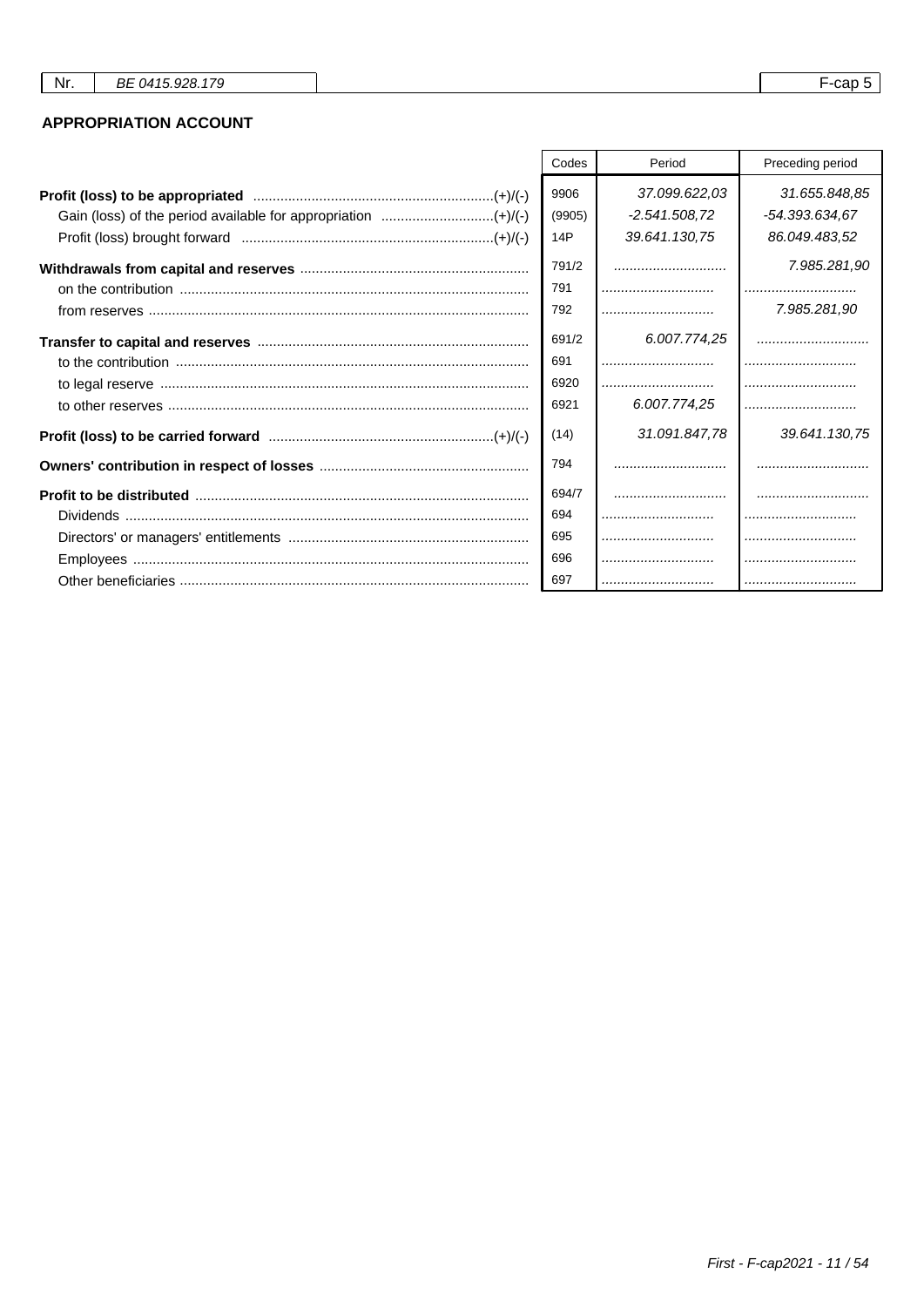## **STATEMENT OF INTANGIBLE FIXED ASSETS**

|                                                                 | Codes<br>Period |                 | Preceding period |
|-----------------------------------------------------------------|-----------------|-----------------|------------------|
| <b>DEVELOPMENT COSTS</b>                                        |                 |                 |                  |
|                                                                 | 8051P           | XXXXXXXXXXXXXXX | 1.165.988,56     |
| Movements during the period                                     |                 |                 |                  |
|                                                                 | 8021            |                 |                  |
|                                                                 | 8031            |                 |                  |
|                                                                 | 8041            |                 |                  |
|                                                                 | 8051            | 1.165.988,56    |                  |
| Depreciations and amounts written down at the end of the period | 8121P           | XXXXXXXXXXXXXXX | 1.083.213,88     |
| Movements during the period                                     |                 |                 |                  |
|                                                                 | 8071            | 44.243.05       |                  |
|                                                                 | 8081            |                 |                  |
|                                                                 | 8091            |                 |                  |
|                                                                 | 8101            |                 |                  |
|                                                                 | 8111            |                 |                  |
| Depreciations and amounts written down at the end of the period | 8121            | 1.127.456,93    |                  |
|                                                                 | 81311           | 38.531,63       |                  |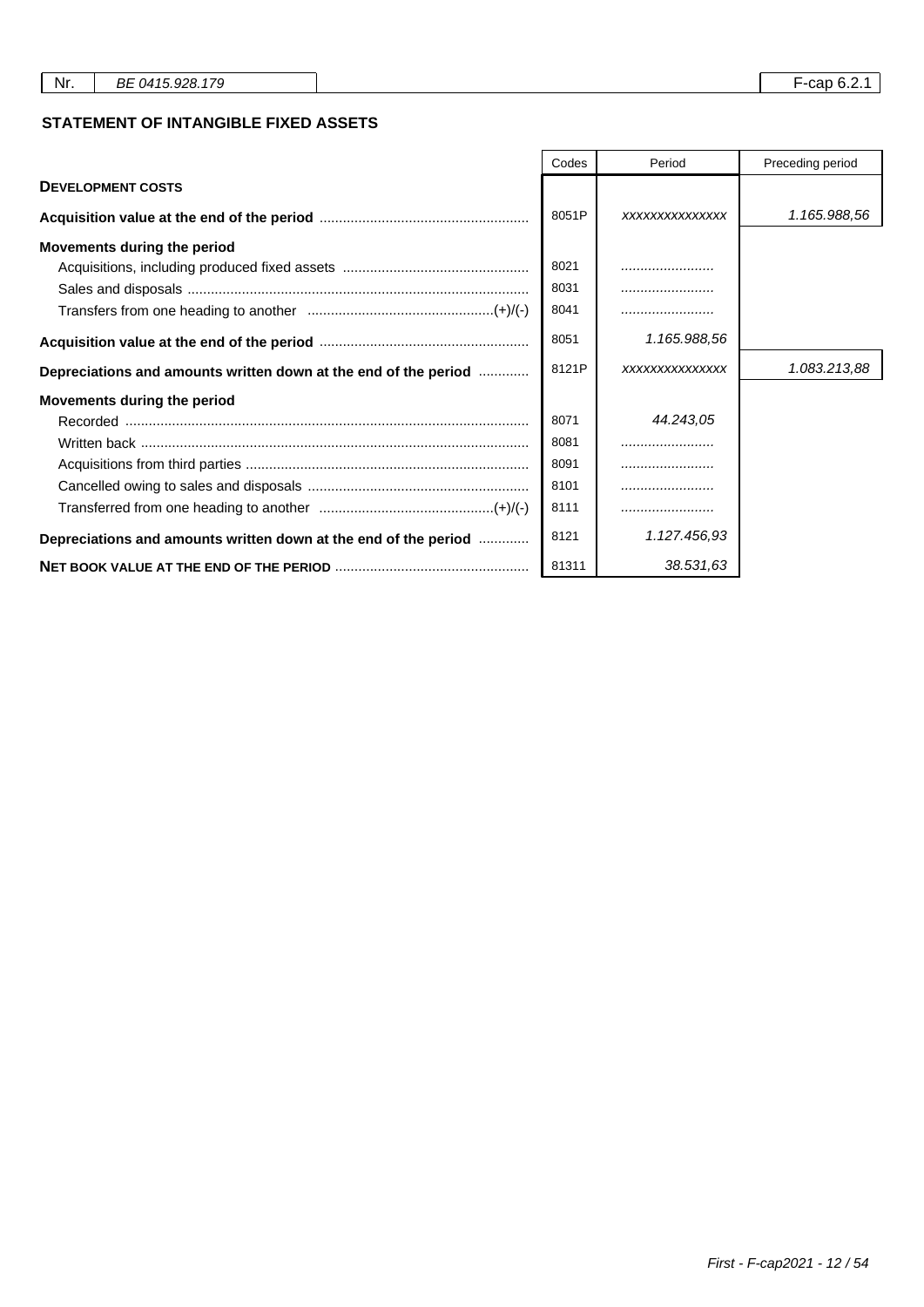| Nr.           | BE 0415.928.179                                                     |       |                | F-cap 6.2.3      |
|---------------|---------------------------------------------------------------------|-------|----------------|------------------|
|               |                                                                     | Codes | Period         | Preceding period |
| <b>RIGHTS</b> | <b>CONCESSIONS, PATENTS, LICENCES, KNOW-HOW, BRANDS AND SIMILAR</b> |       |                |                  |
|               |                                                                     | 8052P | XXXXXXXXXXXXXX | 20.670.715,07    |
|               | Movements during the period                                         |       |                |                  |
|               |                                                                     | 8022  | 1.441.406,90   |                  |
|               |                                                                     | 8032  |                |                  |
|               |                                                                     | 8042  |                |                  |
|               |                                                                     | 8052  | 22.112.121.97  |                  |
|               | Depreciations and amounts written down at the end of the period     | 8122P | XXXXXXXXXXXXXX | 15.293.789,88    |
|               | Movements during the period                                         |       |                |                  |
|               |                                                                     | 8072  | 2.161.134,52   |                  |
|               |                                                                     | 8082  |                |                  |
|               |                                                                     | 8092  |                |                  |
|               |                                                                     | 8102  |                |                  |
|               |                                                                     | 8112  |                |                  |
|               | Depreciations and amounts written down at the end of the period     | 8122  | 17.454.924,40  |                  |
|               |                                                                     | 211   | 4.657.197.57   |                  |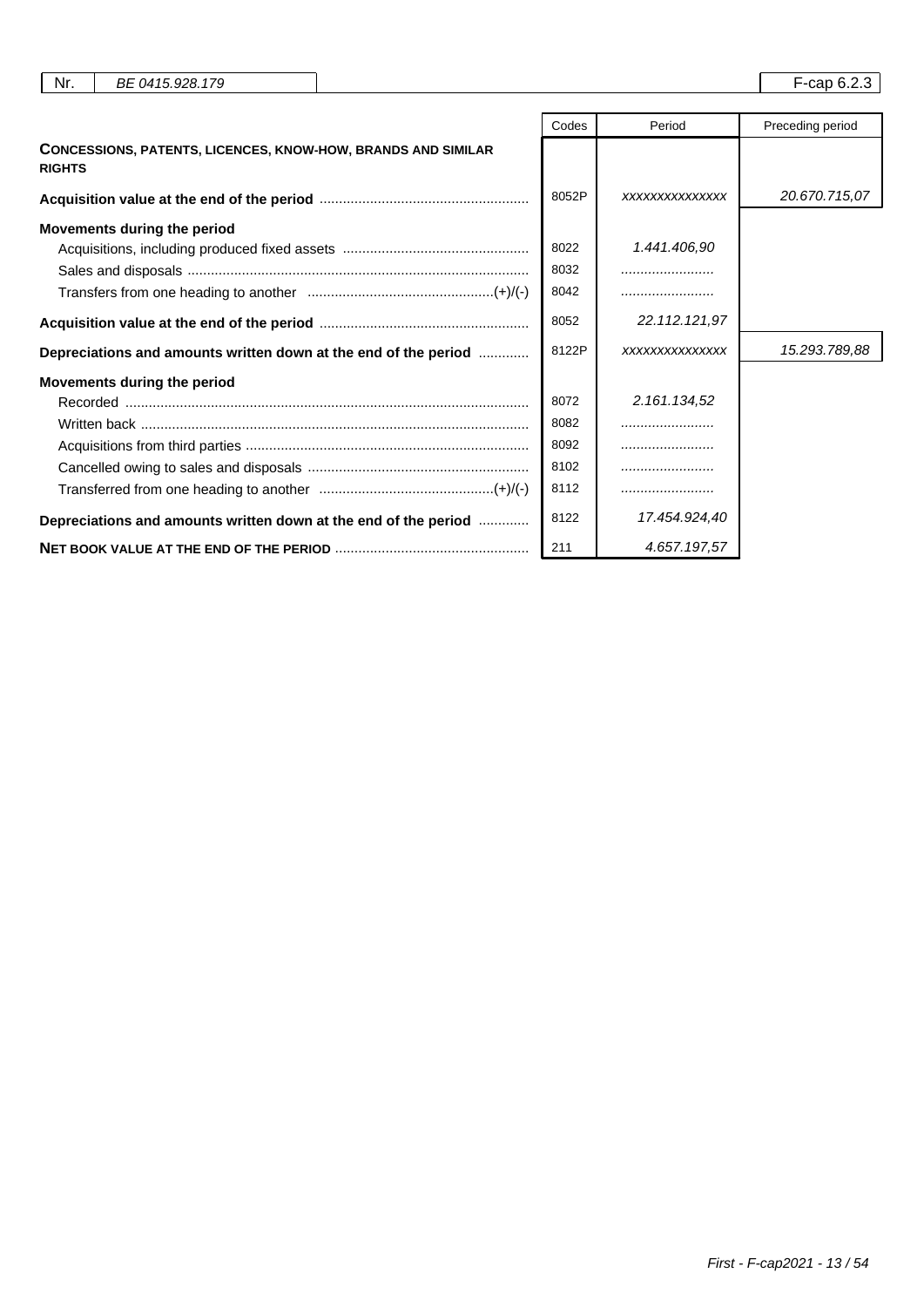| Nr.<br>BE 0415.928.179                                          |       |                 | $F$ -cap 6.3.2   |
|-----------------------------------------------------------------|-------|-----------------|------------------|
|                                                                 |       |                 |                  |
|                                                                 | Codes | Period          | Preceding period |
| PLANT, MACHINERY AND EQUIPMENT                                  |       |                 |                  |
|                                                                 | 8192P | XXXXXXXXXXXXXX  | 6.382.429,18     |
| Movements during the period                                     |       |                 |                  |
|                                                                 | 8162  | 61.778.80       |                  |
|                                                                 | 8172  |                 |                  |
|                                                                 | 8182  |                 |                  |
|                                                                 | 8192  | 6.444.207.98    |                  |
|                                                                 | 8252P | XXXXXXXXXXXXXX  |                  |
| Movements during the period                                     |       |                 |                  |
|                                                                 | 8212  |                 |                  |
|                                                                 | 8222  |                 |                  |
|                                                                 | 8232  |                 |                  |
|                                                                 | 8242  |                 |                  |
|                                                                 | 8252  |                 |                  |
| Depreciations and amounts written down at the end of the period | 8322P | XXXXXXXXXXXXXXX | 5.674.173,64     |
| Movements during the period                                     |       |                 |                  |
|                                                                 | 8272  | 448.491,38      |                  |
| Written back ……………………………………………………………………………………                   | 8282  |                 |                  |
|                                                                 | 8292  |                 |                  |
|                                                                 | 8302  |                 |                  |
|                                                                 | 8312  |                 |                  |
| Depreciations and amounts written down at the end of the period | 8322  | 6.122.665,02    |                  |
|                                                                 | (23)  | 321.542,96      |                  |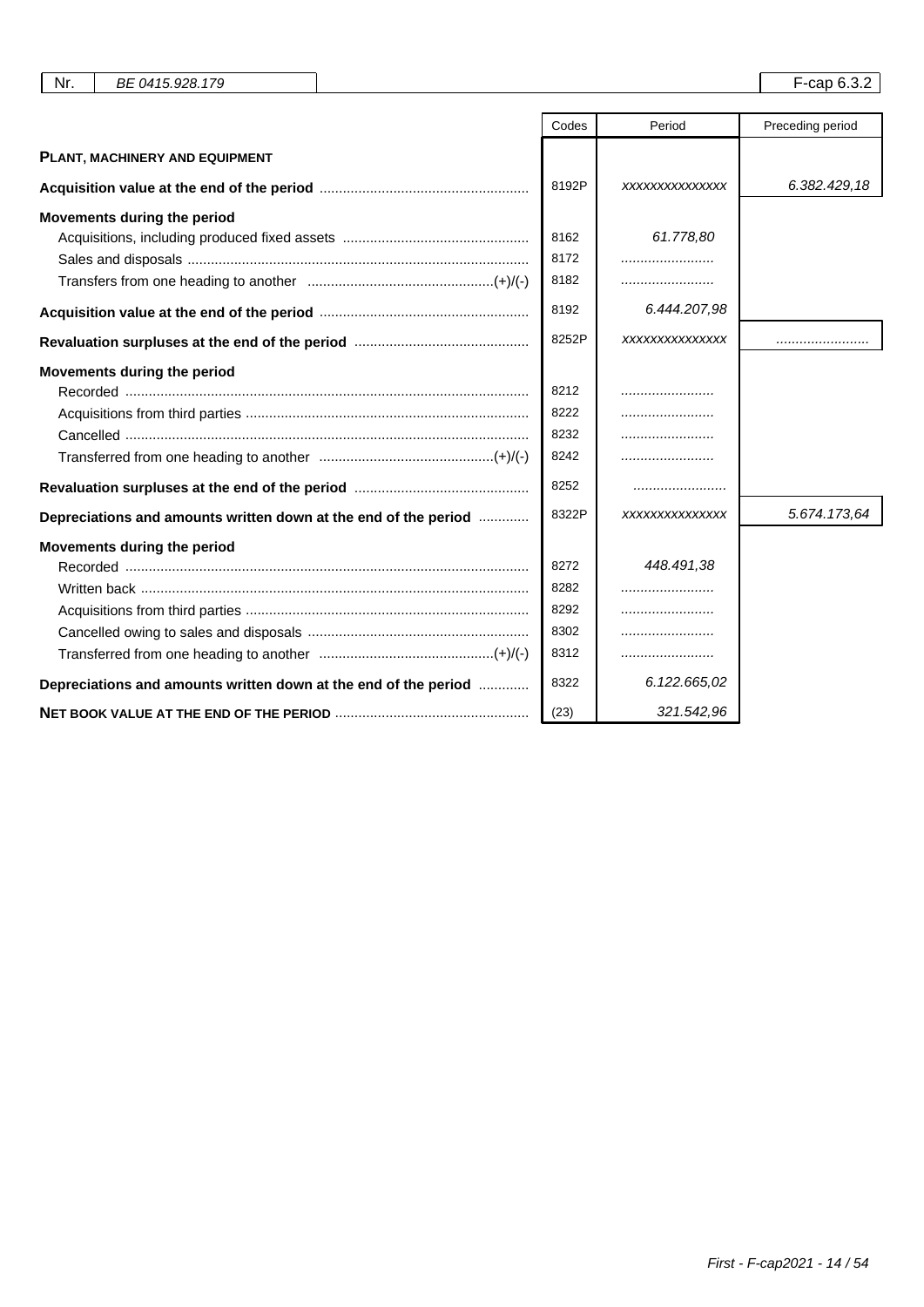| Nr.<br>BE 0415.928.179                                          |       |                 | F-cap 6.3.3      |
|-----------------------------------------------------------------|-------|-----------------|------------------|
|                                                                 |       |                 |                  |
|                                                                 | Codes | Period          | Preceding period |
| <b>FURNITURE AND VEHICLES</b>                                   |       |                 |                  |
|                                                                 | 8193P | XXXXXXXXXXXXXX  | 478.259,49       |
| Movements during the period                                     |       |                 |                  |
|                                                                 | 8163  |                 |                  |
|                                                                 | 8173  |                 |                  |
|                                                                 | 8183  |                 |                  |
|                                                                 | 8193  | 478.259,49      |                  |
|                                                                 | 8253P | XXXXXXXXXXXXXX  |                  |
| Movements during the period                                     |       |                 |                  |
|                                                                 | 8213  |                 |                  |
|                                                                 | 8223  |                 |                  |
|                                                                 | 8233  |                 |                  |
|                                                                 | 8243  |                 |                  |
|                                                                 | 8253  |                 |                  |
| Depreciations and amounts written down at the end of the period | 8323P | XXXXXXXXXXXXXXX | 424.552,68       |
| Movements during the period                                     |       |                 |                  |
|                                                                 | 8273  | 8.190.87        |                  |
|                                                                 | 8283  |                 |                  |
|                                                                 | 8293  |                 |                  |
|                                                                 | 8303  |                 |                  |
|                                                                 | 8313  |                 |                  |
| Depreciations and amounts written down at the end of the period | 8323  | 432.743,55      |                  |
|                                                                 | (24)  | 45.515,94       |                  |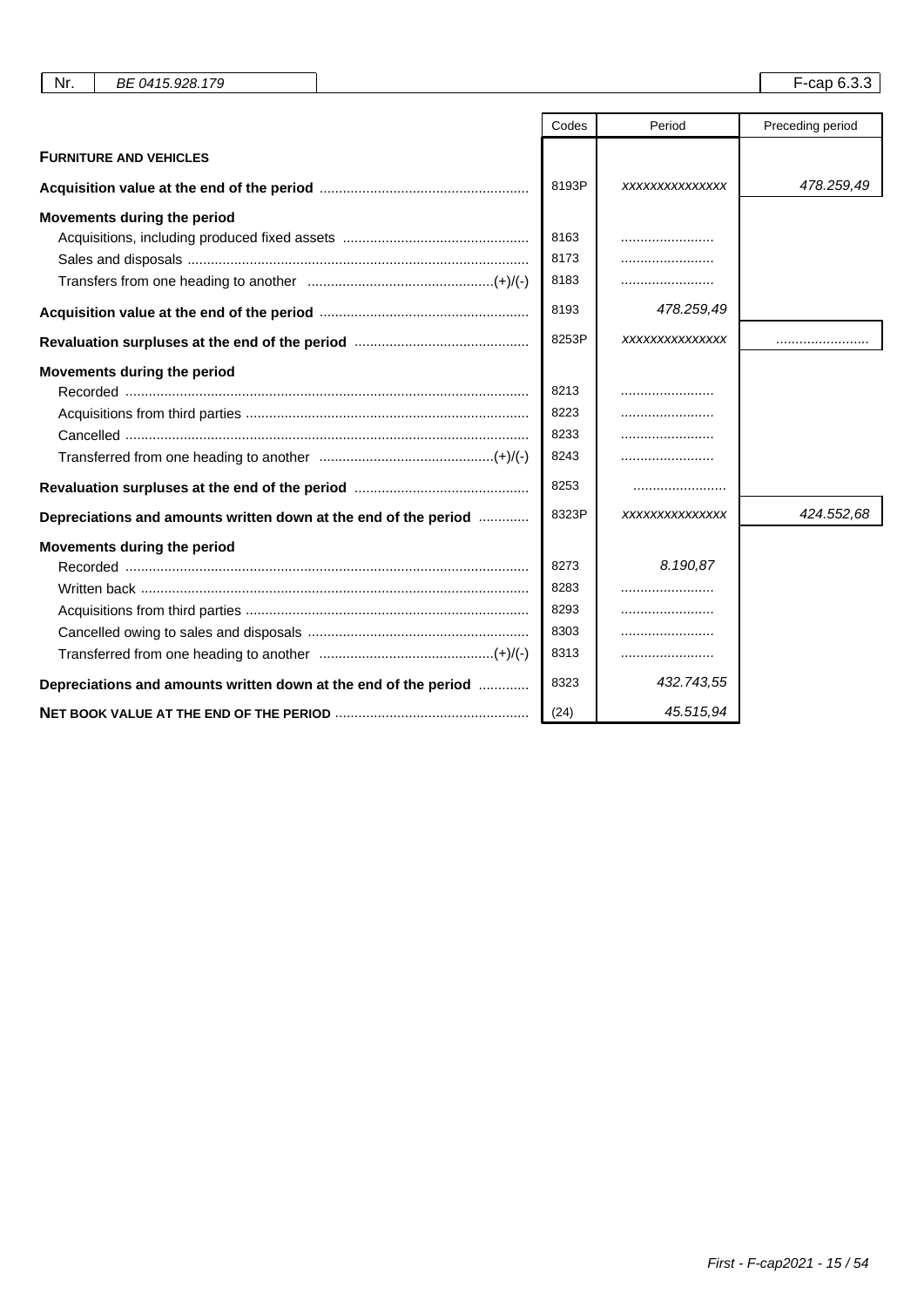| Nr.<br>BE 0415.928.179                                          |       |                | F-cap 6.3.5      |
|-----------------------------------------------------------------|-------|----------------|------------------|
|                                                                 |       |                |                  |
|                                                                 | Codes | Period         | Preceding period |
| <b>OTHER TANGIBLE FIXED ASSETS</b>                              |       |                |                  |
|                                                                 | 8195P | XXXXXXXXXXXXXX | 1.020.294,86     |
| Movements during the period                                     |       |                |                  |
|                                                                 | 8165  |                |                  |
|                                                                 | 8175  |                |                  |
|                                                                 | 8185  |                |                  |
|                                                                 | 8195  | 1.020.294,86   |                  |
|                                                                 | 8255P | XXXXXXXXXXXXXX |                  |
| Movements during the period                                     |       |                |                  |
|                                                                 | 8215  |                |                  |
|                                                                 | 8225  |                |                  |
|                                                                 | 8235  |                |                  |
|                                                                 | 8245  |                |                  |
|                                                                 | 8255  |                |                  |
| Depreciations and amounts written down at the end of the period | 8325P | XXXXXXXXXXXXXX | 739.615,53       |
| Movements during the period                                     |       |                |                  |
|                                                                 | 8275  | 63.836,43      |                  |
| Written back ……………………………………………………………………………………                   | 8285  |                |                  |
|                                                                 | 8295  |                |                  |
|                                                                 | 8305  |                |                  |
|                                                                 | 8315  |                |                  |
| Depreciations and amounts written down at the end of the period | 8325  | 803.451,96     |                  |
|                                                                 | (26)  | 216.842,90     |                  |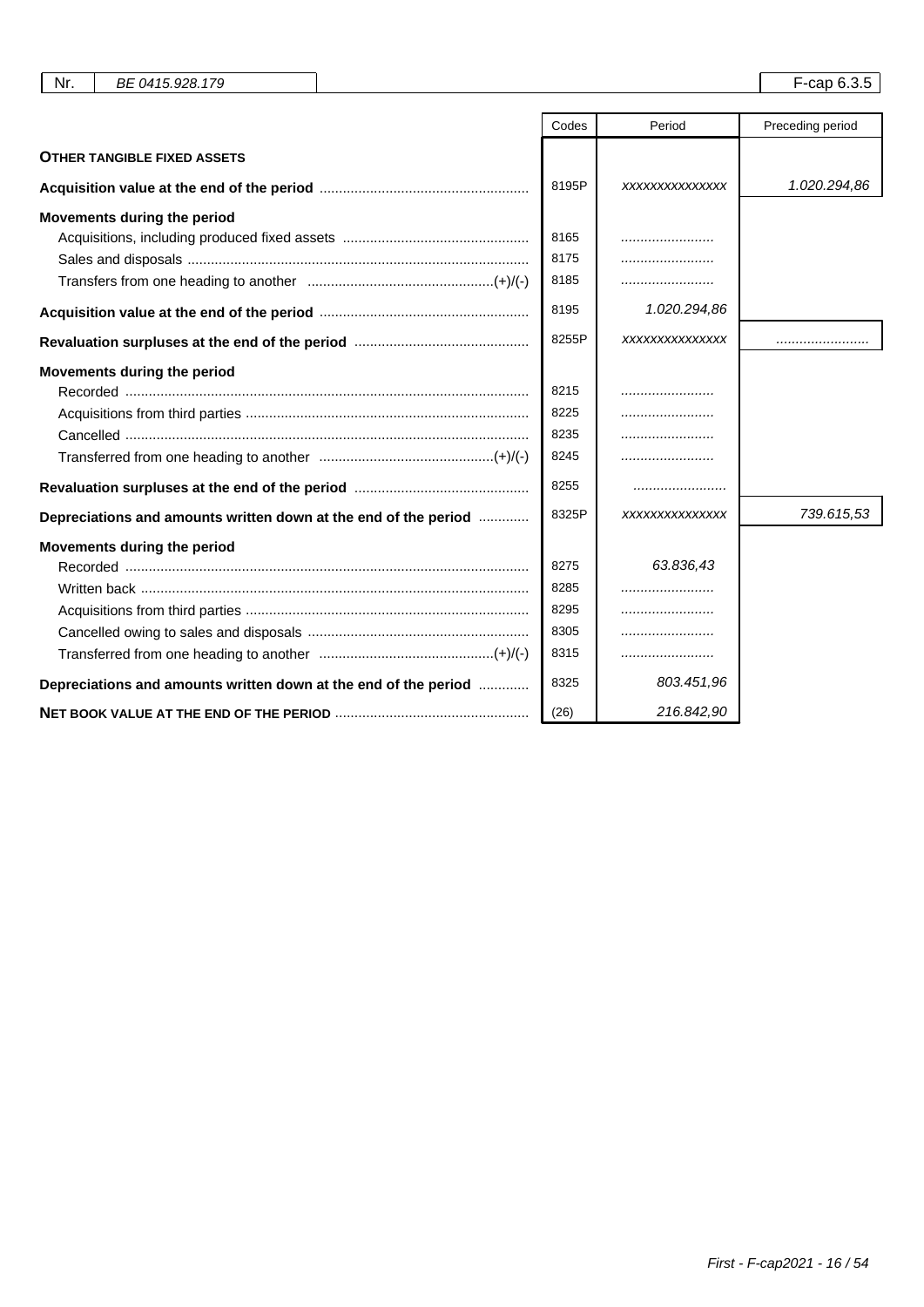|                                                                 | Codes | Period         | Preceding period |
|-----------------------------------------------------------------|-------|----------------|------------------|
| <b>ASSETS UNDER CONSTRUCTION AND ADVANCE PAYMENTS</b>           |       |                |                  |
|                                                                 | 8196P | XXXXXXXXXXXXXX | 81.033,55        |
| Movements during the period                                     |       |                |                  |
|                                                                 | 8166  |                |                  |
|                                                                 | 8176  | 0,12           |                  |
|                                                                 | 8186  |                |                  |
|                                                                 | 8196  | 81.033,43      |                  |
|                                                                 | 8256P | XXXXXXXXXXXXXX |                  |
| Movements during the period                                     |       |                |                  |
|                                                                 | 8216  |                |                  |
|                                                                 | 8226  |                |                  |
|                                                                 | 8236  |                |                  |
|                                                                 | 8246  |                |                  |
|                                                                 | 8256  |                |                  |
| Depreciations and amounts written down at the end of the period | 8326P | XXXXXXXXXXXXXX |                  |
| Movements during the period                                     |       |                |                  |
|                                                                 | 8276  |                |                  |
|                                                                 | 8286  |                |                  |
|                                                                 | 8296  |                |                  |
|                                                                 | 8306  |                |                  |
|                                                                 | 8316  |                |                  |
| Depreciations and amounts written down at the end of the period | 8326  |                |                  |
|                                                                 | (27)  | 81.033,43      |                  |

Nr. BE 0415.928.179 **F-cap 6.3.6**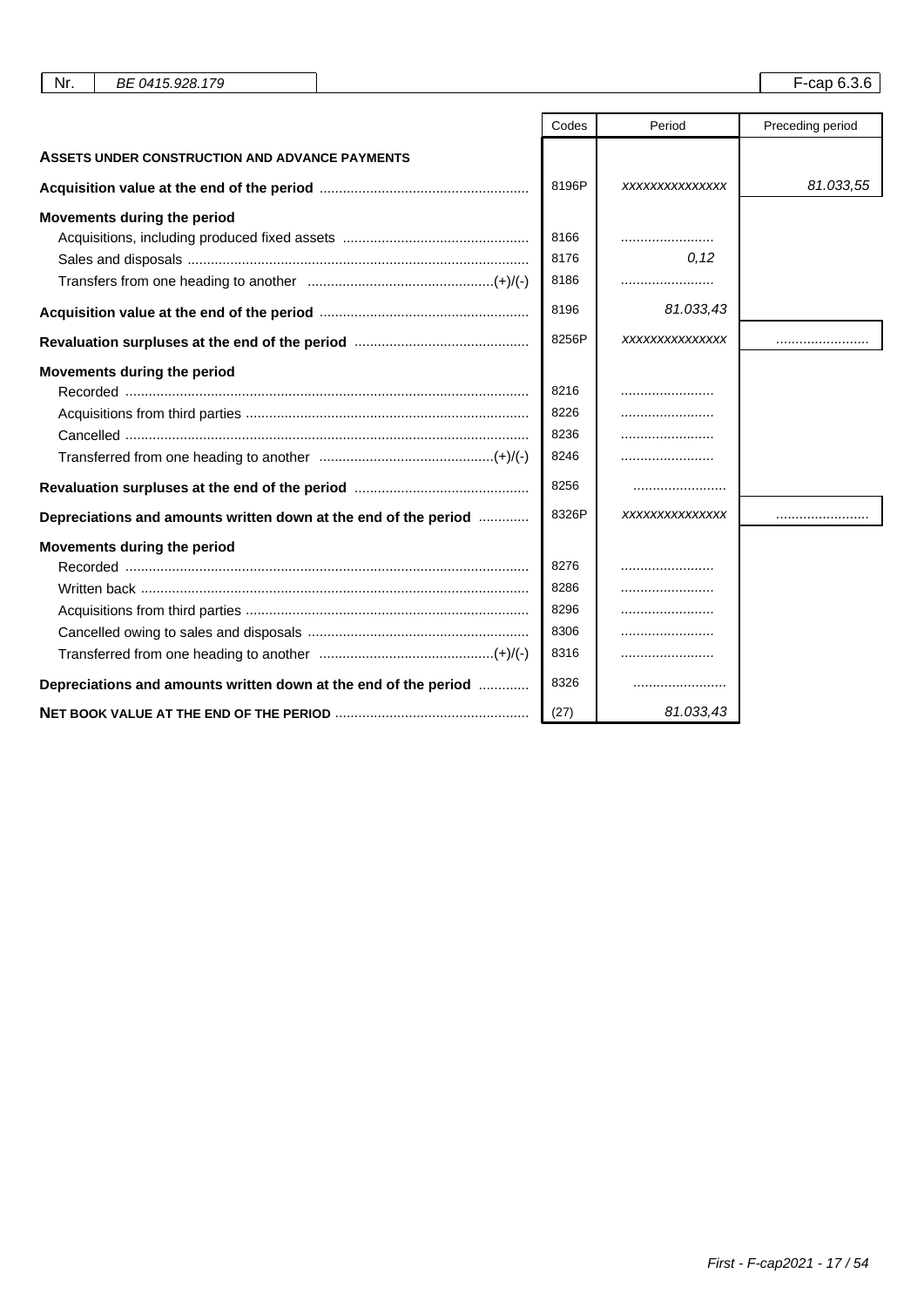## **STATEMENT OF FINANCIAL FIXED ASSETS**

|                                                                    | Codes | Period         | Preceding period |
|--------------------------------------------------------------------|-------|----------------|------------------|
| <b>AFFILIATED ENTERPRISES - PARTICIPATING INTERESTS AND SHARES</b> |       |                |                  |
|                                                                    | 8391P | XXXXXXXXXXXXXX | 449.519.556,00   |
| Movements during the period                                        |       |                |                  |
|                                                                    | 8361  |                |                  |
|                                                                    | 8371  |                |                  |
|                                                                    | 8381  |                |                  |
|                                                                    | 8391  | 449.519.556,00 |                  |
|                                                                    | 8451P | XXXXXXXXXXXXXX |                  |
| Movements during the period                                        |       |                |                  |
|                                                                    | 8411  |                |                  |
|                                                                    | 8421  |                |                  |
|                                                                    | 8431  |                |                  |
|                                                                    | 8441  |                |                  |
|                                                                    | 8451  |                |                  |
|                                                                    | 8521P | XXXXXXXXXXXXXX | 7.904.899,00     |
| Movements during the period                                        |       |                |                  |
|                                                                    | 8471  | 4.917.131,82   |                  |
|                                                                    | 8481  |                |                  |
|                                                                    | 8491  |                |                  |
|                                                                    | 8501  |                |                  |
|                                                                    | 8511  |                |                  |
|                                                                    | 8521  | 12.822.030,82  |                  |
|                                                                    | 8551P | XXXXXXXXXXXXXX |                  |
|                                                                    | 8541  |                |                  |
|                                                                    | 8551  |                |                  |
|                                                                    | (280) | 436.697.525,18 |                  |
| <b>AFFILIATED ENTERPRISES - AMOUNTS RECEIVABLE</b>                 |       |                |                  |
|                                                                    | 281P  | XXXXXXXXXXXXXX | 99.452.592,96    |
| Movements during the period                                        |       |                |                  |
|                                                                    | 8581  | 61.600.000,00  |                  |
|                                                                    | 8591  |                |                  |
|                                                                    | 8601  |                |                  |
|                                                                    | 8611  |                |                  |
|                                                                    | 8621  | 6.454.017,33   |                  |
|                                                                    | 8631  |                |                  |
|                                                                    | (281) | 167.506.610,29 |                  |
| ACCUMULATED AMOUNTS WRITTEN OFF AMOUNTS RECEIVABLE AT END OF       |       |                |                  |
|                                                                    | 8651  |                |                  |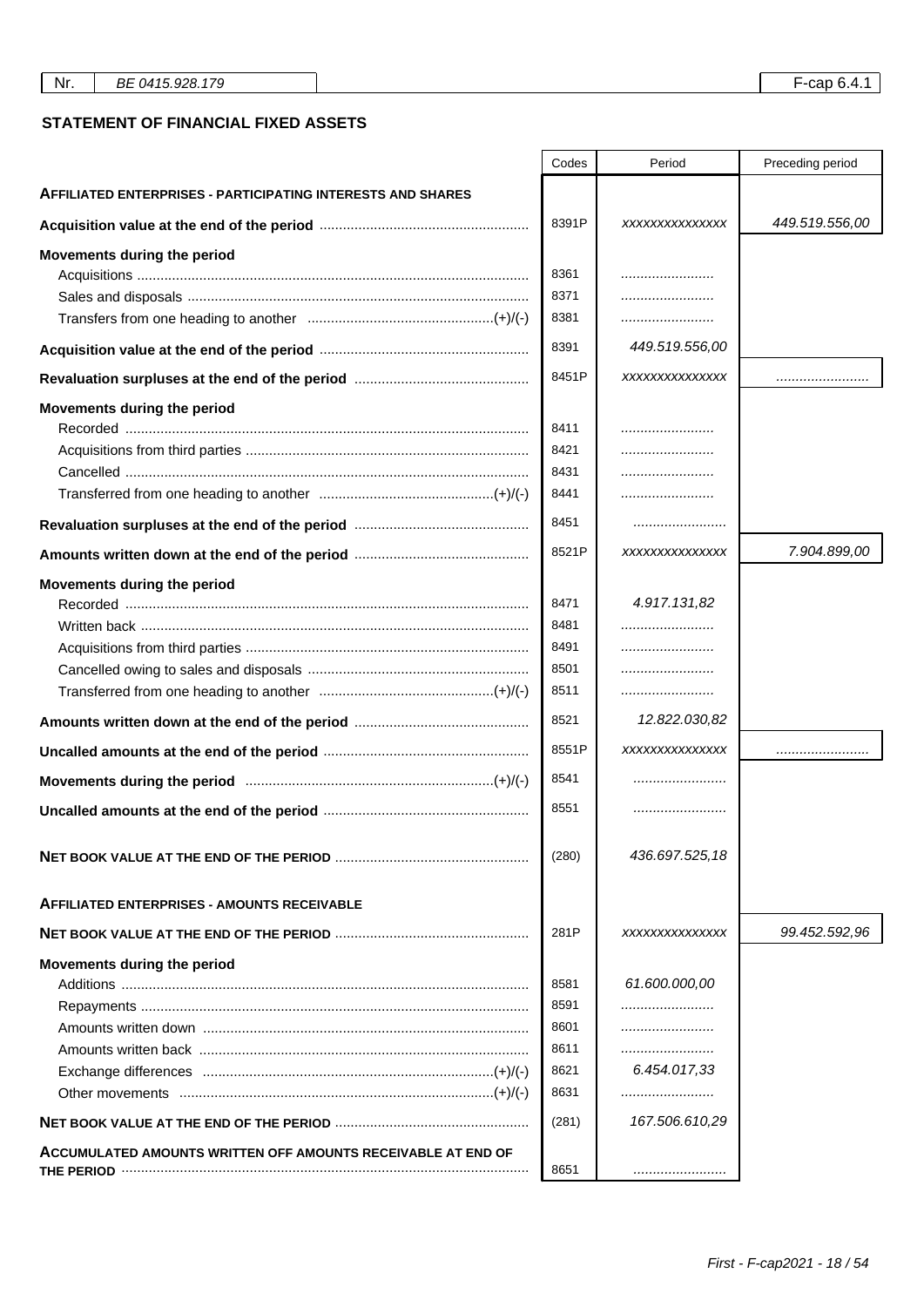| Nr. | BE 0415.928.179 |
|-----|-----------------|
|-----|-----------------|

|                                                               | Codes   | Period         | Preceding period |
|---------------------------------------------------------------|---------|----------------|------------------|
| <b>OTHER ENTERPRISES - PARTICIPATING INTERESTS AND SHARES</b> |         |                |                  |
|                                                               | 8393P   | XXXXXXXXXXXXXX | 49.125,00        |
| Movements during the period                                   |         |                |                  |
|                                                               | 8363    |                |                  |
|                                                               | 8373    |                |                  |
|                                                               | 8383    |                |                  |
|                                                               | 8393    | 49.125,00      |                  |
|                                                               | 8453P   | XXXXXXXXXXXXXX |                  |
| Movements during the period                                   |         |                |                  |
|                                                               | 8413    |                |                  |
|                                                               | 8423    |                |                  |
|                                                               | 8433    |                |                  |
|                                                               | 8443    |                |                  |
|                                                               | 8453    |                |                  |
|                                                               | 8523P   | XXXXXXXXXXXXXX | 47.099.76        |
| Movements during the period                                   |         |                |                  |
|                                                               | 8473    |                |                  |
| Written back ……………………………………………………………………………………                 | 8483    |                |                  |
|                                                               | 8493    |                |                  |
|                                                               | 8503    |                |                  |
|                                                               | 8513    |                |                  |
|                                                               | 8523    | 47.099,76      |                  |
|                                                               | 8553P   | XXXXXXXXXXXXXX |                  |
| Movements during the period manufacture manufacture (+)/(-)   | 8543    |                |                  |
|                                                               | 8553    |                |                  |
|                                                               | (284)   | 2.025,24       |                  |
| <b>OTHERS ENTERPRISES - AMOUNTS RECEIVABLE</b>                |         |                |                  |
|                                                               | 285/8P  | XXXXXXXXXXXXXX |                  |
| Movements during the period                                   |         |                |                  |
|                                                               | 8583    |                |                  |
|                                                               | 8593    |                |                  |
|                                                               | 8603    |                |                  |
|                                                               | 8613    |                |                  |
|                                                               | 8623    |                |                  |
|                                                               | 8633    |                |                  |
|                                                               | (285/8) |                |                  |
| ACCUMULATED AMOUNTS WRITTEN OFF AMOUNTS RECEIVABLE AT END OF  |         |                |                  |
|                                                               | 8653    |                |                  |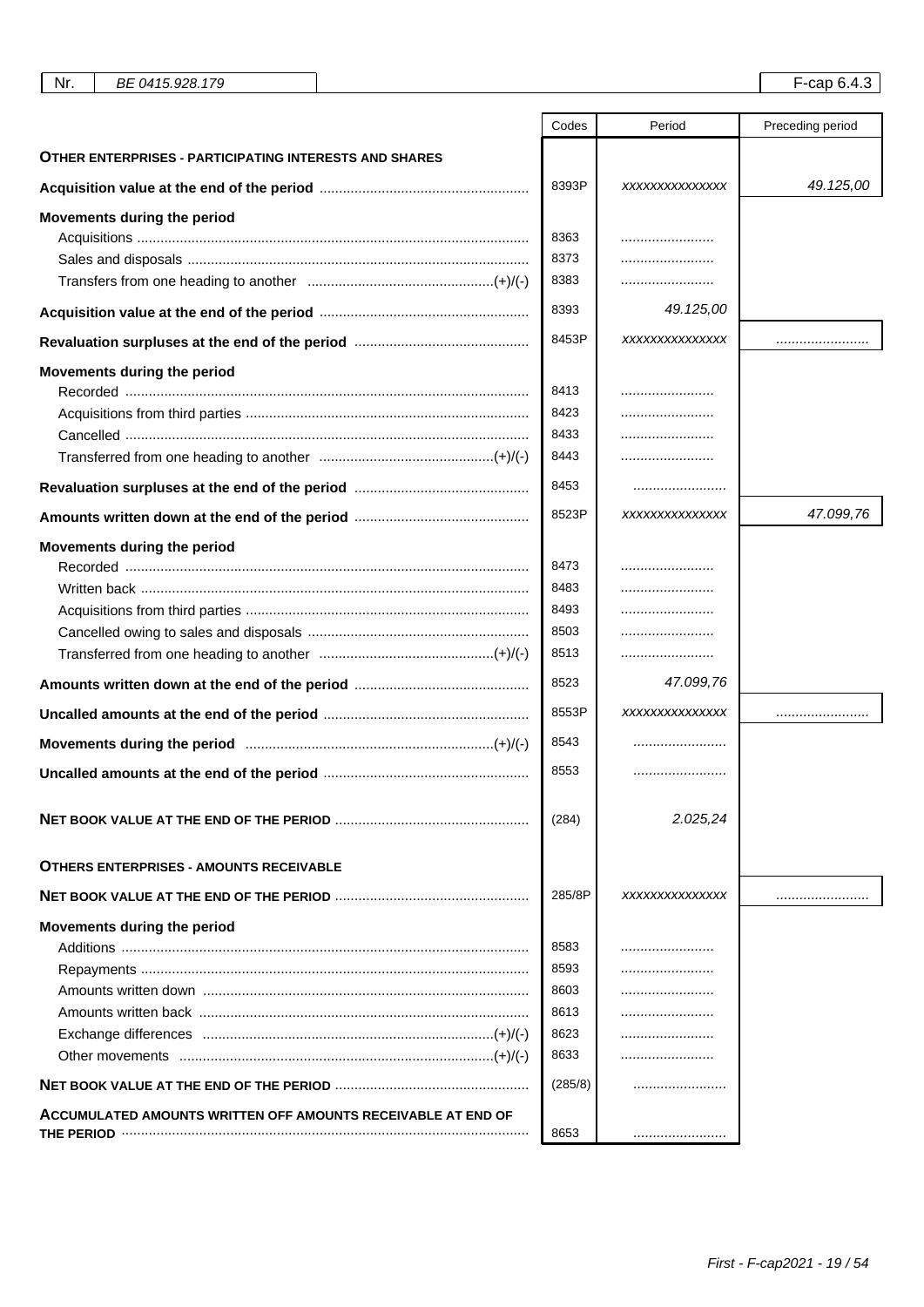## **PARTICIPATING INTERESTS INFORMATION**

#### **PARTICIPATING INTERESTS AND SHARES IN OTHER ENTERPRISES**

The following list mentions the companies in which the company holds a participating interest (recorded in headings 280 and 282 of assets), as well as the companies in which the company holds rights (recorded in headings 284 and 51/53 of assets) for an amount of at least 10% of the capital, the equity or a class of shares of the company.

|                                                                                                                              |                    | Rights held |       |                  | Data extracted from the most recent annual accounts |             |                              |              |
|------------------------------------------------------------------------------------------------------------------------------|--------------------|-------------|-------|------------------|-----------------------------------------------------|-------------|------------------------------|--------------|
| NAME, full address of the REGISTERED<br>OFFICE and for an enterprise governed<br>by Belgian law, the                         |                    | directly    |       | subsidiari<br>es | Annual                                              | Curre       | Capita land<br>reserves      | Net result   |
| <b>COMPANY IDENTIFICATION NUMBER</b>                                                                                         | Nature             | Number      | $\%$  | $\%$             | accounts as<br>per                                  | ncy<br>code | $(+)$ or $(-)$<br>(in units) |              |
| <b>KINEPOLIS MEGA</b><br>BE 0430.277.746<br>Public limited company<br>Eeuwfeestlaan 20, 1020 Laeken,<br>Belgium              | gewone             |             |       |                  | 31/12/2020                                          | <b>EUR</b>  | 17.117.606,70                | 1.278.683,99 |
| <b>KINEPOLIS FILM DISTRIBUTION</b><br>BE 0445.372.530<br>Public limited company<br>Eeuwfeestlaan 20, 1020 Laeken,<br>Belgium | aandelen           | 20.439      | 99,99 | 0,01             | 31/12/2020                                          | <b>EUR</b>  | $-1.205.025.63$              | $-21.130,70$ |
|                                                                                                                              | gewone<br>aandelen | 1.811       | 99,95 | 0.05             |                                                     |             |                              |              |
| <b>MAJESTIEK INTERNATIONAL</b><br>Foreign company<br>Val Sainte Croix 7, L1371<br>Luxembourg, Luxembourg                     | Gewone<br>aandelen |             |       |                  | 31/12/2020                                          | <b>EUR</b>  | -880.974,03                  | $-7.800,00$  |
| <b>KINEPOLIS LIEGE</b><br>BE 0459.469.796<br>Public limited company<br>Via Media 1, 3500 Hasselt, Belgium                    | gewone             | 2.450       | 100,0 | 0,0              | 31/12/2020                                          | <b>EUR</b>  | 10.357.889,28                | 634.746,97   |
| <b>KINEPOLIS MULTI</b><br>BE 0434.861.589<br>Public limited company<br>President Kennedylaan 100B, 8500<br>Kortrijk, Belgium | aandelen<br>gewone | 14.477      | 100,0 | 0,0              | 31/12/2020                                          | EUR         | 27.288.052,81                | 1.547.698,03 |
| <b>KINEPOLIS ESPANA</b><br>ESE81487027<br>Foreign company<br>Calle Edgar Neville, Pozuele De                                 | aandelen           | 78.890      | 99,99 | 0,01             |                                                     |             |                              |              |
| Alarcon, 28223 Madrid, Spain                                                                                                 | qewone<br>aandelen | 20.500      | 100,0 | 0,0              | 31/12/2020                                          | <b>EUR</b>  | 9.643.497,00                 | 179.272,00   |
|                                                                                                                              |                    |             |       |                  |                                                     |             |                              |              |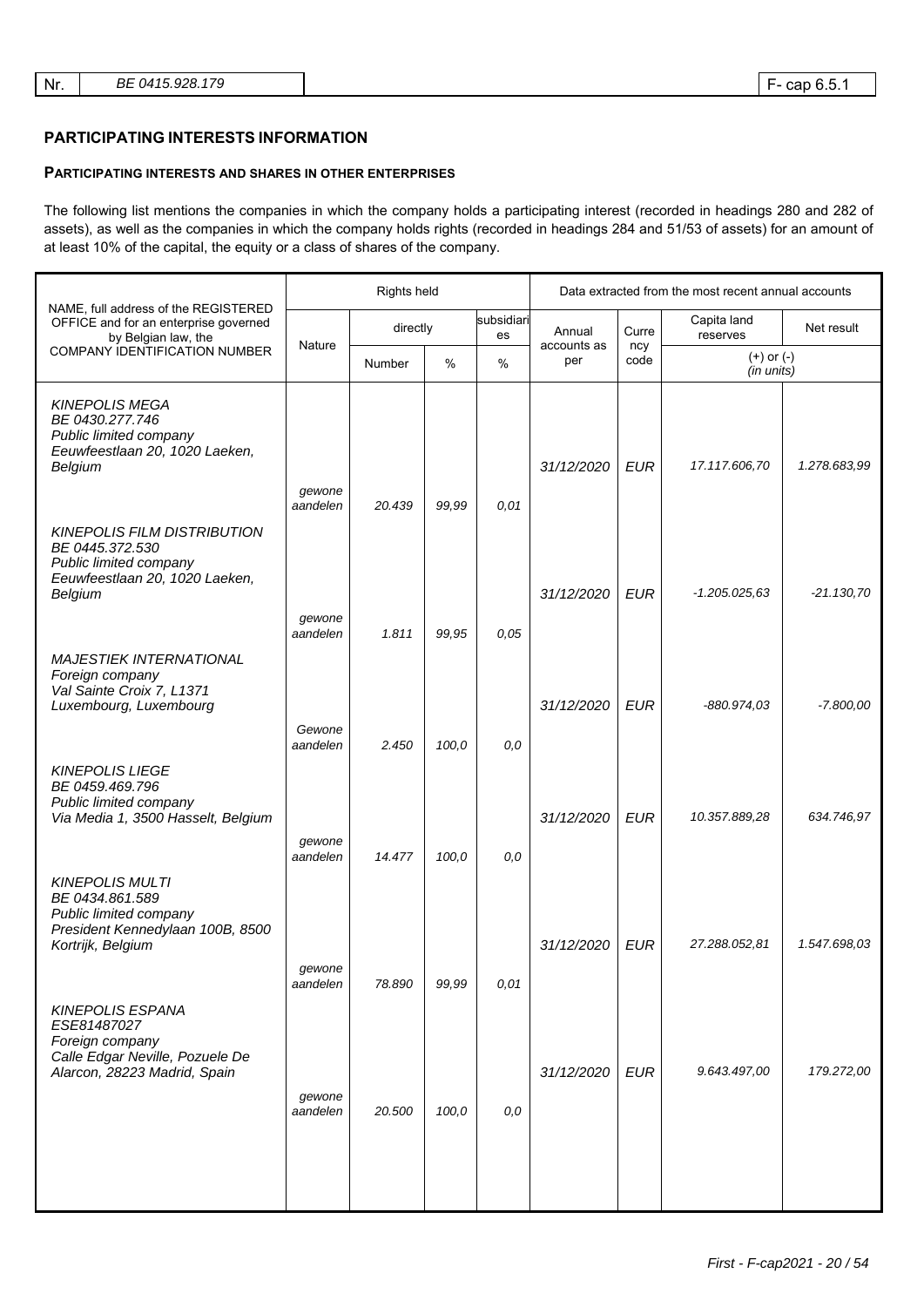| Nr. | BE 0415.928.179 |
|-----|-----------------|
|     |                 |

## **PARTICIPATING INTERESTS AND SHARES IN OTHER ENTERPRISES (CONTINUED)**

|                                                                                                                                         |                    | Rights held |       |                  | Data extracted from the most recent annual accounts |             |                              |                 |
|-----------------------------------------------------------------------------------------------------------------------------------------|--------------------|-------------|-------|------------------|-----------------------------------------------------|-------------|------------------------------|-----------------|
| NAME, full address of the REGISTERED<br>OFFICE and for an enterprise governed<br>by Belgian law, the                                    |                    | directly    |       | subsidiari<br>es | Curre<br>Annual<br>accounts as                      |             | Capita land<br>reserves      | Net result      |
| <b>COMPANY IDENTIFICATION NUMBER</b>                                                                                                    | Nature             | Number      | %     | %                | per                                                 | ncy<br>code | $(+)$ or $(-)$<br>(in units) |                 |
| <b>KINEPOLIS IMMO HASSELT</b><br>BE 0455.729.358<br>Public limited company<br>Via Media 1, 3500 Hasselt, Belgium                        | gewone<br>aandelen | 338         | 99,4  | 0,6              | 31/12/2020                                          | EUR         | 865.140,70                   | 441,29          |
| <b>KINEPOLIS IMMO MULTI</b><br>BE 0877.736.370<br>Public limited company<br>Eeuwfeestlaan 20, 1020 Laeken,<br>Belgium                   | gewone<br>aandelen | 154.700     | 99,81 | 0, 19            | 31/12/2020                                          | EUR         | 13.469.223,36                | 83.484,54       |
| <b>KINEPOLIS FINANCIAL</b><br><b>SERVICES</b><br>BE 0886.547.831<br>Public limited company<br>Eeuwfeestlaan 20, 1020 Laeken,<br>Belgium | gewone<br>aandelen | 105.999     | 99,99 | 0,01             | 31/12/2020                                          | EUR         | 127.451.733,98               | $-3.549.932,27$ |
| <b>BRIGHTFISH</b><br>BE 0450.523.725<br>Public limited company<br>Eeuwfeestlaan 20, 1020 Laeken,<br>Belgium                             | gewone<br>aandelen | 95.108      | 99,99 | 0,01             | 31/12/2020                                          | <b>EUR</b>  | -476.820,70                  | $-2.446.837.84$ |
| KINEPOLIS POZNAN SPZOO<br>PLPL5252129575<br>Foreign company<br>Ul. Boleslawa Krzywoustego 72,<br>61-114 Poznan, Poland                  | gewone<br>aandelen | 430.503     | 100,0 | 0,0              | 31/12/2020                                          | <b>PLN</b>  | 26.736.595,50                | $-2.924.202,73$ |
| <b>KINEPOLIS INVEST</b><br>ESE82489659<br>Foreign company<br>Calle Edgar Neville, Pozuelo De<br>Alarcon, 28223 Madrid, Spain            | qewone<br>aandelen | 30.000      | 100,0 | 0,0              | 31/12/2020                                          | EUR         | 1.035.555,00                 | 235,00          |
| <b>KINEPOLIS FRANCE</b><br>FR20399716083<br>Foreign company<br>1 Rue du Chateau d'Isenghien,<br>59160 Lomme, France                     | gewone<br>aandelen | 1.733.331   | 99,99 | 0,01             | 31/12/2020                                          | <b>EUR</b>  | 30.009.085,00                | 237.861,00      |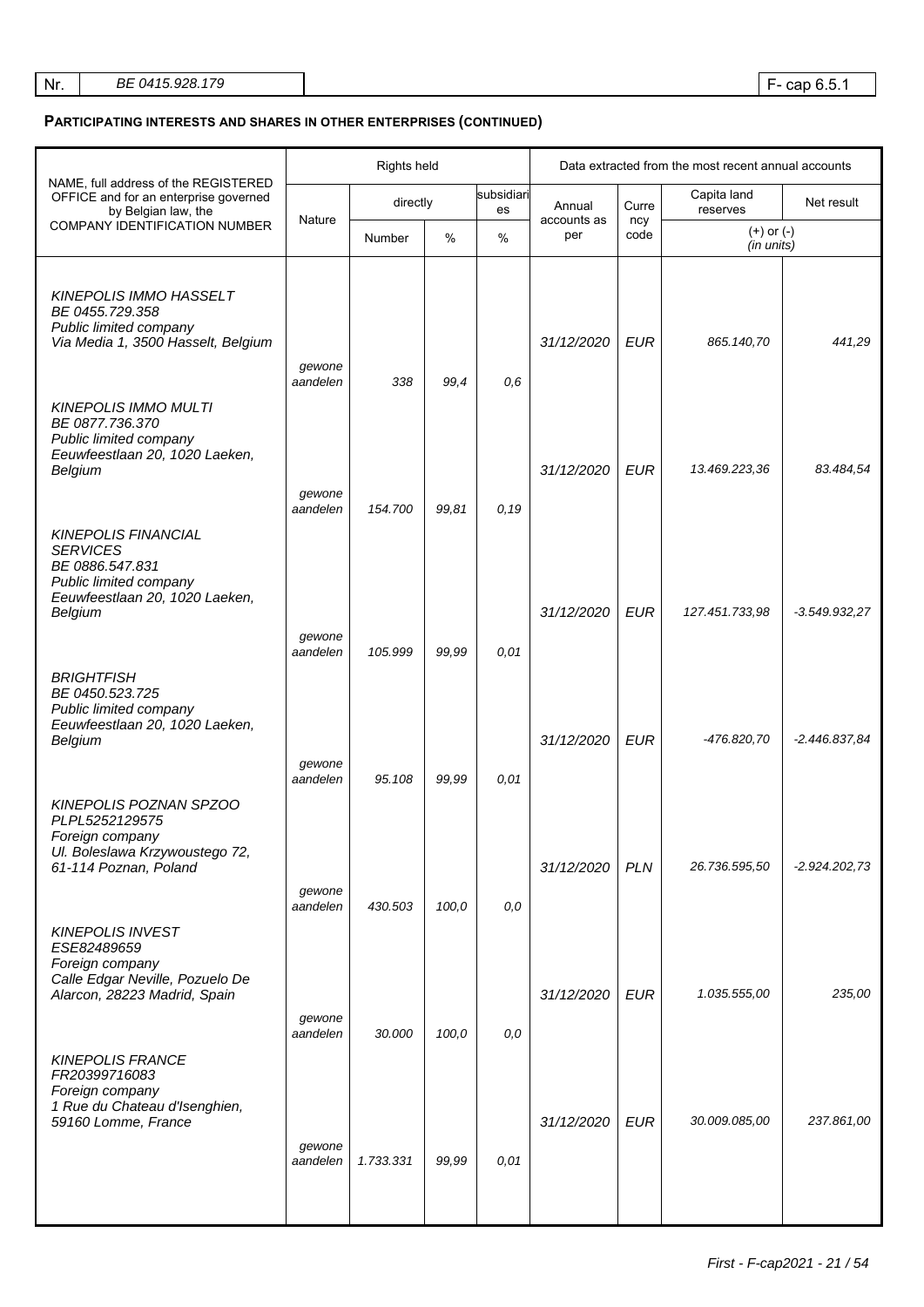# **PARTICIPATING INTERESTS AND SHARES IN OTHER ENTERPRISES (CONTINUED)**

|                                                                                                                                                        | Rights held        |                     |       |                  | Data extracted from the most recent annual accounts |             |                              |                 |
|--------------------------------------------------------------------------------------------------------------------------------------------------------|--------------------|---------------------|-------|------------------|-----------------------------------------------------|-------------|------------------------------|-----------------|
| NAME, full address of the REGISTERED<br>OFFICE and for an enterprise governed<br>by Belgian law, the                                                   |                    | directly            |       | subsidiari<br>es | Annual                                              | Curre       | Capita land<br>reserves      | Net result      |
| <b>COMPANY IDENTIFICATION NUMBER</b>                                                                                                                   | Nature             | Number              | $\%$  | $\%$             | accounts as<br>per                                  | ncy<br>code | $(+)$ or $(-)$<br>(in units) |                 |
| <b>KINEPOLIS BRAINE</b><br>BE 0462.688.911<br>Public limited company<br>Boulevard de France, 1420<br>Braine-l'Alleud, Belgium                          | gewone             |                     |       |                  | 31/12/2020                                          | <b>EUR</b>  | 9.420.421,13                 | 451.214,92      |
| <b>KINEPOLIS BIOSCOPEN</b><br><b>HOLDING BV</b><br>NL822624382B01<br>Foreign company<br>Jaarbeursboulevard 300, 3511 AZ<br><b>Utrecht, Netherlands</b> | aandelen           | 99.999              | 99,99 | 0,01             | 31/12/2020                                          | <b>EUR</b>  | 48.346.003,00                | $-2.169.519,00$ |
|                                                                                                                                                        | gewone<br>aandelen | 90.000              | 100,0 | 0,0              |                                                     |             |                              |                 |
| <b>KINEPOLIS SCHWEIZ AG</b><br>CH2903013216-5<br>Foreign company<br>Ebnatstrasse 149, 8201<br>Schaffhausen, Switzerland                                |                    |                     |       |                  | 31/12/2020                                          | <b>CHF</b>  | $-1.710.328.91$              | 55.259,31       |
|                                                                                                                                                        | gewone<br>aandelen | 40.998              | 99,99 | 0,01             |                                                     |             |                              |                 |
| <b>UTOPIA SA</b><br>LU16090380<br>Foreign company<br>Av. J.F. Kennedy 45, 1855<br>Luxembourg, Luxembourg                                               | gewone<br>aandelen | 1.050.818           | 100,0 | 0,0              | 31/12/2020                                          | <b>EUR</b>  | 16.682.558,16                | 271.160,75      |
| <b>KINEPOLIS CANADA LTD</b><br>CA 2020 757 353<br>Foreign company<br>Avenue SW, suite 3700 205 box 5,<br>T2P 2V7 CALGARY-ALBERTA,<br>Canada            | Gewone             | aandelen 71.407.344 | 100,0 | 0,0              | 31/12/2020                                          | CAD         | 71.509.138,00                | 117.187,00      |
| <b>KINEPOLIS US INC</b><br>US802341498<br>41000 Woodward Avenue, Suite<br>135E, 48304 BLOOMFIELD HILLS,<br><b>MICHIGAN, United States</b>              | Gewone<br>aandelen | 100                 | 100,0 | 0,0              | 31/12/2020                                          | <b>USD</b>  | 67.361.243,00                | $-2.043.075.00$ |
|                                                                                                                                                        |                    |                     |       |                  |                                                     |             |                              |                 |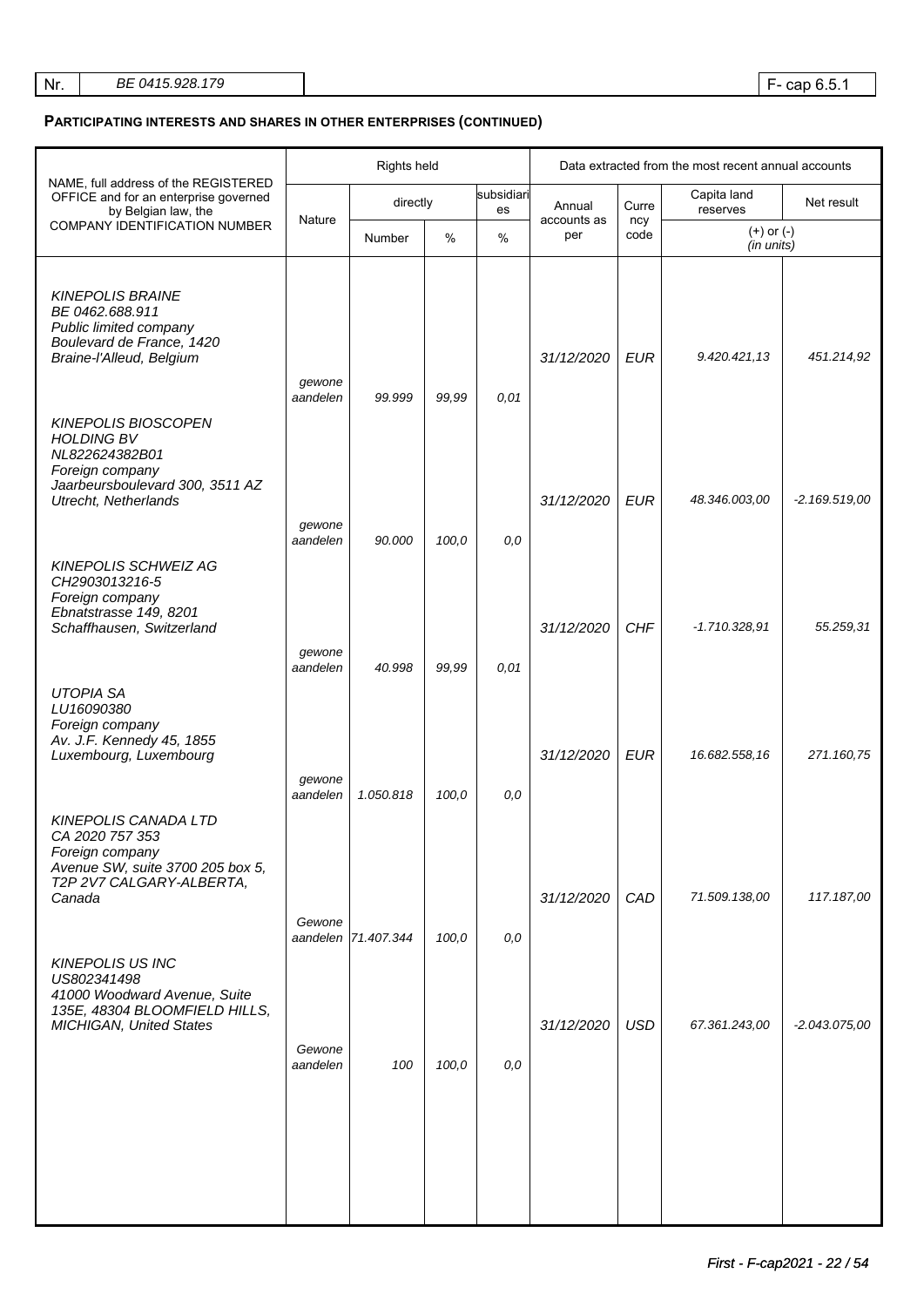# **OTHER INVESTMENTS AND DEPOSITS, ALLOCATION DEFERRED CHARGES AND ACCRUED INCOME**

|                                                                    | Codes      | Period | Preceding period |
|--------------------------------------------------------------------|------------|--------|------------------|
| <b>INVESTMENTS: OTHER INVESTMENTS AND DEPOSITS</b>                 |            |        |                  |
| Shares and current investments other than fixed income investments | .51        |        |                  |
| Shares - Book value increased with the uncalled amount             | 8681       |        |                  |
|                                                                    | 8682       |        |                  |
|                                                                    | 8683       |        |                  |
|                                                                    | 52<br>8684 |        |                  |
| With residual term or notice of withdrawal                         | -53        |        |                  |
|                                                                    | 8686       |        |                  |
|                                                                    | 8687       |        |                  |
|                                                                    | 8688       |        |                  |
|                                                                    | 8689       |        |                  |

|                                                                    | Period       |
|--------------------------------------------------------------------|--------------|
| <b>DEFERRED CHARGES AND ACCRUED INCOME</b>                         |              |
| Allocation of heading 490/1 of assets if the amount is significant |              |
|                                                                    | 676.744,89   |
|                                                                    | 1.234.287,11 |
|                                                                    | 221.781.04   |
|                                                                    |              |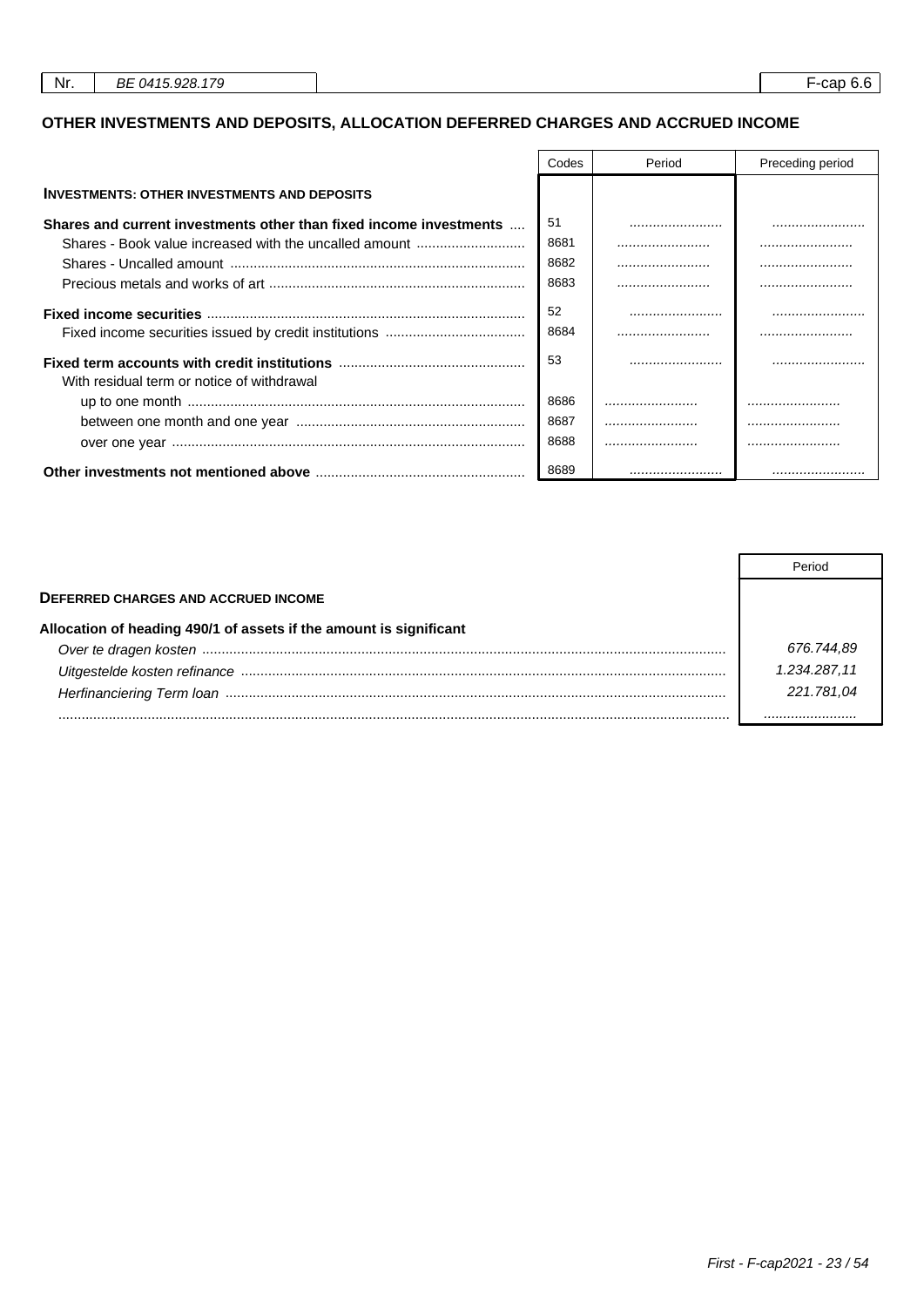Preceding period

## STATEMENT OF CAPITAL AND SHAREHOLDING STRUCTURE

| <b>STATEMENT OF CAPITAL</b>                    |           |                 |       |                        |  |
|------------------------------------------------|-----------|-----------------|-------|------------------------|--|
| <b>Capital</b>                                 |           |                 |       |                        |  |
|                                                | 100P      | XXXXXXXXXXXXXX  |       | 18.952.288,40          |  |
|                                                | (100)     | 18.952.288,40   |       |                        |  |
|                                                | Codes     | Value           |       | Number of shares       |  |
| Changes during the period                      |           |                 |       |                        |  |
|                                                |           | .               |       |                        |  |
|                                                |           |                 |       |                        |  |
|                                                |           |                 |       |                        |  |
| Structure of the capital                       |           |                 |       |                        |  |
| Different categories of shares                 |           |                 |       |                        |  |
| Gewone aandelen zonder vermelding van nominale |           | 18.952.288,40   |       | 27.365.197             |  |
|                                                |           |                 |       |                        |  |
|                                                |           |                 |       |                        |  |
|                                                |           |                 |       |                        |  |
|                                                | 8702      | XXXXXXXXXXXXX   |       | 12.383.644             |  |
|                                                | 8703      | XXXXXXXXXXXXX   |       | 14.981.553             |  |
|                                                |           |                 |       | Capital called but not |  |
|                                                | Codes     | Uncalled amount |       | paid                   |  |
| Capital not paid                               |           |                 |       |                        |  |
|                                                | (101)<br> |                 |       | XXXXXXXXXXXXX          |  |
|                                                | 8712      | XXXXXXXXXXXXX   |       |                        |  |
| Shareholders having yet to pay up in full      |           |                 |       |                        |  |
|                                                |           |                 |       |                        |  |
|                                                |           |                 |       |                        |  |
|                                                |           |                 |       |                        |  |
|                                                |           |                 |       |                        |  |
|                                                |           |                 | Codes | Period                 |  |
| <b>Own shares</b>                              |           |                 |       |                        |  |
| Held by the company itself                     |           |                 |       |                        |  |
|                                                |           |                 | 8721  | 292.646,44             |  |
|                                                |           |                 | 8722  | 422.552                |  |
| Held by the subsidiaries                       |           |                 |       |                        |  |
|                                                |           |                 | 8731  |                        |  |
|                                                |           |                 | 8732  |                        |  |
|                                                |           |                 |       |                        |  |
| <b>Commitments to issue shares</b>             |           |                 |       |                        |  |
| Owing to the exercise of conversion rights     |           |                 |       |                        |  |
|                                                |           | 8740            |       |                        |  |
|                                                |           | 8741            |       |                        |  |
|                                                |           |                 | 8742  |                        |  |
| Owing to the exercise of subscription rights   |           |                 |       |                        |  |
|                                                |           |                 | 8745  |                        |  |
|                                                |           |                 | 8746  |                        |  |
|                                                |           |                 | 8747  |                        |  |

Codes

Period

9.476.144,00

8751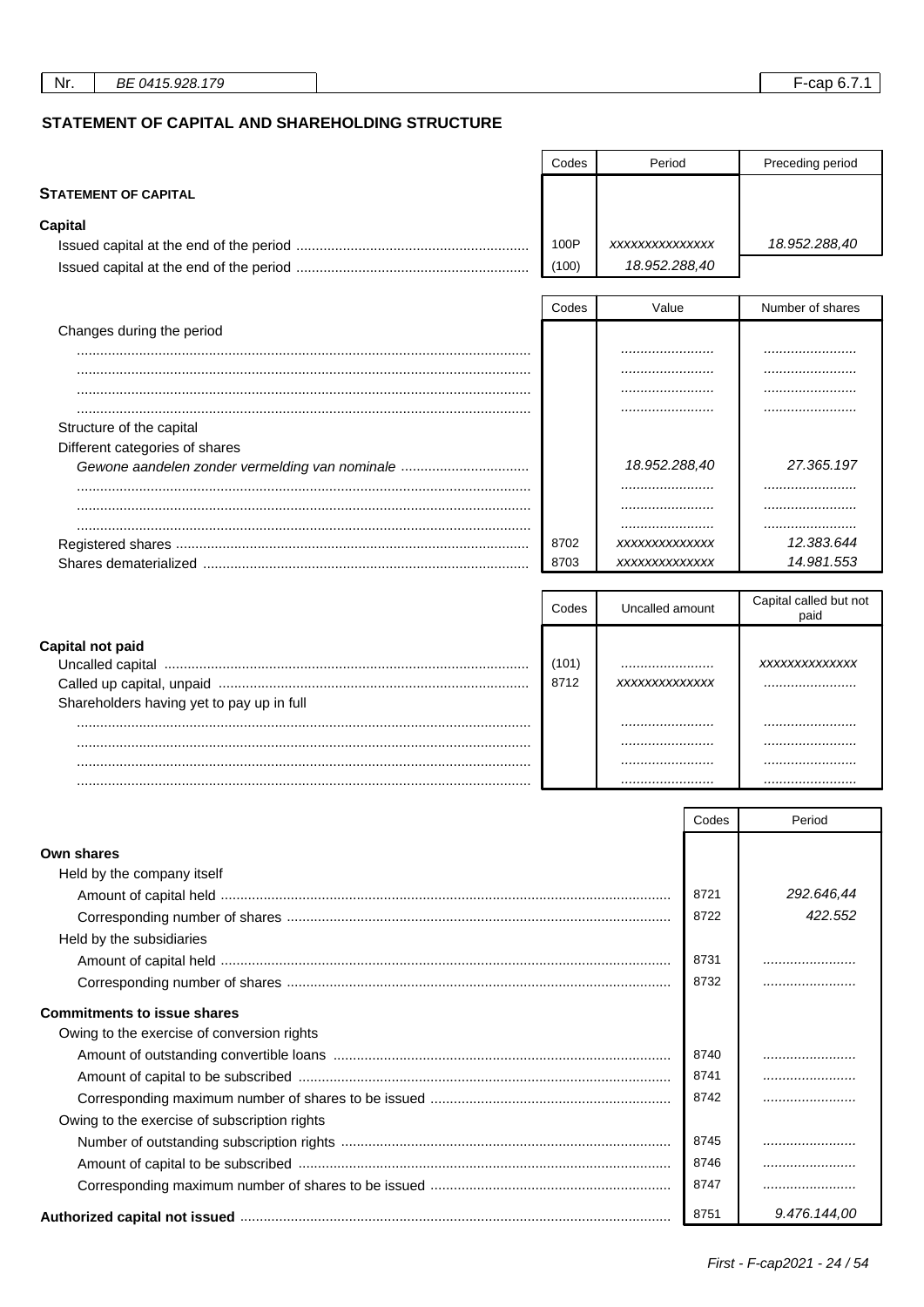| 7c<br>ററ്റ<br>nг<br>$14^{4}$<br>Nr.<br>DC<br>. . CII<br>$\cdot$<br>. |
|----------------------------------------------------------------------|
|----------------------------------------------------------------------|

|                                         | Codes | Period |
|-----------------------------------------|-------|--------|
| Shares issued, non representing capital |       |        |
| Distribution                            |       |        |
|                                         | 8761  |        |
|                                         | 8762  |        |
| Allocation by shareholder               |       |        |
|                                         | 8771  |        |
|                                         | 8781  |        |

| Supplementary explanation relating to the contribution (including the industry contribution) |  |
|----------------------------------------------------------------------------------------------|--|
|                                                                                              |  |
|                                                                                              |  |
|                                                                                              |  |
|                                                                                              |  |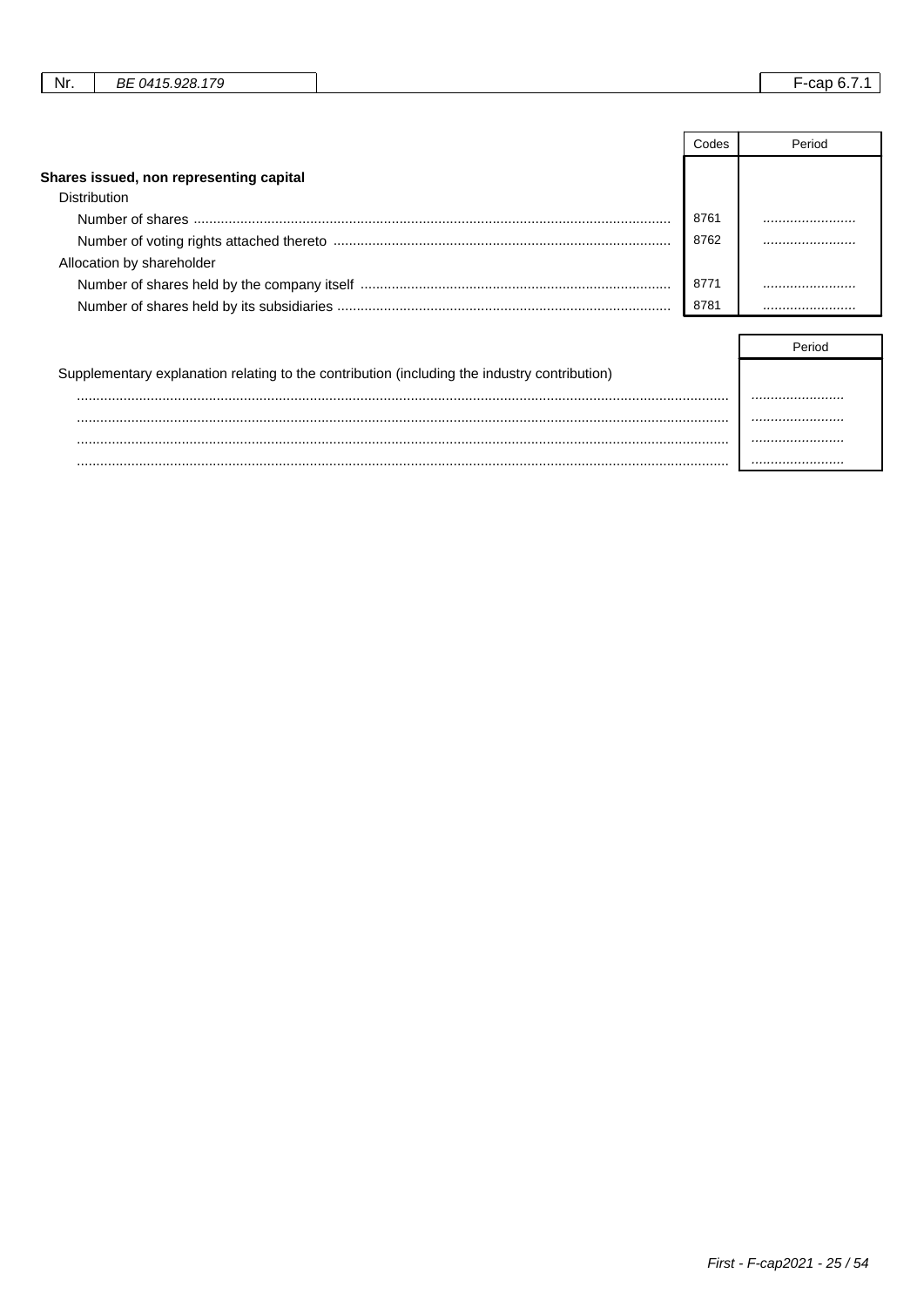| Nr. |
|-----|
|-----|

#### **SHAREHOLDERS' STRUCTURE OF THE COMPANY AT YEAR-END CLOSING DATE**

As reflected in the notifications received by the company pursuant to article 7:225 of the Belgian Companies and Associations Code, article 14 fourth paragraph of the law of 2 May 2007 on the publication of major holdings and article 5 of the Royal Decree of 21 August 2008 on further rules for certain multilateral trading facilities.

|                                                                                                                                                          | Rights held                  |                         |                             |       |
|----------------------------------------------------------------------------------------------------------------------------------------------------------|------------------------------|-------------------------|-----------------------------|-------|
| NAME of the persons who hold the rights of the enterprise, specifying the<br>ADDRESS (of the registered office, when it involves a legal person) and the |                              | Number of voting rights |                             |       |
| COMPANY IDENTIFICATION NUMBER, when it involves an enterprise<br>under Belgian law                                                                       | Nature                       | Linked to<br>securities | Not linked to<br>securities | $\%$  |
|                                                                                                                                                          |                              |                         |                             |       |
|                                                                                                                                                          |                              |                         |                             |       |
| <b>KINEPOLIS GROUP NV</b>                                                                                                                                |                              |                         |                             |       |
| BE 0415.928.179<br>Eeuwfeestlaan 20, 1020 Laeken, Belgium                                                                                                |                              |                         |                             |       |
|                                                                                                                                                          | Dematerialised shares        | 422.552                 | 0                           | 1,54  |
| <b>KINOHOLD BIS</b><br>BE 0887.729.053<br>Rue Eugène Ruppert 6, 2453 Luxembourg, Belgium                                                                 |                              |                         |                             |       |
|                                                                                                                                                          | Registered shares            | 11.446.565              | 0                           | 41,83 |
|                                                                                                                                                          | <b>Dematerialised shares</b> | 1.253.480               | 0                           | 4,58  |
| <b>BNP PARIBAS ASSET MANAGEMENT SA</b><br>SA 47000, 75318 PARIS CEDEX 09, France                                                                         |                              |                         |                             |       |
|                                                                                                                                                          | Dematerialised shares        | 1.366.585               | 0                           | 4,99  |
| <b>BERT JOOST</b><br>Ruitersweg 6 box A011, 8500 Kortrijk, Belgium                                                                                       |                              |                         |                             |       |
|                                                                                                                                                          | Registered shares            | 150.000                 | 0                           | 0,55  |
|                                                                                                                                                          | Dematerialised shares        | 342.218                 | 0                           | 1,25  |
| Overige aandeelhouders                                                                                                                                   |                              |                         |                             |       |
|                                                                                                                                                          | Registered shares            | 787.079                 | 0                           | 2,88  |
|                                                                                                                                                          | <b>Dematerialised shares</b> | 11.596.718              | 0                           | 42,38 |
|                                                                                                                                                          |                              |                         |                             |       |
|                                                                                                                                                          |                              |                         |                             |       |
|                                                                                                                                                          |                              |                         |                             |       |
|                                                                                                                                                          |                              |                         |                             |       |
|                                                                                                                                                          |                              |                         |                             |       |
|                                                                                                                                                          |                              |                         |                             |       |
|                                                                                                                                                          |                              |                         |                             |       |
|                                                                                                                                                          |                              |                         |                             |       |
|                                                                                                                                                          |                              |                         |                             |       |
|                                                                                                                                                          |                              |                         |                             |       |
|                                                                                                                                                          |                              |                         |                             |       |
|                                                                                                                                                          |                              |                         |                             |       |
|                                                                                                                                                          |                              |                         |                             |       |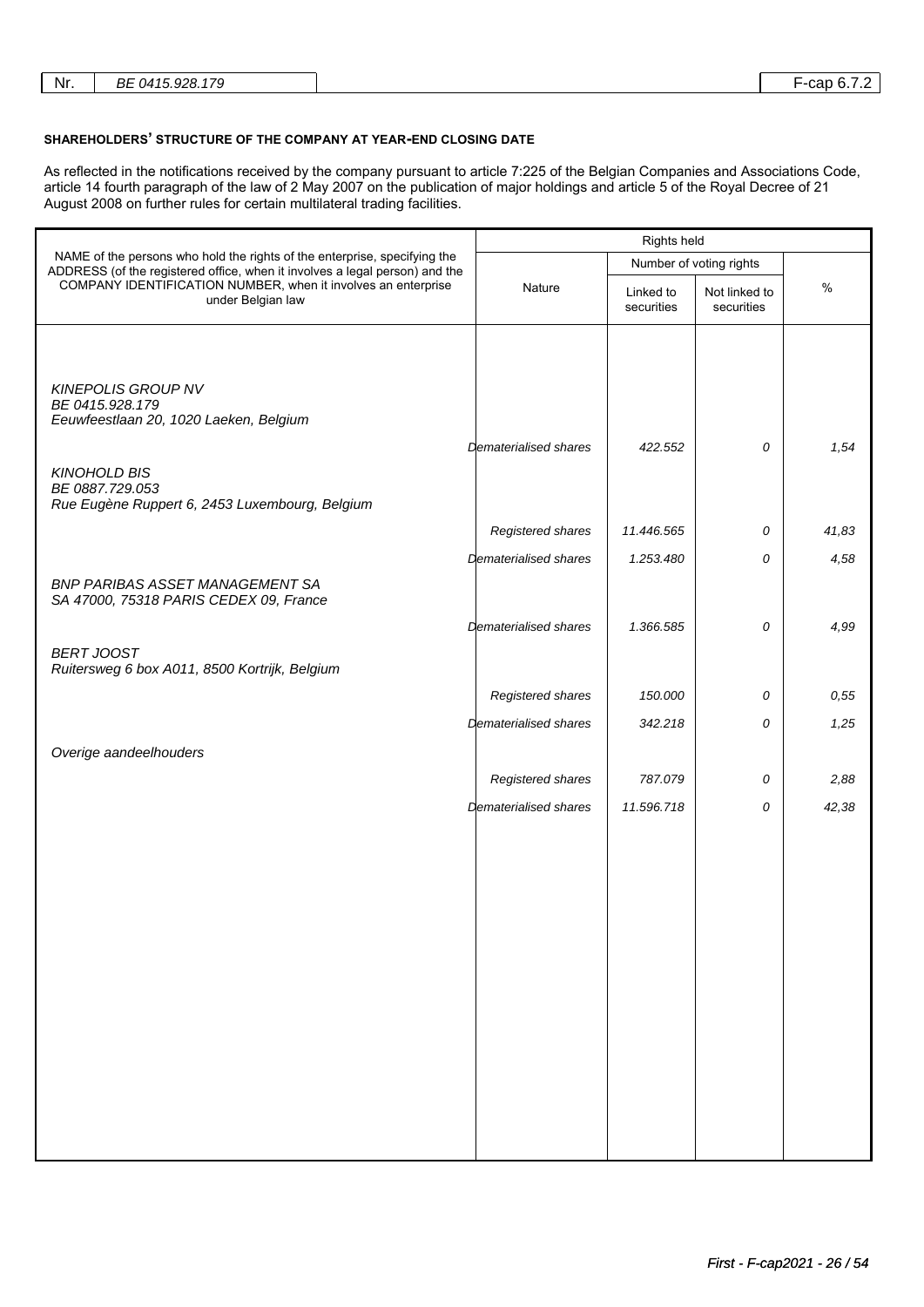# STATEMENT OF AMOUNTS PAYABLE, ACCRUED CHARGES AND DEFERRED INCOME

|                                                                                               | Codes | Period         |
|-----------------------------------------------------------------------------------------------|-------|----------------|
| <b>BREAKDOWN OF AMOUNTS PAYABLE WITH AN ORIGINAL PERIOD TO MATURITY OF MORE THAN ONE</b>      |       |                |
| YEAR, ACCORDING TO THEIR RESIDUAL TERM                                                        |       |                |
|                                                                                               |       |                |
| Current portion of amounts payable after more than one year falling due within one year       |       |                |
|                                                                                               | 8801  | 61.400.000,00  |
|                                                                                               | 8811  |                |
|                                                                                               | 8821  | 61.400.000,00  |
|                                                                                               | 8831  |                |
|                                                                                               | 8841  |                |
|                                                                                               | 8851  |                |
|                                                                                               | 8861  |                |
|                                                                                               | 8871  |                |
|                                                                                               | 8881  |                |
|                                                                                               | 8891  |                |
|                                                                                               | 8901  |                |
| Total current portion of amounts payable after more than one year falling due within one year | (42)  | 61.400.000,00  |
| Amounts payable with a remaining term of more than one but not more than five years           |       |                |
|                                                                                               | 8802  | 426.622.413,40 |
|                                                                                               | 8812  |                |
|                                                                                               | 8822  | 335.478.000,00 |
|                                                                                               | 8832  |                |
|                                                                                               | 8842  | 80.000.000,00  |
|                                                                                               | 8852  | 11.144.413.40  |
|                                                                                               | 8862  |                |
|                                                                                               | 8872  |                |
|                                                                                               | 8882  |                |
|                                                                                               | 8892  |                |
|                                                                                               | 8902  |                |
| Total amounts payable with a remaining term of more than one but not more than five years     | 8912  | 426.622.413,40 |
| Amounts payable with a remaining term of more than five years                                 |       |                |
|                                                                                               | 8803  | 65.000.000,00  |
|                                                                                               | 8813  |                |
|                                                                                               | 8823  | 65.000.000,00  |
|                                                                                               | 8833  |                |
|                                                                                               | 8843  |                |
|                                                                                               | 8853  |                |
|                                                                                               | 8863  |                |
|                                                                                               |       |                |
|                                                                                               | 8873  |                |
|                                                                                               | 8883  |                |
|                                                                                               | 8893  |                |
|                                                                                               | 8903  |                |
|                                                                                               | 8913  | 65.000.000,00  |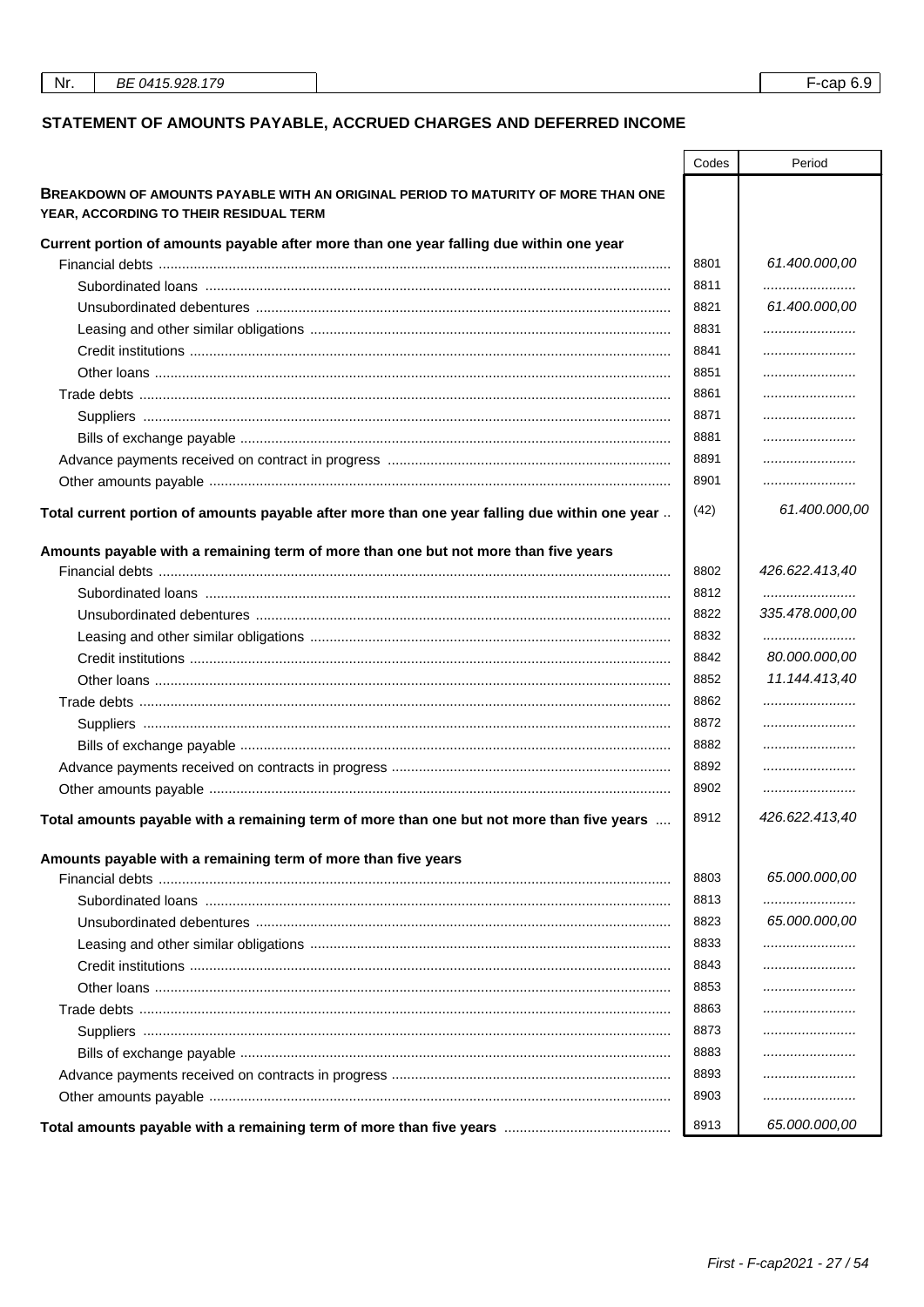| Nr.<br>BE 0415.928.179                                                                         |       | $F$ -cap 6.9 |
|------------------------------------------------------------------------------------------------|-------|--------------|
|                                                                                                |       |              |
|                                                                                                | Codes | Period       |
| <b>GUARANTEED AMOUNTS PAYABLE</b> (included in headings 17 and 42/48 of the liabilities)       |       |              |
| Amounts payable guaranteed by Belgian public authorities                                       |       |              |
|                                                                                                | 8921  |              |
|                                                                                                | 8931  |              |
|                                                                                                | 8941  |              |
|                                                                                                | 8951  |              |
|                                                                                                | 8961  |              |
|                                                                                                | 8971  |              |
|                                                                                                | 8981  |              |
|                                                                                                | 8991  |              |
|                                                                                                | 9001  |              |
|                                                                                                | 9011  |              |
|                                                                                                | 9021  |              |
|                                                                                                | 9051  |              |
|                                                                                                |       |              |
|                                                                                                | 9061  |              |
| Amounts payable guaranteed by real securities or irrevocably promised by the enterprise on its |       |              |
| own assets                                                                                     |       |              |
|                                                                                                | 8922  |              |
|                                                                                                | 8932  |              |
|                                                                                                | 8942  |              |
|                                                                                                | 8952  |              |
|                                                                                                | 8962  |              |
|                                                                                                | 8972  |              |
|                                                                                                | 8982  |              |
|                                                                                                | 8992  |              |
|                                                                                                | 9002  |              |
|                                                                                                | 9012  |              |
|                                                                                                | 9022  |              |
|                                                                                                | 9032  |              |
|                                                                                                | 9042  |              |
|                                                                                                | 9052  |              |
| Total amounts payable guaranteed by real securities or irrevocably promised by the enterprise  |       |              |
|                                                                                                | 9062  |              |

|                                                                                     | Codes | Period       |
|-------------------------------------------------------------------------------------|-------|--------------|
| <b>TAXES, REMUNERATION AND SOCIAL SECURITY</b>                                      |       |              |
| <b>Taxes</b> (heading 450/3 and 179 of the liabilities)                             |       |              |
|                                                                                     | 9072  |              |
|                                                                                     | 9073  | 13.003,42    |
|                                                                                     | 450   | 163.470.39   |
| <b>Remuneration and social security</b> (headings 454/9 and 179 of the liabilities) |       |              |
|                                                                                     | 9076  | 1.356.983,00 |
|                                                                                     | 9077  | 1.855.601,39 |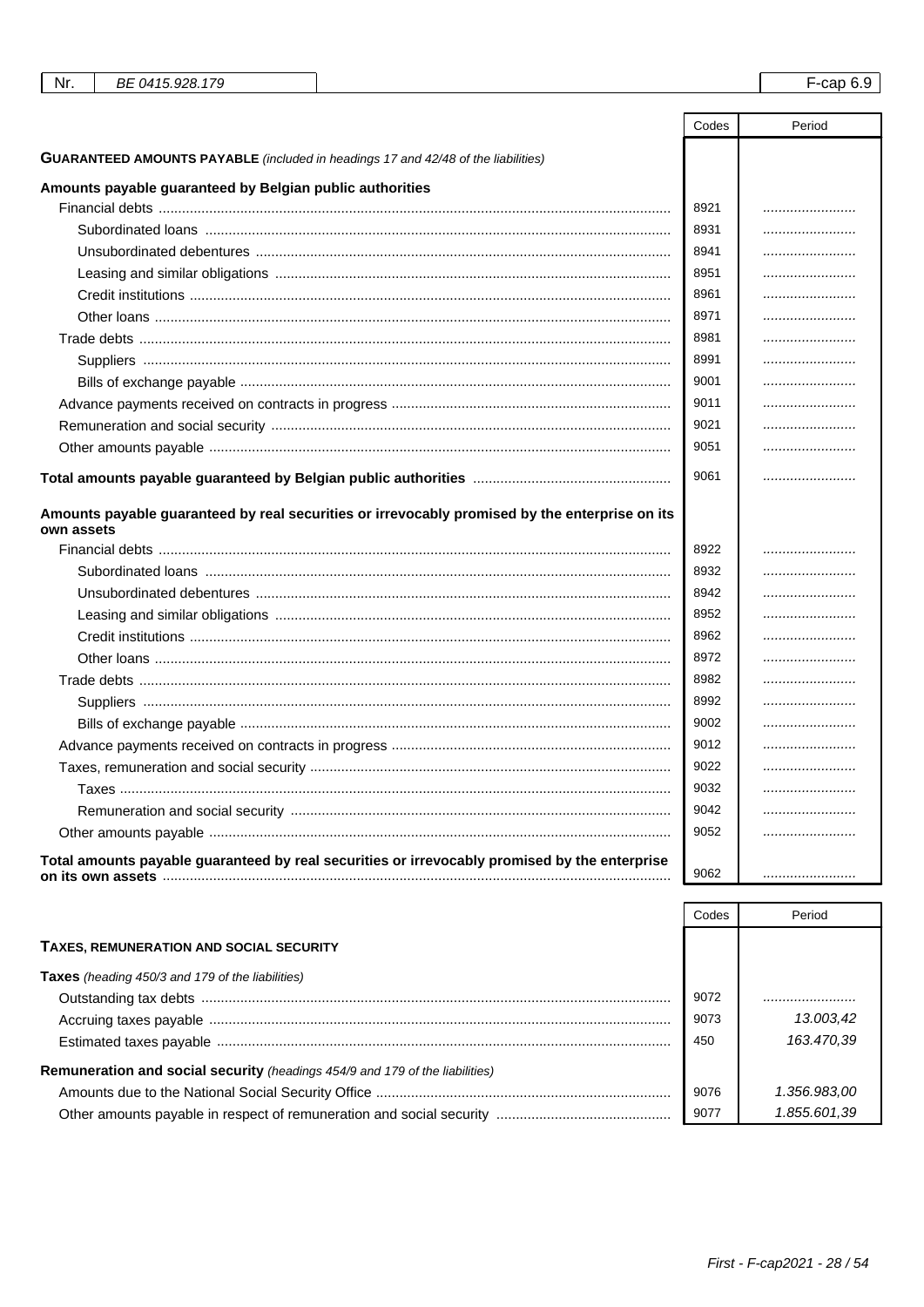| Nr. | 179<br>0415928<br>ВE | $\overline{\phantom{0}}$<br>⊢-cap<br>ັບ.ບ |
|-----|----------------------|-------------------------------------------|
|     |                      |                                           |
|     |                      | Period                                    |

|                                                                         | . טוויט      |
|-------------------------------------------------------------------------|--------------|
| <b>ACCRUALS AND DEFERRED INCOME</b>                                     |              |
| Allocation of heading 492/3 of liabilities if the amount is significant |              |
|                                                                         | 3.269.688,79 |
|                                                                         | 8.356.562,58 |
|                                                                         | 307.149.08   |
|                                                                         | 2.115.379,00 |
|                                                                         | 438.444.45   |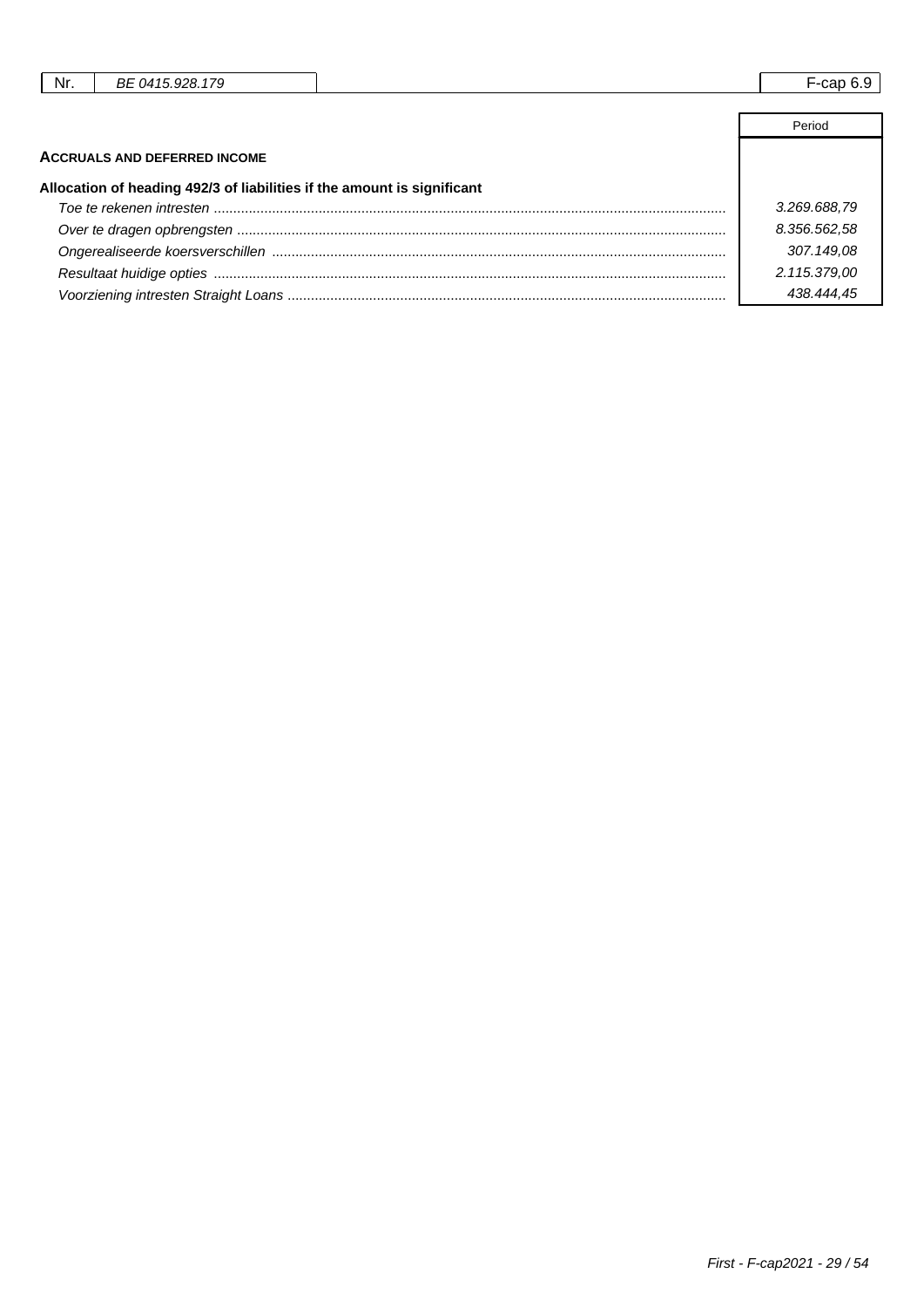## **OPERATING RESULTS**

|                                                                                                                           | Codes | Period       | Preceding period |
|---------------------------------------------------------------------------------------------------------------------------|-------|--------------|------------------|
| <b>OPERATING INCOME</b>                                                                                                   |       |              |                  |
| <b>Net turnover</b>                                                                                                       |       |              |                  |
| Allocation by categories of activity                                                                                      |       |              |                  |
|                                                                                                                           |       |              |                  |
|                                                                                                                           |       |              |                  |
|                                                                                                                           |       |              |                  |
|                                                                                                                           |       |              |                  |
| Allocation into geographical markets                                                                                      |       |              |                  |
|                                                                                                                           |       |              |                  |
|                                                                                                                           |       |              |                  |
|                                                                                                                           |       |              |                  |
|                                                                                                                           |       |              |                  |
| Other operating income<br>Operating subsidies and compensatory amounts received from public                               | 740   | 2.000.000,00 |                  |
| <b>OPERATING CHARGES</b>                                                                                                  |       |              |                  |
| Employees for whom the enterprise submitted a DIMONA declaration or<br>who are recorded in the general personnel register |       |              |                  |
|                                                                                                                           | 9086  | 132          | 139              |
| Average number of employees calculated in full-time equivalents                                                           | 9087  | 126.5        | 144,4            |
|                                                                                                                           | 9088  | 156.849      | 155.877          |
| <b>Personnel costs</b>                                                                                                    |       |              |                  |
|                                                                                                                           | 620   | 7.255.403.19 | 7.002.253,13     |
|                                                                                                                           | 621   | 1.924.880,06 | 1.841.342,60     |
|                                                                                                                           | 622   | 240.602,14   | 269.906,89       |
|                                                                                                                           | 623   | 400.667,39   | 441.662,59       |
|                                                                                                                           | 624   |              |                  |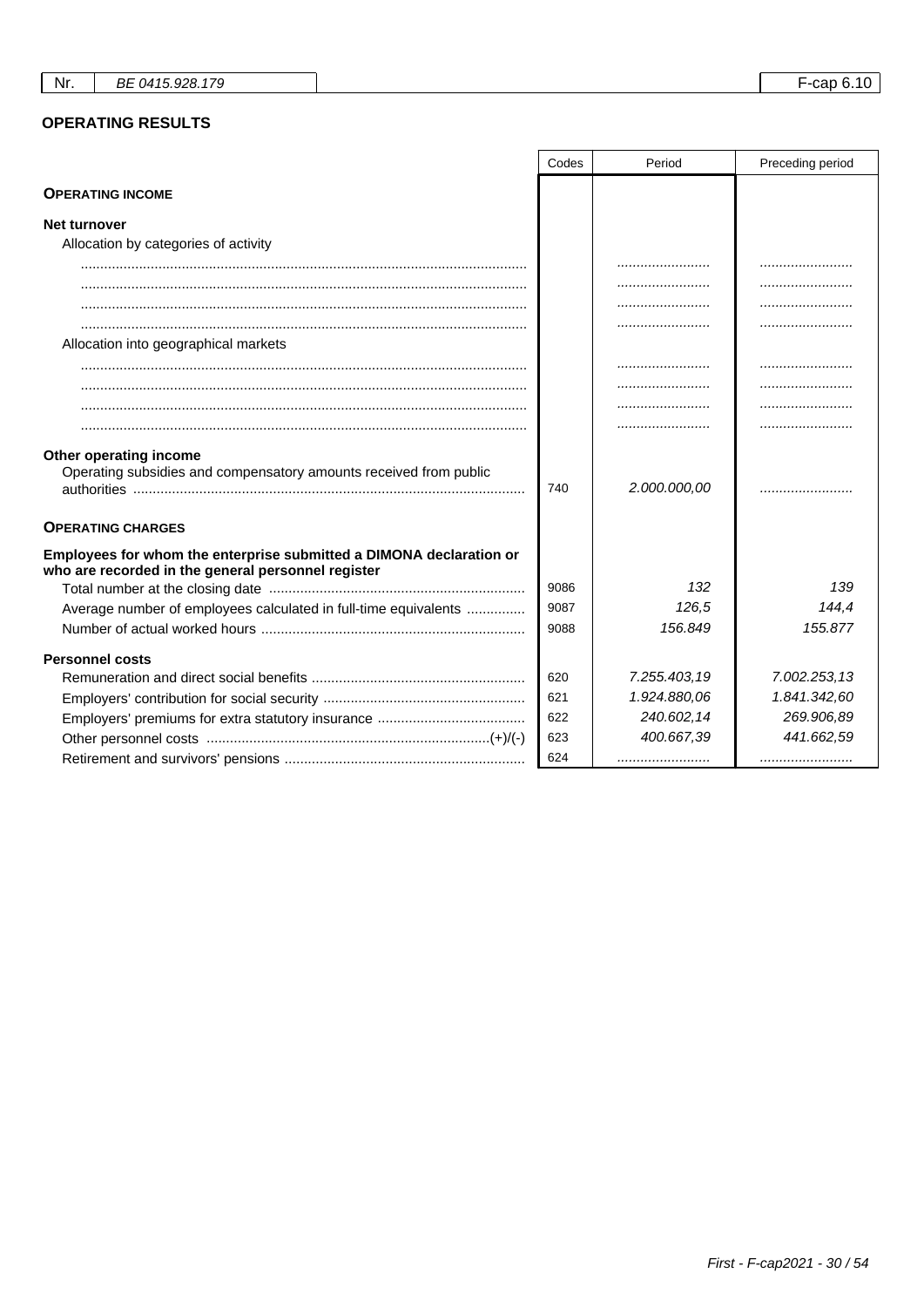|                                                                         | Codes | Period    | Preceding period |
|-------------------------------------------------------------------------|-------|-----------|------------------|
|                                                                         |       |           |                  |
| Provisions for pensions and other similar rights                        |       |           |                  |
|                                                                         | 635   |           |                  |
| Amounts written off                                                     |       |           |                  |
| Stocks and contracts in progress                                        |       |           |                  |
|                                                                         | 9110  |           |                  |
|                                                                         | 9111  |           |                  |
| Trade debts                                                             |       |           |                  |
|                                                                         | 9112  |           |                  |
|                                                                         | 9113  |           | 9.600,00         |
| Provisions for liabilities and charges                                  |       |           |                  |
|                                                                         | 9115  |           | 32.732,00        |
|                                                                         | 9116  |           | 25.688,38        |
| Other operating charges                                                 |       |           |                  |
|                                                                         | 640   | 66.111,97 | 151.663,19       |
|                                                                         | 641/8 |           | 2.100,00         |
| Hired temporary staff and personnel placed at the enterprise's disposal |       |           |                  |
|                                                                         | 9096  |           |                  |
|                                                                         | 9097  | 1.0       | 1.9              |
|                                                                         | 9098  | 1.742     | 3.815            |
|                                                                         | 617   | 65.319.34 | 133.415,91       |

Nr. BE 0415.928.179 F-cap 6.10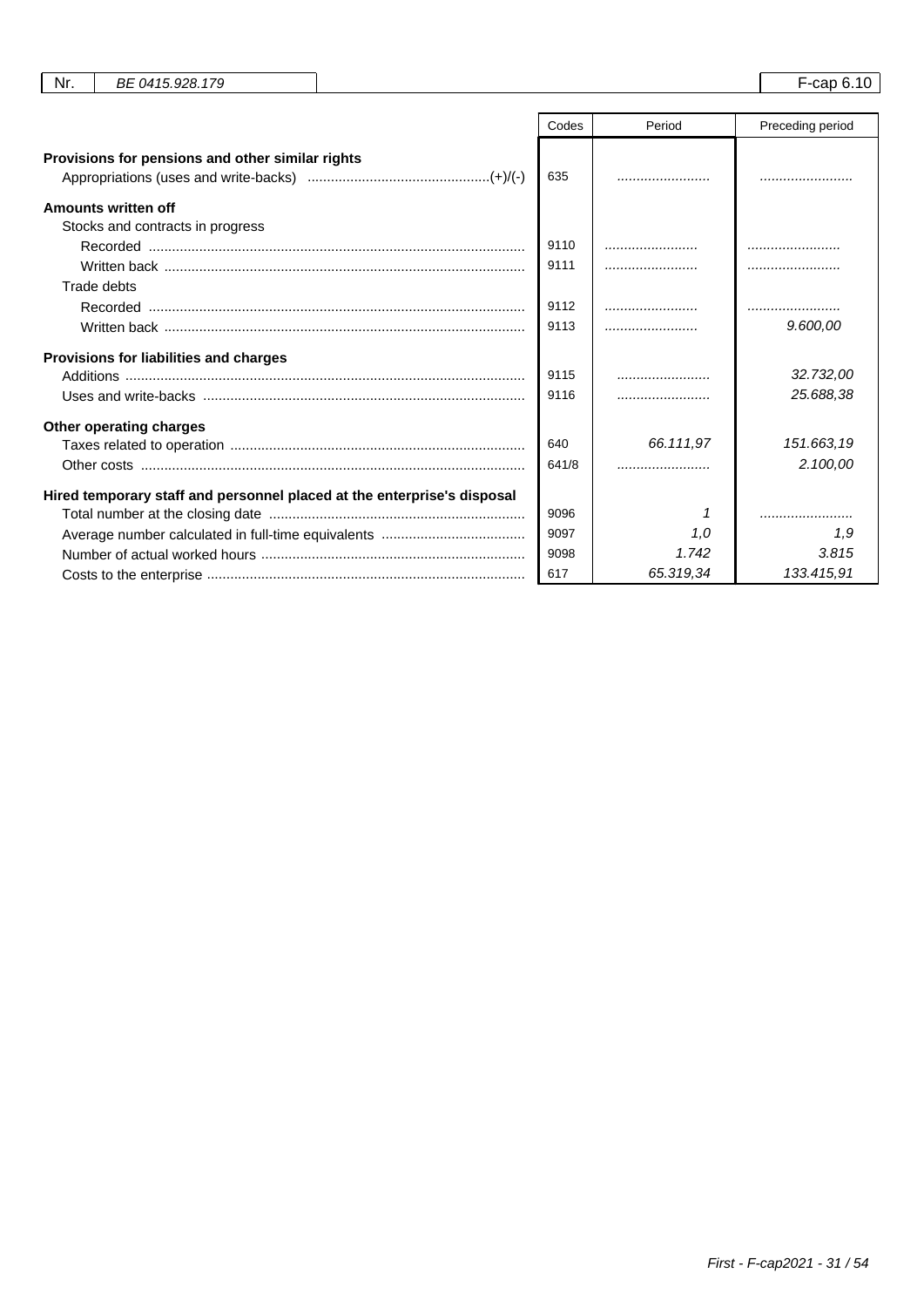# **FINANCIAL RESULTS**

|                                                                                                              | Codes | Period       | Preceding period |
|--------------------------------------------------------------------------------------------------------------|-------|--------------|------------------|
| <b>RECURRING FINANCIAL INCOME</b>                                                                            |       |              |                  |
| Other financial income<br>Subsidies granted by public authorities and recorded as income for the<br>period   |       |              |                  |
|                                                                                                              | 9125  |              |                  |
|                                                                                                              | 9126  |              |                  |
| Allocation of other financial income                                                                         |       |              |                  |
| <b>Others</b>                                                                                                | 754   | 13.219,26    | 22.629,50        |
|                                                                                                              |       | 74.421,65    | 5.128,20         |
|                                                                                                              |       | 6.456.974,97 | 0,00             |
|                                                                                                              |       |              |                  |
| <b>RECURRING FINANCIAL CHARGES</b>                                                                           |       |              |                  |
|                                                                                                              | 6501  |              |                  |
|                                                                                                              | 6502  |              |                  |
| Amounts written off current assets                                                                           |       |              |                  |
|                                                                                                              | 6510  |              | 7.792.887,86     |
|                                                                                                              | 6511  | 7.120.854,70 | 285.256,12       |
| <b>Other financial charges</b><br>Amount of the discount borne by the enterprise, as a result of negotiating | 653   |              |                  |
| <b>Provisions of a financial nature</b>                                                                      |       |              |                  |
|                                                                                                              | 6560  | 2.115.379.00 |                  |
|                                                                                                              | 6561  |              | 1.184.284,57     |
| Allocation of other financial charges                                                                        |       |              |                  |
|                                                                                                              | 654   | 20.269,33    | 7.119,45         |
|                                                                                                              | 655   | 16.596,87    | 7.050.275,15     |
| Others                                                                                                       |       |              |                  |
|                                                                                                              |       | 55.842,49    | 12.687,22        |
|                                                                                                              |       | 513.219,65   | 359.923,08       |
|                                                                                                              |       | 231,06       | 553,31           |
|                                                                                                              |       | 0,00         | 11.114,07        |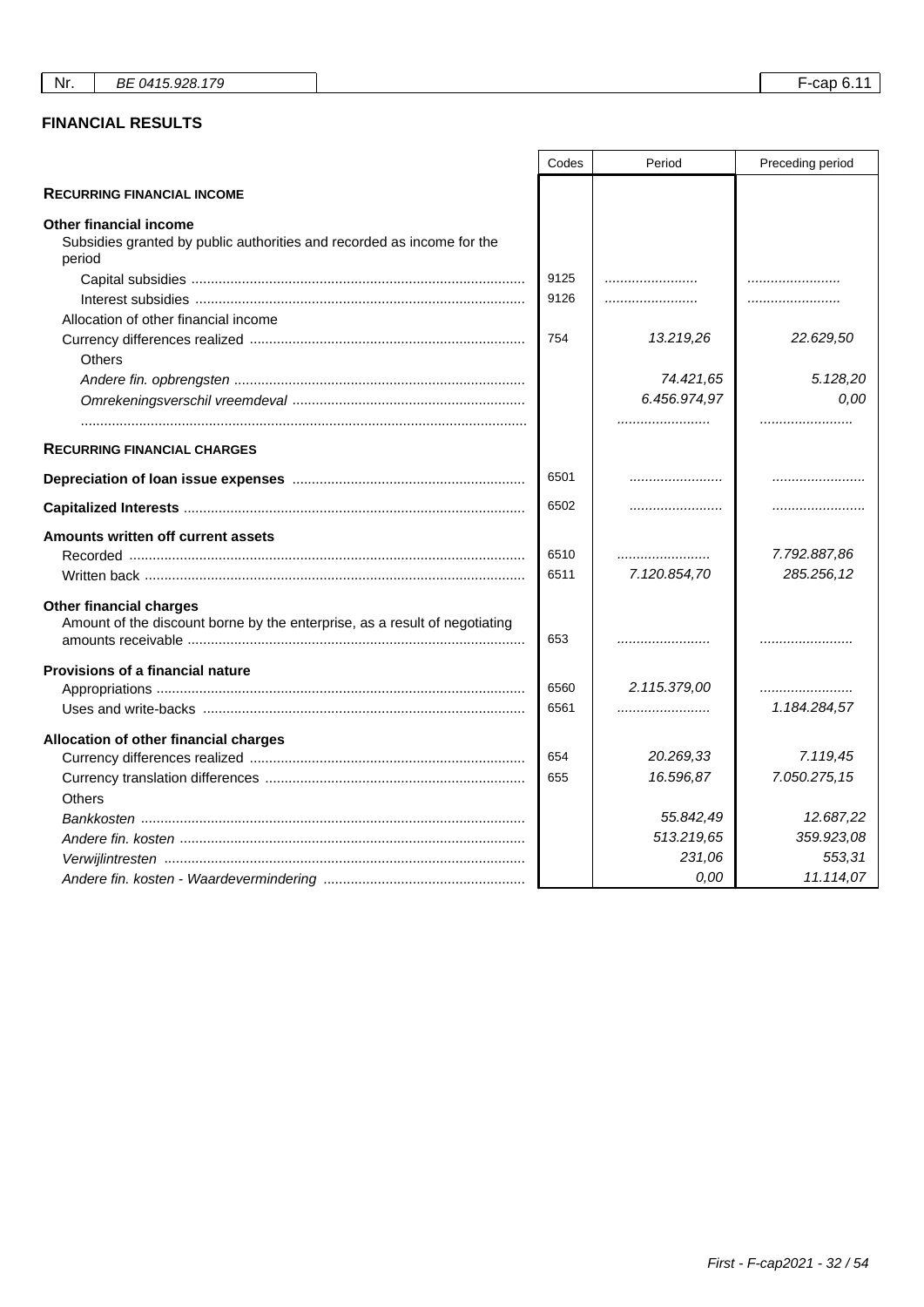## **INCOME AND CHARGE OF EXCEPTIONAL SIZE OR INCIDENCE**

|                                                                                | Codes | Period       | Preceding period |
|--------------------------------------------------------------------------------|-------|--------------|------------------|
|                                                                                | 76    | 53.424,00    |                  |
|                                                                                | (76A) |              |                  |
| Write-back of depreciation and of amounts written off intangible and tangible  |       |              |                  |
|                                                                                | 760   |              |                  |
| Write-back of provisions for non-recurring operating liabilities and charges   | 7620  |              |                  |
| Capital gains on disposal of intangible and tangible fixed asset               | 7630  |              |                  |
|                                                                                | 764/8 |              |                  |
|                                                                                | (76B) | 53.424,00    |                  |
| Write-back of amounts written down financial fixed assets                      | 761   |              |                  |
| Write-back of provisions for non-recurring financial liabilities and charges   | 7621  |              |                  |
|                                                                                | 7631  |              |                  |
|                                                                                | 769   | 53.424,00    |                  |
|                                                                                | 66    | 4.917.131,82 | 74.844,53        |
|                                                                                | (66A) |              | 74.844,53        |
| Non-recurring depreciation of and amounts written off formation expenses,      | 660   |              |                  |
| Provisions for non-recurring operating liabilities and charges: Appropriations | 6620  |              |                  |
| Capital losses on disposal of intangible and tangible fixed assets             | 6630  |              | 74.844,53        |
|                                                                                | 664/7 |              |                  |
| Non-recurring operating charges carried to assets as restructuring costs .(-)  | 6690  |              |                  |
|                                                                                |       |              |                  |
|                                                                                | (66B) | 4.917.131,82 |                  |
|                                                                                | 661   | 4.917.131,82 |                  |
| Provisions for non-recurring financial liabilities and charges: Appropriations | 6621  |              |                  |
|                                                                                | 6631  |              |                  |
|                                                                                | 668   |              |                  |
| Non-recurring financial charges carried to assets as restructuring costs (-)   | 6691  |              |                  |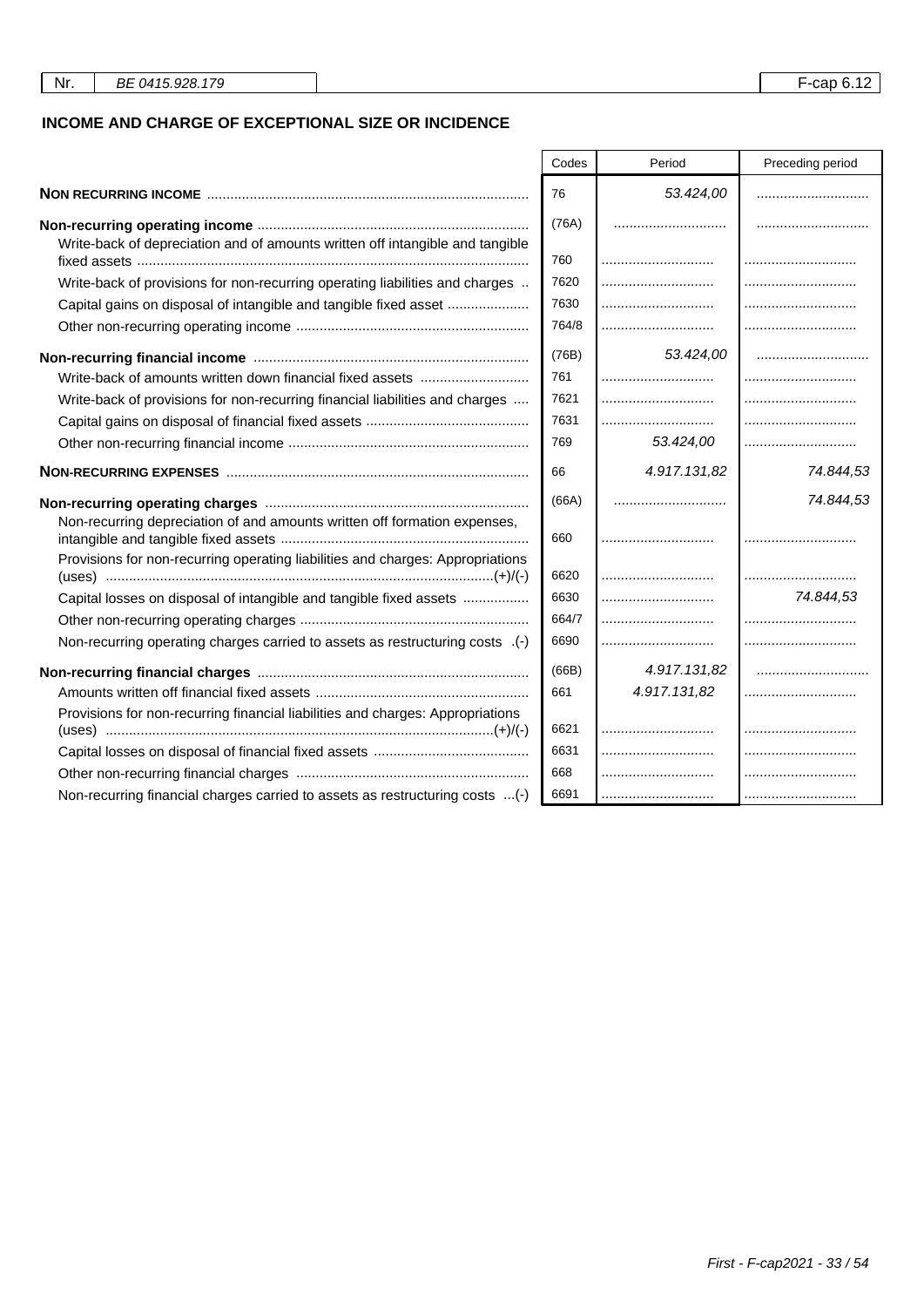## **INCOME TAXES AND OTHER TAXES**

|                                                                                                                                                                          | Codes | Period          |
|--------------------------------------------------------------------------------------------------------------------------------------------------------------------------|-------|-----------------|
| <b>INCOME TAXES</b>                                                                                                                                                      |       |                 |
|                                                                                                                                                                          | 9134  | 22.391,92       |
|                                                                                                                                                                          | 9135  | 30.000,00       |
| Excess of income tax prepayments and withholding taxes paid recorded under assets                                                                                        | 9136  | 7.608,08        |
|                                                                                                                                                                          | 9137  |                 |
|                                                                                                                                                                          | 9138  |                 |
|                                                                                                                                                                          | 9139  |                 |
|                                                                                                                                                                          | 9140  |                 |
| In so far as taxes of the period are materially affected by differences between the profit before<br>taxes as stated in annual accounts and the estimated taxable profit |       |                 |
|                                                                                                                                                                          |       | 463.148,28      |
|                                                                                                                                                                          |       | 4.917.131,82    |
|                                                                                                                                                                          |       | 2.115.379,00    |
|                                                                                                                                                                          |       | 89.567,68       |
| Vrijgestelde subsidie medical metal and the state of the state of the vertex of the vertex of the vertex $(+)/(-)$                                                       |       | $-2.000.000,00$ |
|                                                                                                                                                                          |       | -7.120.854,70   |
|                                                                                                                                                                          |       | $-1.309.243.00$ |

| Impact of non recurring results on the amount of the income taxes relating to the current period |  |
|--------------------------------------------------------------------------------------------------|--|
|                                                                                                  |  |
|                                                                                                  |  |
|                                                                                                  |  |
|                                                                                                  |  |

|                                                       | Codes        | Period                         |
|-------------------------------------------------------|--------------|--------------------------------|
| <b>Status of deferred taxes</b>                       | 9141<br>9142 | 27.446.925.08<br>27.446.925.08 |
| Other deferred taxes representing assets              |              | 6.917.702,49<br>               |
| Allocation of deferred taxes representing liabilities | 9144         |                                |
|                                                       |              |                                |
|                                                       |              |                                |

|                                                          | Codes        | Period                       | Preceding period             |
|----------------------------------------------------------|--------------|------------------------------|------------------------------|
| VALUE ADDED TAXES AND OTHER TAXES BORNE BY THIRD PARTIES |              |                              |                              |
| Value added taxes charged                                | 9145<br>9146 | 3.498.399.62<br>2.448.404.54 | 4.866.413,72<br>2.866.926,18 |
| Amounts withheld on behalf of third party                | 9147         | 2.133.862,12                 | 1.838.822.43                 |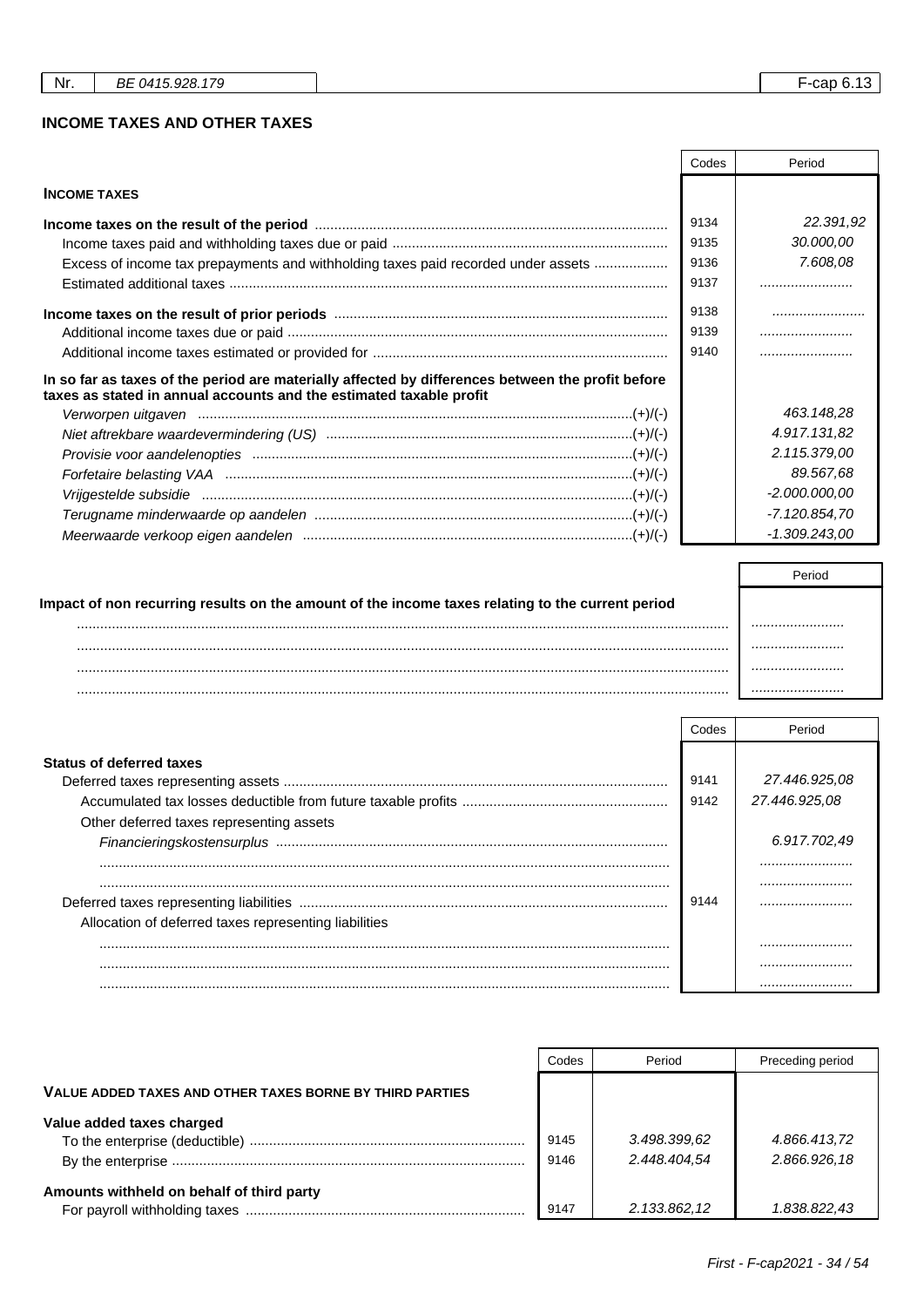| Nr. | BE 0415.928.179 |       |        | $F$ -cap 6.13    |
|-----|-----------------|-------|--------|------------------|
|     |                 |       |        |                  |
|     |                 | Codes | Period | Preceding period |
|     |                 | 9148  |        |                  |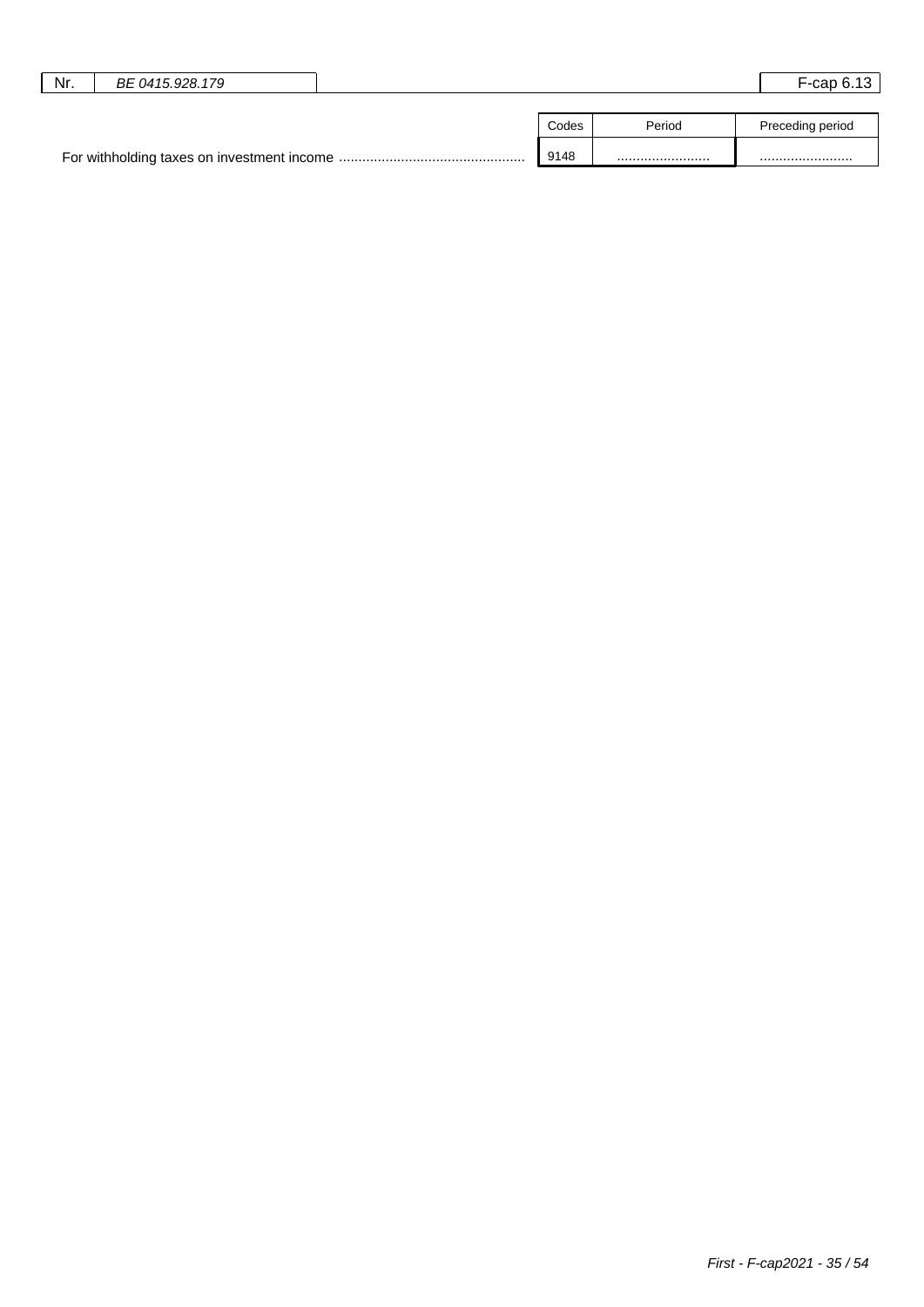| Nr. | BE 0415.928.179 |  | F-cap 6.14 |  |
|-----|-----------------|--|------------|--|
|     |                 |  |            |  |

## **RIGHTS AND COMMITMENTS NOT REFLECTED IN THE BALANCE SHEET**

|                                                                                                                                                                                  | Codes | Period |
|----------------------------------------------------------------------------------------------------------------------------------------------------------------------------------|-------|--------|
| <b>PERSONAL GUARANTEES PROVIDED OR IRREVOCABLY PROMISED BY THE ENTERPRISE AS</b><br>SECURITY FOR DEBTS AND COMMITMENTS OF THIRD PARTIES <b>With COMMITMENTS</b> OF THIRD PARTIES | 9149  |        |
| Of which                                                                                                                                                                         |       |        |
|                                                                                                                                                                                  | 9150  |        |
|                                                                                                                                                                                  | 9151  |        |
| Maximum amount for which other debts or commitments of third parties are guaranteed by the                                                                                       | 9153  |        |
| <b>REAL GUARANTEES</b>                                                                                                                                                           |       |        |
| Real guarantees provided or irrevocably promised by the enterprise on its own assets as<br>security of debts and commitments of the enterprise                                   |       |        |
| Mortgages                                                                                                                                                                        |       |        |
|                                                                                                                                                                                  | 91611 |        |
|                                                                                                                                                                                  | 91621 |        |
|                                                                                                                                                                                  | 91631 |        |
| Pledging of goodwill                                                                                                                                                             |       |        |
|                                                                                                                                                                                  | 91711 |        |
|                                                                                                                                                                                  | 91721 |        |
| Pledging of other assets                                                                                                                                                         |       |        |
|                                                                                                                                                                                  | 91811 |        |
|                                                                                                                                                                                  | 91821 |        |
| Guarantees provided on future assets                                                                                                                                             |       |        |
|                                                                                                                                                                                  | 91911 |        |
|                                                                                                                                                                                  | 91921 |        |
| Seller privilege                                                                                                                                                                 |       |        |
|                                                                                                                                                                                  | 92011 |        |
|                                                                                                                                                                                  | 92021 |        |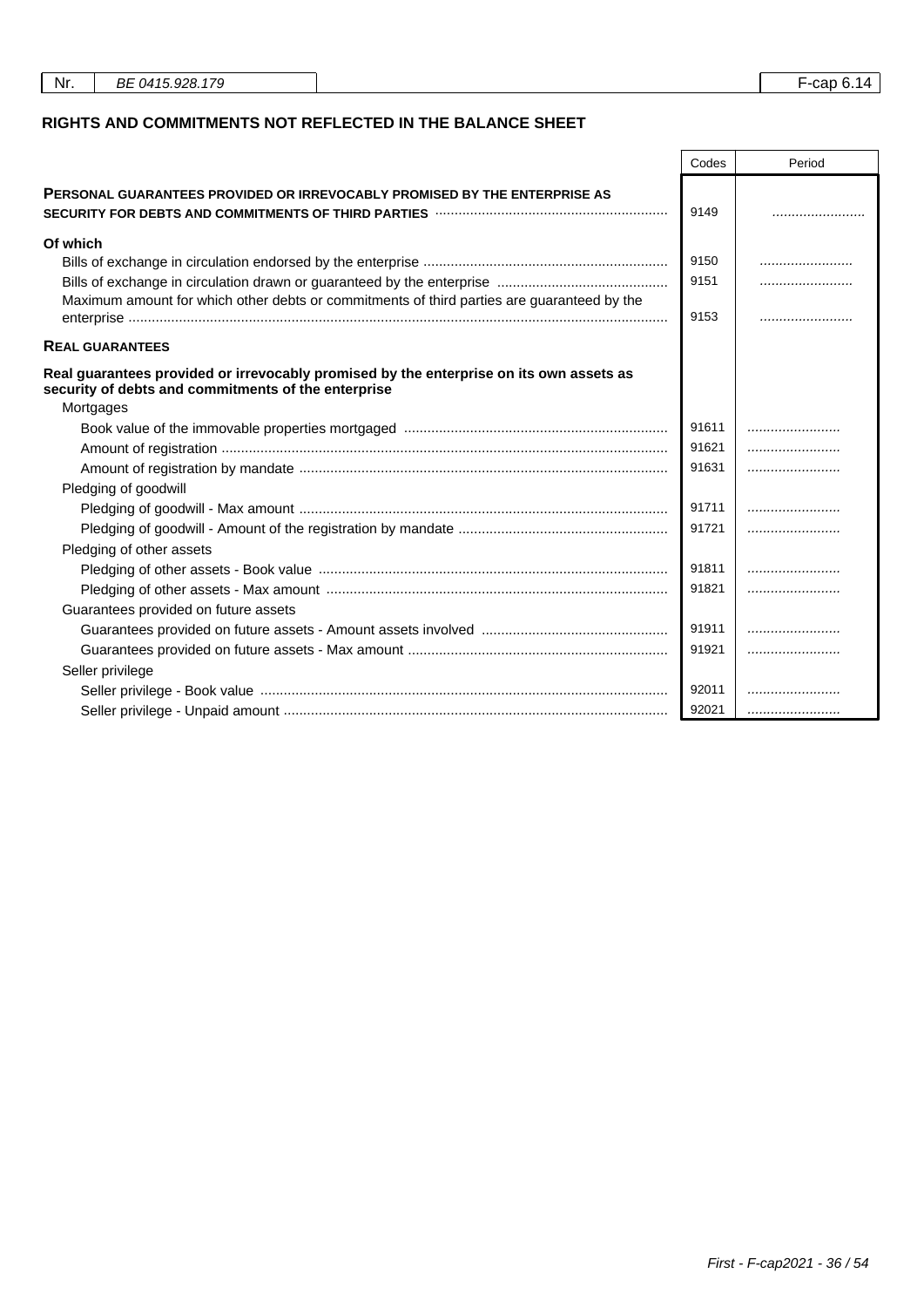| Nr.<br>BE 0415.928.179                             |                                                                                         |       | $-$ cap 6.14 |
|----------------------------------------------------|-----------------------------------------------------------------------------------------|-------|--------------|
|                                                    |                                                                                         |       |              |
|                                                    |                                                                                         | Codes | Period       |
| security of debts and commitments of third parties | Real guarantees provided or irrevocably promised by the enterprise on its own assets as |       |              |

| Mortgages                                                                        |       |  |
|----------------------------------------------------------------------------------|-------|--|
|                                                                                  | 91612 |  |
|                                                                                  | 91622 |  |
|                                                                                  | 91632 |  |
| Pledging of goodwill                                                             |       |  |
|                                                                                  | 91712 |  |
| Pledging of goodwill - Amount of the registration on goodwill pledged by mandate | 91722 |  |
| Pledging of other assets                                                         |       |  |
|                                                                                  | 91812 |  |
|                                                                                  | 91822 |  |
| Guarantees provided on future assets                                             |       |  |
|                                                                                  | 91912 |  |
|                                                                                  | 91922 |  |
| Seller privilege                                                                 |       |  |
|                                                                                  | 92012 |  |
|                                                                                  | 92022 |  |
|                                                                                  |       |  |

|                                                                                                                                                       | Codes | Period |
|-------------------------------------------------------------------------------------------------------------------------------------------------------|-------|--------|
| GOODS AND VALUES, NOT DISCLOSED IN THE BALANCE SHEET, HELD BY THIRD PARTIES IN THEIR<br>OWN NAME BUT AT RISK TO AND FOR THE BENEFIT OF THE ENTERPRISE |       |        |
|                                                                                                                                                       |       |        |
|                                                                                                                                                       |       |        |
|                                                                                                                                                       |       |        |
| <b>SUBSTANTIAL COMMITMENTS TO ACQUIRE FIXED ASSETS</b>                                                                                                |       |        |
|                                                                                                                                                       |       |        |
|                                                                                                                                                       |       |        |
|                                                                                                                                                       |       |        |
| <b>SUBSTANTIAL COMMITMENTS TO DISPOSE OF FIXED ASSETS</b>                                                                                             |       |        |
|                                                                                                                                                       |       |        |
|                                                                                                                                                       |       |        |
|                                                                                                                                                       |       |        |
| <b>FORWARD TRANSACTIONS</b>                                                                                                                           |       |        |
|                                                                                                                                                       | 9213  |        |
|                                                                                                                                                       | 9214  |        |
|                                                                                                                                                       | 9215  |        |
|                                                                                                                                                       | 9216  |        |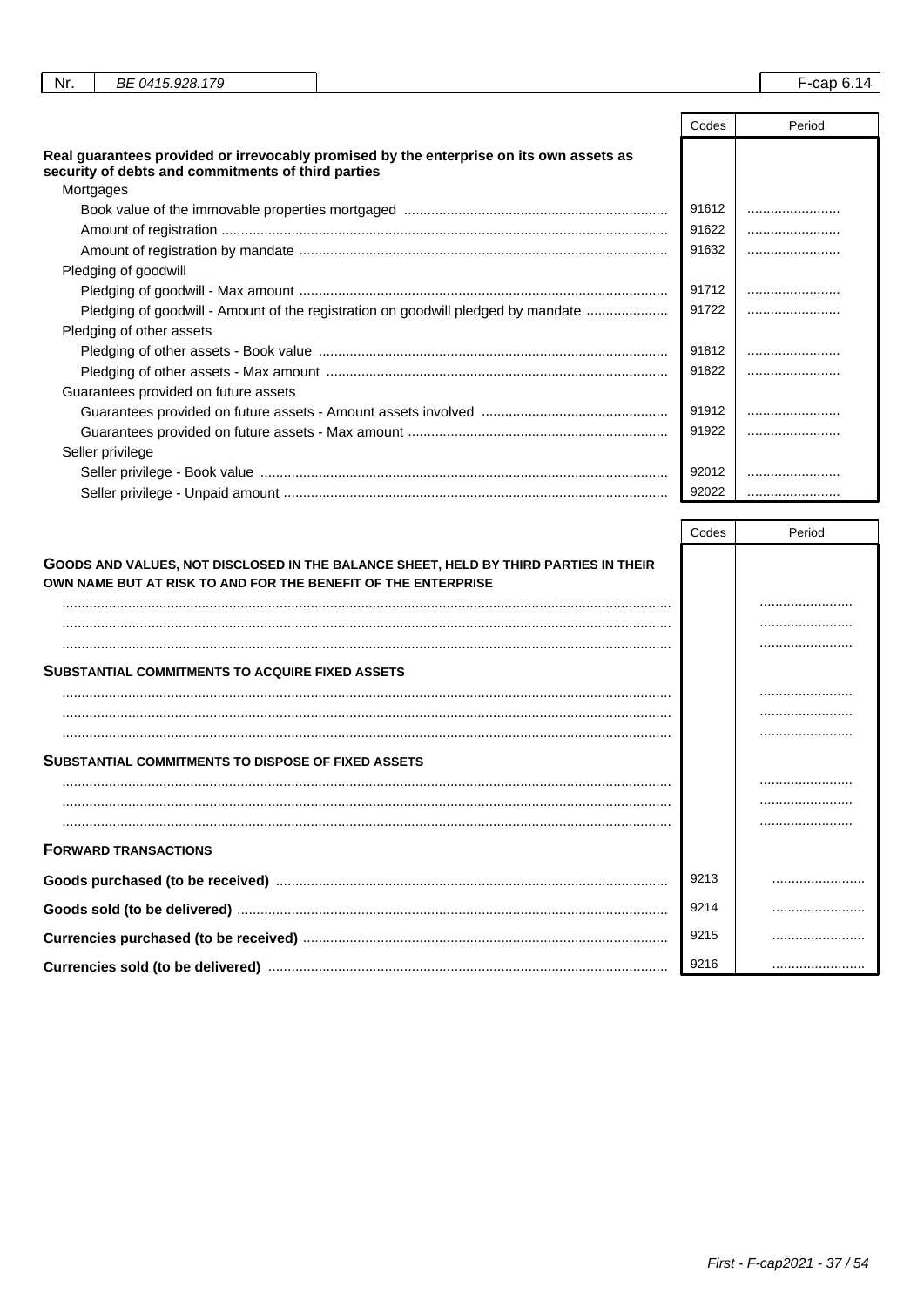| Nr. | BE 0415.928.179                          |                                                                                               | $F$ -cap 6.14 |
|-----|------------------------------------------|-----------------------------------------------------------------------------------------------|---------------|
|     |                                          |                                                                                               |               |
|     |                                          |                                                                                               | Period        |
|     |                                          | <b>COMMITMENTS RELATING TO TECHNICAL GUARANTEES IN RESPECT OF SALES OR SERVICES</b>           |               |
|     |                                          |                                                                                               |               |
|     |                                          |                                                                                               |               |
|     |                                          |                                                                                               |               |
|     |                                          |                                                                                               |               |
|     |                                          |                                                                                               |               |
|     |                                          |                                                                                               | Period        |
|     |                                          | AMOUNT, NATURE AND FORM CONCERNING LITIGATION AND OTHER IMPORTANT COMMITMENTS                 |               |
|     | aansprakelijk voor de totale BTW schuld. | Kinepolis Group NV maakt deel uit van de BTW eenheid. Daarom is Kinepolis Group NV hoofdelijk |               |

| adilispianellin vuoli de tutale DT II scrittiu. | 167.697.67 |
|-------------------------------------------------|------------|
|                                                 |            |
|                                                 |            |
|                                                 |            |

### **SUPPLEMENT RETIREMENTS OR SURVIVORS PENSION PLANS IN FAVOUR OF THE PERSONNEL OR THE EXECUTIVES OF THE ENTERPRISE**

#### **Brief description**

Voor de bedienden is een aanvulling op het wettelijk pensioen voorzien door onderschrijving van een groepsverzekeringspolis bij een Belgische verzekeringsmaatschappij. Deze polis is van het type vaste bijdrage. De jaarlijkse premies die door de verzekeringsmaatschappij berekend worden, worden door de werkgever (werkgeversbijdrage) en werknemer (werkenemersbijdrage) betaald.

Onder IFRS wordt het defined contribution plan als een defined benefit beschouwd. Kinepolis Group heeft actuariële berekeningen laten uitvoeren.

De verplichting op de balans van 764K EUR in de geconsolideerde jaarrekening wordt opgenomen voor de toegezegde-pensioenregelingen en is de actuele waarde van de toekomstige uitkeringsverplichtingen die werknemers hebben opgebouwd in het boekjaar en voorgaande jaren minus de reële waarde van de fondsbeleggingen. De verplichting wordt periodiek berekend door een onafhankelijke actuaris met behulp van de 'projected unit credit'-methode. De reële waarde van de fondsbeleggingen wordt bepaald als de mathematische reserves die binnen de verzekerde plannen worden opgebouwd.

#### **Measures taken by the enterprise to cover the resulting charges**

|                                          |      | Period |
|------------------------------------------|------|--------|
| <b>PENSIONS FUNDED BY THE ENTERPRISE</b> |      |        |
|                                          | 9220 |        |
| Methods of estimation                    |      |        |
|                                          |      |        |
|                                          |      |        |
|                                          |      |        |

| NATURE AND FINANCIAL IMPACT OF SIGNIFICANT EVENTS AFTER THE CLOSING DATE NOT INCLUDED IN THE |  |
|----------------------------------------------------------------------------------------------|--|
| <b>BALANCE SHEET OR THE INCOME STATEMENT</b>                                                 |  |

Period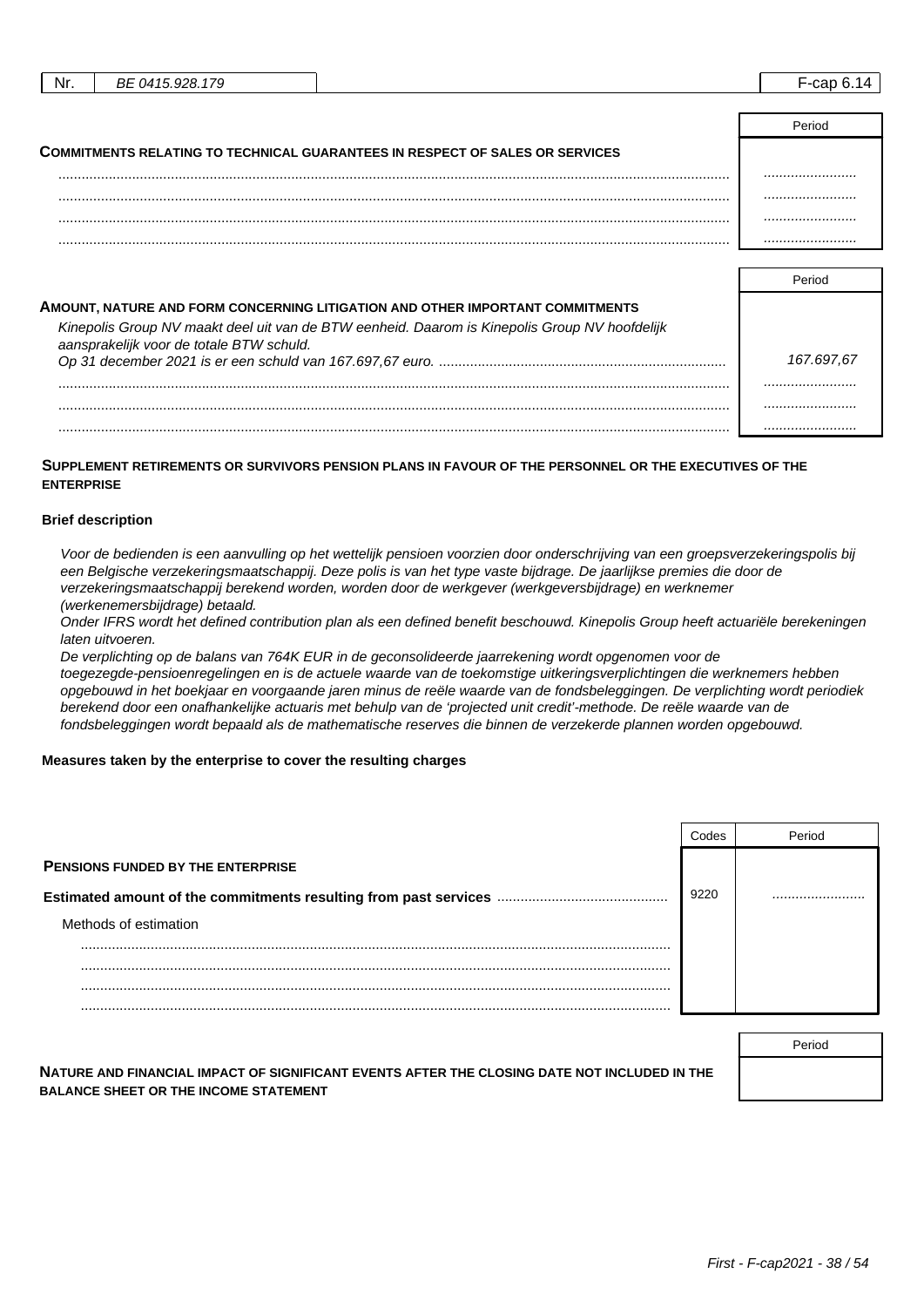$\sqrt{ }$ 

|                                                                                                                                                                                                                                                                                                                                                                                                                                                                                                                                                                                                                          | Period |
|--------------------------------------------------------------------------------------------------------------------------------------------------------------------------------------------------------------------------------------------------------------------------------------------------------------------------------------------------------------------------------------------------------------------------------------------------------------------------------------------------------------------------------------------------------------------------------------------------------------------------|--------|
| KINEPOLIS SLUIT NIEUW CP/MTN PPROGRAMMA AF EN VERLENGT DE 'COVENANT HOLIDAY'                                                                                                                                                                                                                                                                                                                                                                                                                                                                                                                                             |        |
| Als gevolg van de impact van de Covid-19 pandemie, bereikte Kinepolis begin 2021 met haar financiële<br>instellingen een akkoord tot vrijstelling van de krediet-convenanten op haar bancaire schuld (een<br>zogenaamde 'covenant holiday') tot 30 juni 2022.                                                                                                                                                                                                                                                                                                                                                            |        |
| Kinepolis sloot het jaar 2021 af met een sterke liquiditeitspositie, een herstel van de rendabiliteit en<br>solvabiliteit in de tweede jaarhelft en een daling van de netto financiële schuld, maar hanteert het<br>voorzichtigheidsprincipe en bereikte met haar financiële instellingen een akkoord tot verlenging van de<br>'covenant holiday' tot 31 december 2022.                                                                                                                                                                                                                                                  |        |
| Dit betekent dat onder meer de voorwaarden met betrekking tot de maximale schuldgraad in relatie tot<br>EBITDAL opgeschort blijven tot eind 2022. Deze voorwaarden, die enkel gelden voor de bancaire schuld,<br>werden vervangen door onder meer een liquiditeitsconvenant, die inhoudt dat de som van de beschikbare<br>cash en bevestigde kredietlijnen minimaal € 30,0 miljoen moet zijn gedurende de looptijd van de 'covenant<br>holiday'.                                                                                                                                                                         |        |
| Kinepolis Group NV is een regelmatige uitgever in de schuldkapitaalmarkten. Als onderdeel van haar<br>financieringsstrategie, heeft Kinepolis een nieuw CP/MTN schatkistcertificaten programma ingesteld ten<br>bedrage van € 150,0 miljoen. Dit programma biedt Kinepolis een extra middel om haar activiteiten te<br>financieren en dit met looptijden van minimum 7 dagen en maximum 10 jaar.                                                                                                                                                                                                                         |        |
| <b>VERVREEMDING VAN EIGEN AANDELEN</b>                                                                                                                                                                                                                                                                                                                                                                                                                                                                                                                                                                                   |        |
| Door uitoefeningen van aandelenopties in het kader van het Aandelenoptieplan 2016 werden 23 656 eigen<br>aandelen uitgeoefend aan een uitoefenprijs van € 41,55. Per 23 maart 2022 bedraagt het totaal aantal eigen<br>aandelen 398 896.                                                                                                                                                                                                                                                                                                                                                                                 |        |
| <b>AANDELENOPTIEPLAN</b>                                                                                                                                                                                                                                                                                                                                                                                                                                                                                                                                                                                                 |        |
| Op 11 mei 2016 keurde de Algemene Vergadering een aandelenoptieplan goed. Onder dit<br>aandelenoptieplan kunnen 543 304 opties worden toegekend. Hierbij werd beslist om de uitoefenprijs gelijk<br>te stellen aan de gemiddelde slotkoers van het aandeel Kinepolis Group, gedurende 30 dagen voorafgaand<br>aan het aanbod. De opties zullen verstrijken 8 jaar na de datum van goedkeuring van het Plan door de<br>Algemene Vergadering.                                                                                                                                                                              |        |
| Op 29 december 2016 werd dit nieuwe aandelenoptieplan aangeboden aan de Voorzitter van de Raad van<br>Bestuur, het Uitvoerend Management en daarvoor in aanmerking komende kaderleden van de<br>Vennootschap of haar dochterondernemingen. Op 28 februari 2017 waren 396 500 opties toegekend. Op 31<br>december 2017 werden in totaal 23 500 opties aangeboden aan het uitvoerend management van Landmark<br>Cinemas. Op 5 januari 2018 waren deze volledig toegekend. Doorheen 2019 werden er 22 000 opties<br>toegekend. Doorheen 2021 werden er geen opties toegekend (2020: 0), 58 299 opties uitgeoefend (2020: 11 |        |
|                                                                                                                                                                                                                                                                                                                                                                                                                                                                                                                                                                                                                          | 0.00   |
|                                                                                                                                                                                                                                                                                                                                                                                                                                                                                                                                                                                                                          |        |
|                                                                                                                                                                                                                                                                                                                                                                                                                                                                                                                                                                                                                          |        |
|                                                                                                                                                                                                                                                                                                                                                                                                                                                                                                                                                                                                                          |        |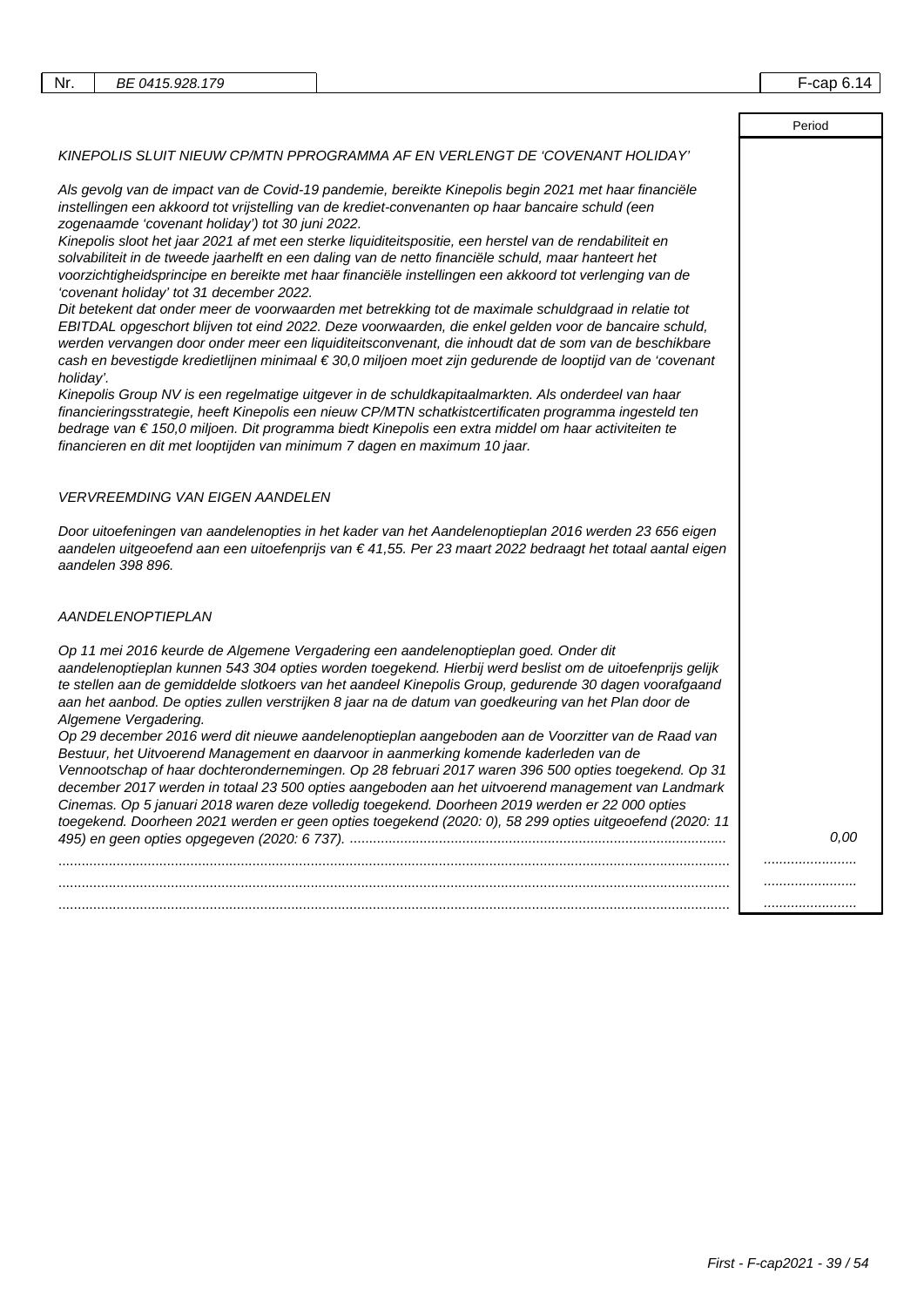| Nr. | BE 0415.928.179 | $\overline{\phantom{0}}$<br>$\sim$<br>-cap |
|-----|-----------------|--------------------------------------------|
|     |                 |                                            |
|     |                 | $\overline{\phantom{0}}$                   |

| COMMITMENTS TO PURCHASE OR SALE AVAILABLE TO THE COMPANY AS ISSUER OF OPTIONS FOR SALE OR<br><b>PURCHASE</b> |  |
|--------------------------------------------------------------------------------------------------------------|--|
|                                                                                                              |  |
|                                                                                                              |  |
|                                                                                                              |  |
|                                                                                                              |  |

| NATURE, COMMERCIAL OBJECTIVE AND FINANCIAL CONSEQUENCES OF TRANSACTIONS NOT REFLECTED IN<br><b>THE BALANCE SHEET</b>                                                                                       |  |
|------------------------------------------------------------------------------------------------------------------------------------------------------------------------------------------------------------|--|
| Provided that the risks or advantages coming from these transactions are significant and if the<br>disclosure of the risks or advantages is necessary to appreciate the financial situation of the company |  |
|                                                                                                                                                                                                            |  |
|                                                                                                                                                                                                            |  |
|                                                                                                                                                                                                            |  |
|                                                                                                                                                                                                            |  |

|                                                                                                                                                                                                                                      | Period |
|--------------------------------------------------------------------------------------------------------------------------------------------------------------------------------------------------------------------------------------|--------|
| OTHER RIGHTS AND COMMITMENTS NOT REFLECTED IN THE BALANCE SHEET (including those which can<br>not be quantified)                                                                                                                     |        |
| Als gevolg van de financiering verstrekt aan vennootschappen van de groep, gelden er een aantal<br>voorwaarden met betrekking tot het verkopen of in waarborg geven van bepaalde activa van de<br>vennootschap aan een derde partij. |        |
| Kinepolis Group NV verbindt er zich toe om, indien nodig, de betalingsverplichtingen te ondersteunen van de<br>dochtervennootschappen waarbij de betalingsverplichtingen worden verzekerd door een comfortletter.                    | 0.00   |
| Waarborgen bij ING ten bedrage van 95.575 EUR;                                                                                                                                                                                       |        |
| Corporate quarantee ten bedrage van 2.000.000 EUR ten gunste van ING België NV voor leningen<br>afgesloten door Kinepolis Financial Services NV waarvoor Kinepolis Group NV borg staat;                                              |        |
| Corporate guarantee ten bedrage van 1.500.000 EUR ten gunste van ING Bank NV voor leningen                                                                                                                                           |        |
| afgesloten door Kinepolis Financial Services NV waarvoor Kinepolis Group NV borg staat.                                                                                                                                              | n nn   |
|                                                                                                                                                                                                                                      |        |
|                                                                                                                                                                                                                                      |        |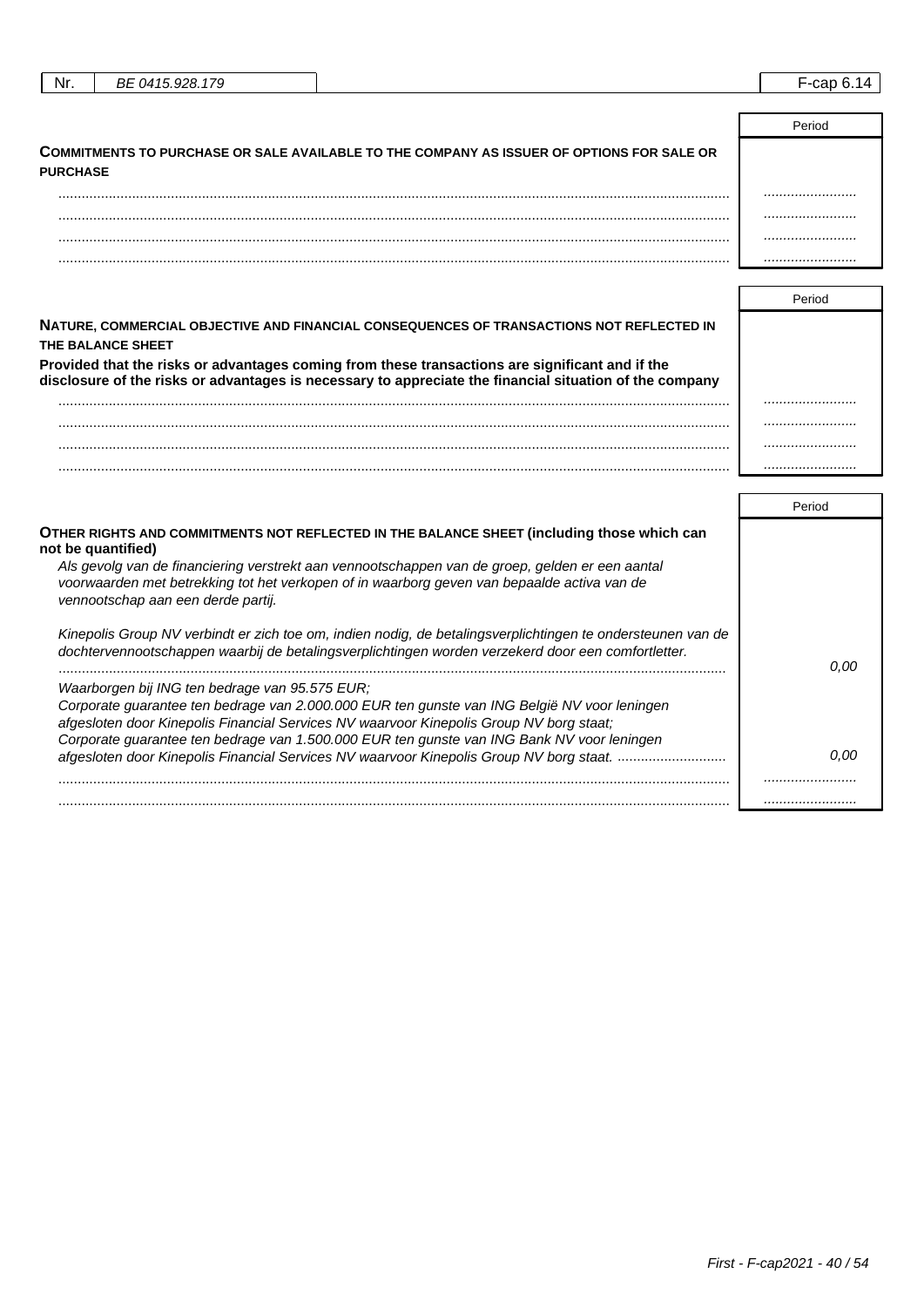## **RELATIONSHIPS WITH AFFILIATED ENTERPRISES, ASSOCIATED ENTERPRISES AND OTHERS ENTERPRISES LINKED BY PARTICIPATING INTERESTS**

|                                                                                                                | Codes   | Period         | Preceding period |
|----------------------------------------------------------------------------------------------------------------|---------|----------------|------------------|
| <b>AFFILIATED ENTERPRISES</b>                                                                                  |         |                |                  |
| Financial fixed assets measurement controlled the state of the state of the state of the state of the state of | (280/1) | 604.204.135,47 | 541.067.249,96   |
|                                                                                                                | (280)   | 436.697.525,18 | 441.614.657,00   |
|                                                                                                                | 9271    |                |                  |
|                                                                                                                | 9281    | 167.506.610,29 | 99.452.592,96    |
|                                                                                                                | 9291    | 21.302.298,26  | 6.976.385,65     |
|                                                                                                                | 9301    |                |                  |
|                                                                                                                | 9311    | 21.302.298,26  | 6.976.385,65     |
|                                                                                                                | 9321    |                |                  |
|                                                                                                                | 9331    |                |                  |
|                                                                                                                | 9341    |                |                  |
|                                                                                                                | 9351    | 11.824.183,05  | 19.185.274,99    |
|                                                                                                                | 9361    | 11.144.413,40  | 11.144.413,40    |
|                                                                                                                | 9371    | 679.769,65     | 8.040.861,59     |
| Personal and real guarantees                                                                                   |         |                |                  |
| Provided or irrevocably promised by the enterprise as security for debts or                                    |         |                |                  |
|                                                                                                                | 9381    | 10.157.000,00  | 20.256.000,00    |
| Provided or irrevocably promised by affiliated enterprises as security for                                     | 9391    | 80.000.000,00  |                  |
|                                                                                                                | 9401    |                |                  |
| <b>Financial results</b>                                                                                       |         |                |                  |
|                                                                                                                | 9421    | 4.269.139.69   | 3.102.098,64     |
|                                                                                                                | 9431    |                |                  |
|                                                                                                                | 9441    |                |                  |
|                                                                                                                | 9461    | 222.538,70     | 17,88            |
|                                                                                                                | 9471    |                |                  |
| <b>Disposal of fixed assets</b>                                                                                |         |                |                  |
|                                                                                                                | 9481    |                |                  |
|                                                                                                                | 9491    |                |                  |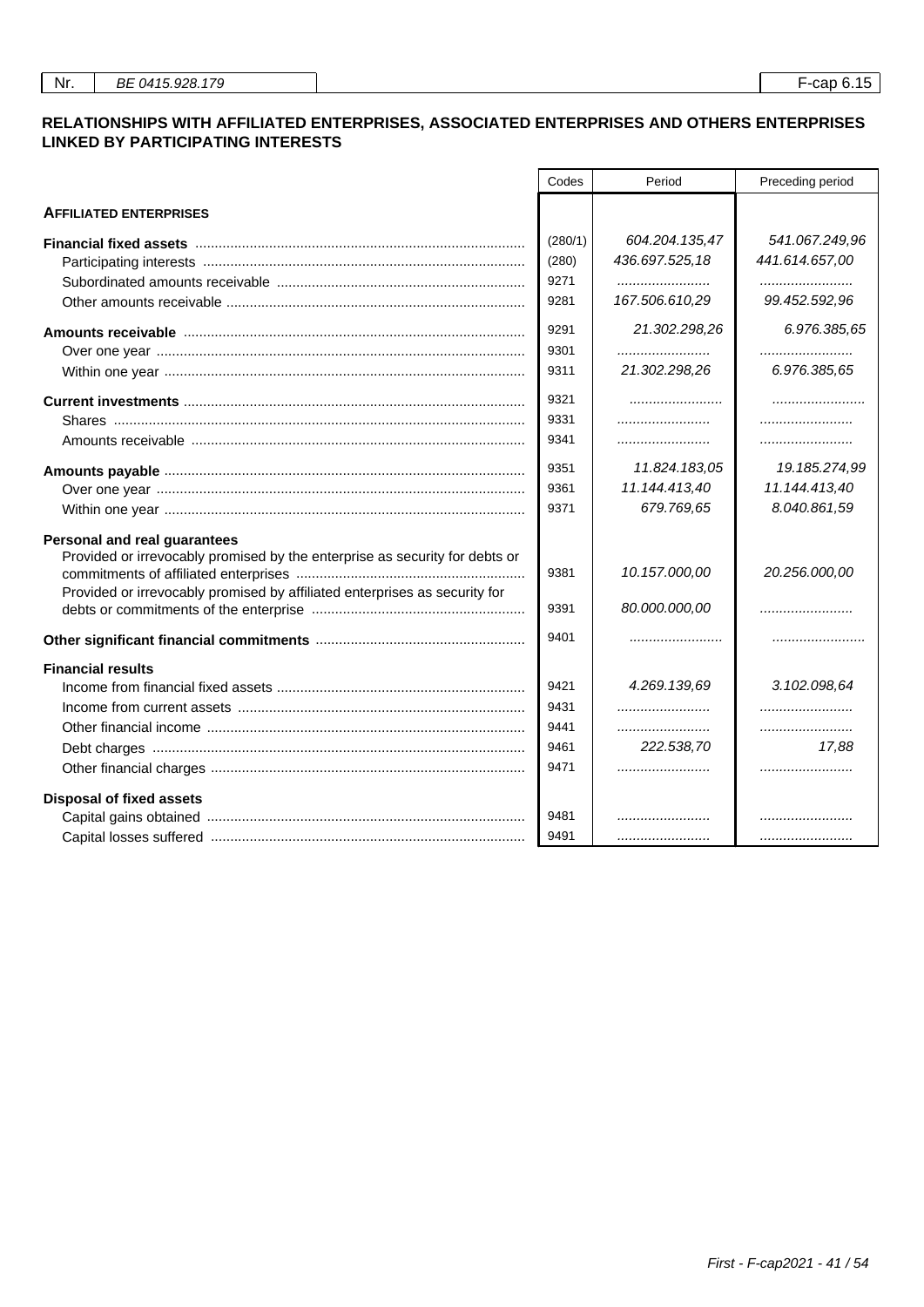|                                                                             | Codes | Period | Preceding period |
|-----------------------------------------------------------------------------|-------|--------|------------------|
| <b>ASSOCIATED ENTERPRISES</b>                                               |       |        |                  |
|                                                                             | 9253  |        |                  |
|                                                                             | 9263  |        |                  |
|                                                                             | 9273  |        |                  |
|                                                                             | 9283  |        |                  |
|                                                                             | 9293  |        |                  |
|                                                                             | 9303  |        |                  |
|                                                                             | 9313  |        |                  |
|                                                                             | 9353  |        |                  |
|                                                                             | 9363  |        |                  |
|                                                                             | 9373  |        |                  |
| <b>Personal and real guarantees</b>                                         |       |        |                  |
| Provided or irrevocably promised by the enterprise as security for debts or | 9383  |        |                  |
| Provided or irrevocably promised by associated enterprises as security for  | 9393  |        |                  |
|                                                                             | 9403  |        |                  |
| OTHER ENTERPRISES LINKED BY PARTICIPATING INTERESTS                         |       |        |                  |
|                                                                             | 9252  |        |                  |
|                                                                             | 9262  |        |                  |
|                                                                             | 9272  |        |                  |
|                                                                             | 9282  |        |                  |
| Amounts receivable …………………………………………………………………………                             | 9292  |        |                  |
|                                                                             | 9302  |        |                  |
|                                                                             | 9312  |        |                  |
|                                                                             | 9352  |        |                  |
|                                                                             | 9362  |        |                  |
|                                                                             | 9372  |        |                  |

|                                                                                                                                                                                                                                                                                                                                                           | Period       |
|-----------------------------------------------------------------------------------------------------------------------------------------------------------------------------------------------------------------------------------------------------------------------------------------------------------------------------------------------------------|--------------|
| TRANSACTIONS WITH ENTERPRISES LINKED BY PARTICIPATING INTERESTS OUT OF MARKET CONDITIONS                                                                                                                                                                                                                                                                  |              |
| Mention of these transactions if they are significant, including the amount of the transactions, the<br>nature of the link, and all information about the transactions which should be necessary to get a better<br>understanding of the situation of the company                                                                                         |              |
| De Raad van Bestuur stelt vast dat er geen objectieve of wettelijke criteria zijn die duidelijk omschrijven wat<br>er wordt bedoeld met transacties buiten normale marktyoorwaarden zoals omschreven in het KB van 10<br>augustus 2009.                                                                                                                   |              |
| Om deze reden heeft de Raad van Bestuur de optie gekozen om alle transacties van enige betekenis met<br>verbonden partijen te vermelden in deze toelichting. Deze positie is trouwens in overeenstemming de<br>internationale praktijk die verwacht dat alle belangrijke transacties met verbonden partijen worden toegelicht<br>in de financiële staten. |              |
| Hierna volgt een opsomming van alle belangrijke transacties met verbonden partijen met uitzondering van<br>de transacties met verbonden partijen die volledig deel uitmaken van een groep zoals opgenomen in het KB<br>van 10 augustus 2009:                                                                                                              |              |
|                                                                                                                                                                                                                                                                                                                                                           | 1.667.656.00 |
|                                                                                                                                                                                                                                                                                                                                                           |              |
|                                                                                                                                                                                                                                                                                                                                                           |              |
|                                                                                                                                                                                                                                                                                                                                                           |              |

First - F-cap2021 - 42 / 54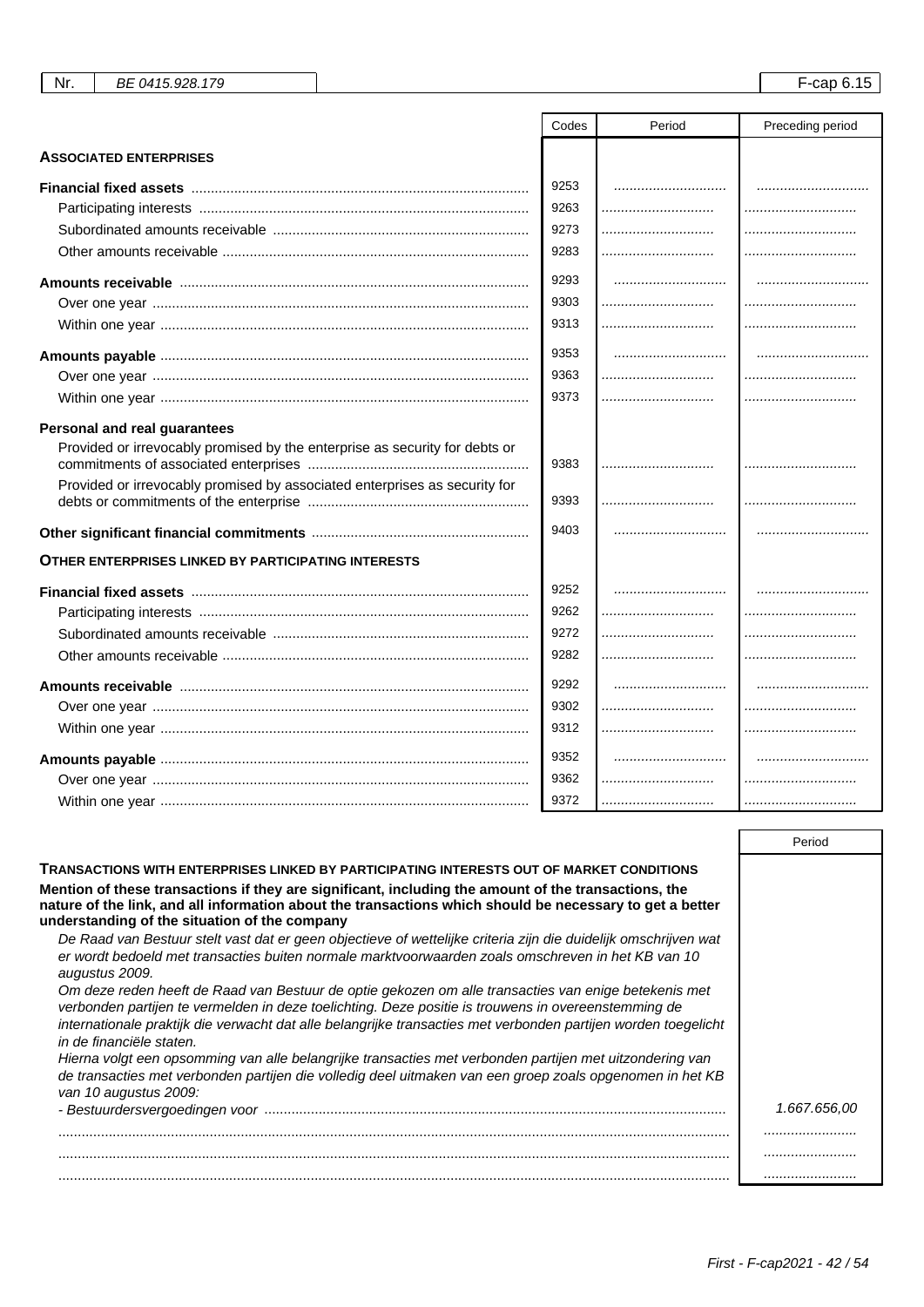┑

r

┱

## **FINANCIAL RELATIONSHIPS WITH**

|                                                                                                                                                                                                                    | Codes | Period       |
|--------------------------------------------------------------------------------------------------------------------------------------------------------------------------------------------------------------------|-------|--------------|
| DIRECTORS, MANAGERS, INDIVIDUALS OR BODIES CORPORATE WHO CONTROL THE ENTERPRISE<br>WITHOUT BEING ASSOCIATED THEREWITH OR OTHER ENTERPRISES CONTROLLED BY THESE<br><b>PERSONS</b>                                   |       |              |
|                                                                                                                                                                                                                    | 9500  |              |
| Conditions on amounts receivable, rate, duration, possibly reimbursed amounts, canceled<br>amounts or renounced amounts                                                                                            |       |              |
|                                                                                                                                                                                                                    |       |              |
|                                                                                                                                                                                                                    |       |              |
|                                                                                                                                                                                                                    | 9501  |              |
|                                                                                                                                                                                                                    | 9502  |              |
| Amount of direct and indirect remunerations and pensions, included in the income statement,<br>as long as this disclosure does not concern exclusively or mainly, the situation of a single<br>identifiable person |       |              |
|                                                                                                                                                                                                                    | 9503  | 1.667.656,00 |
|                                                                                                                                                                                                                    | 9504  |              |

|                                                                                                           | Codes | Period     |
|-----------------------------------------------------------------------------------------------------------|-------|------------|
| AUDITORS OR PEOPLE THEY ARE LINKED TO                                                                     |       |            |
|                                                                                                           | 9505  | 264.731.00 |
| Fees for exceptional services or special missions executed in the company by the auditor                  |       |            |
|                                                                                                           | 95061 | 2.000.00   |
|                                                                                                           | 95062 |            |
|                                                                                                           | 95063 | 3.000.00   |
| Fees for exceptional services or special missions executed in the company by people they are<br>linked to |       |            |
|                                                                                                           | 95081 |            |
|                                                                                                           | 95082 | 13.310,00  |
|                                                                                                           | 95083 | 2.500.00   |

**Mentions related to article 3:64, §2 and §4 of the Companies and Associations Code**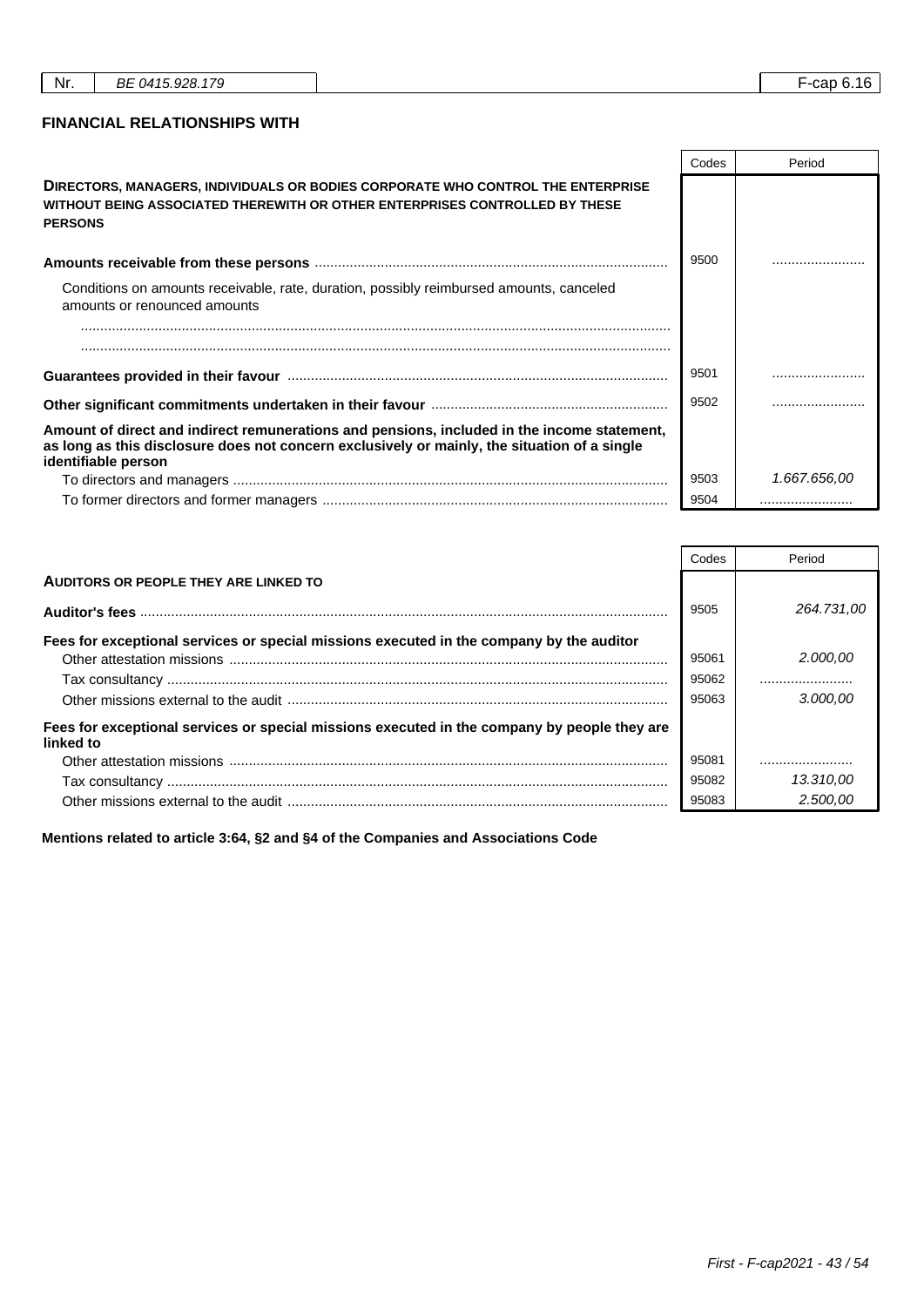## **INFORMATION RELATING TO CONSOLIDATED ACCOUNTS**

**INFORMATION TO DISCLOSE BY EACH ENTERPRISE THAT IS SUBJECT TO COMPANY LAW ON THE CONSOLIDATED ACCOUNTS OF ENTERPRISES**

**The enterprise has prepared and published consolidated accounts and a consolidated report**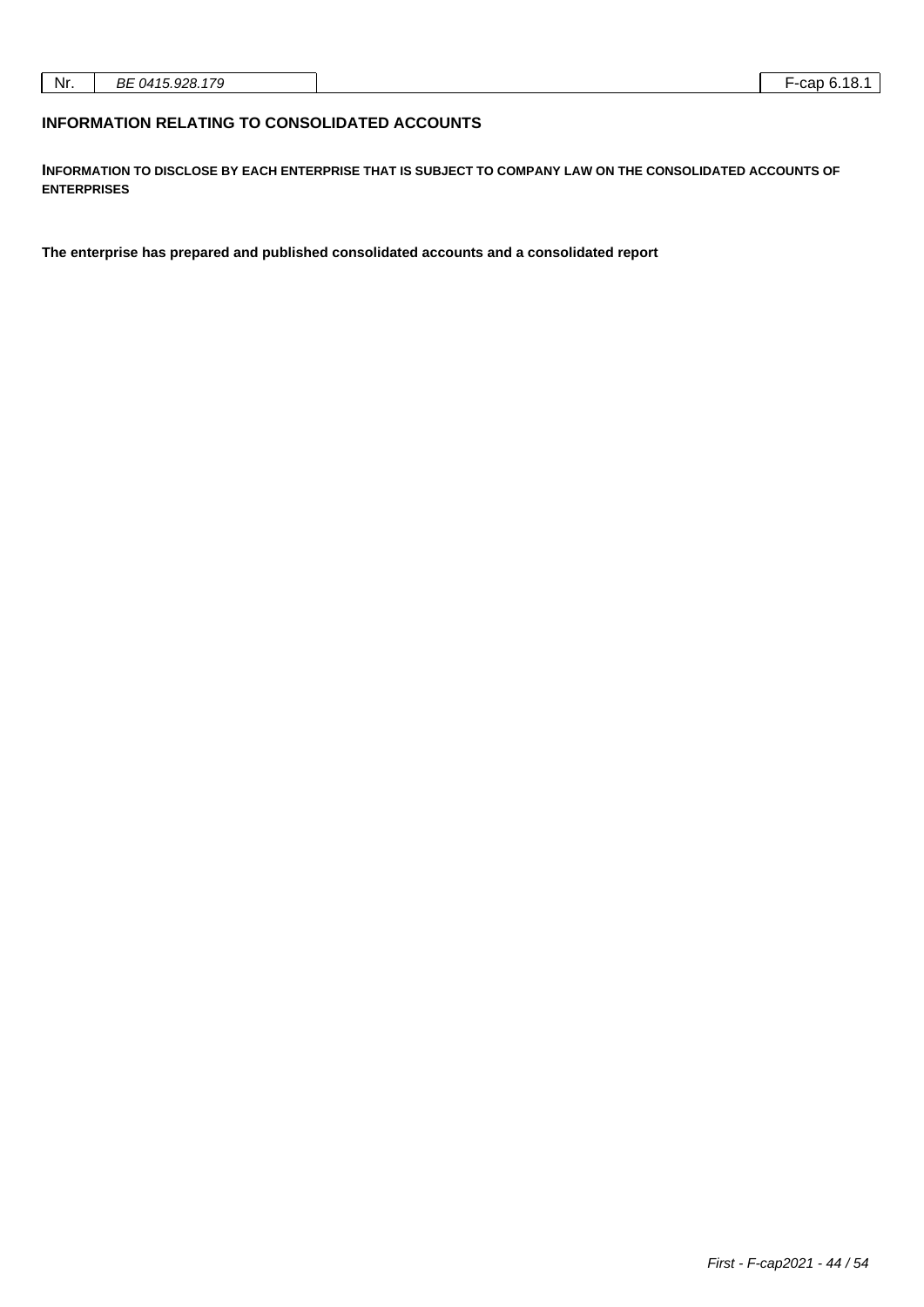| Nr. | BE 0415.928.179 |
|-----|-----------------|
|     |                 |

**FINANCIAL RELATIONSHIPS OF THE GROUP LED BY THE ENTERPRISE IN BELGIUM WITH AUDITORS OR WITH PEOPLE THEY ARE LINKED TO**

|                                                                                                                  | Codes | Period     |
|------------------------------------------------------------------------------------------------------------------|-------|------------|
| Mentions related to article 3:65, §4 and §5 of the Companies and Associations Code                               |       |            |
| Auditor's fees according to a mandate at the group level led by the company publishing the<br><i>information</i> | 9507  | 386.621,00 |
| Fees for exceptional services or special missions executed in these group by the auditor                         |       |            |
|                                                                                                                  | 95071 | 2.000,00   |
|                                                                                                                  | 95072 |            |
|                                                                                                                  | 95073 | 3.000.00   |
| Fees to people auditors are linked to according to the mandate at the group level led by the                     | 9509  | 417.572.00 |
| Fees for exceptional services or special missions executed in the group by people they are<br>linked to          |       |            |
|                                                                                                                  | 95091 |            |
|                                                                                                                  | 95092 | 13.310.00  |
|                                                                                                                  | 95093 | 276.894.00 |

**Mentions related to article 3:64, §2 and §4 and of the Companies and Associations Code**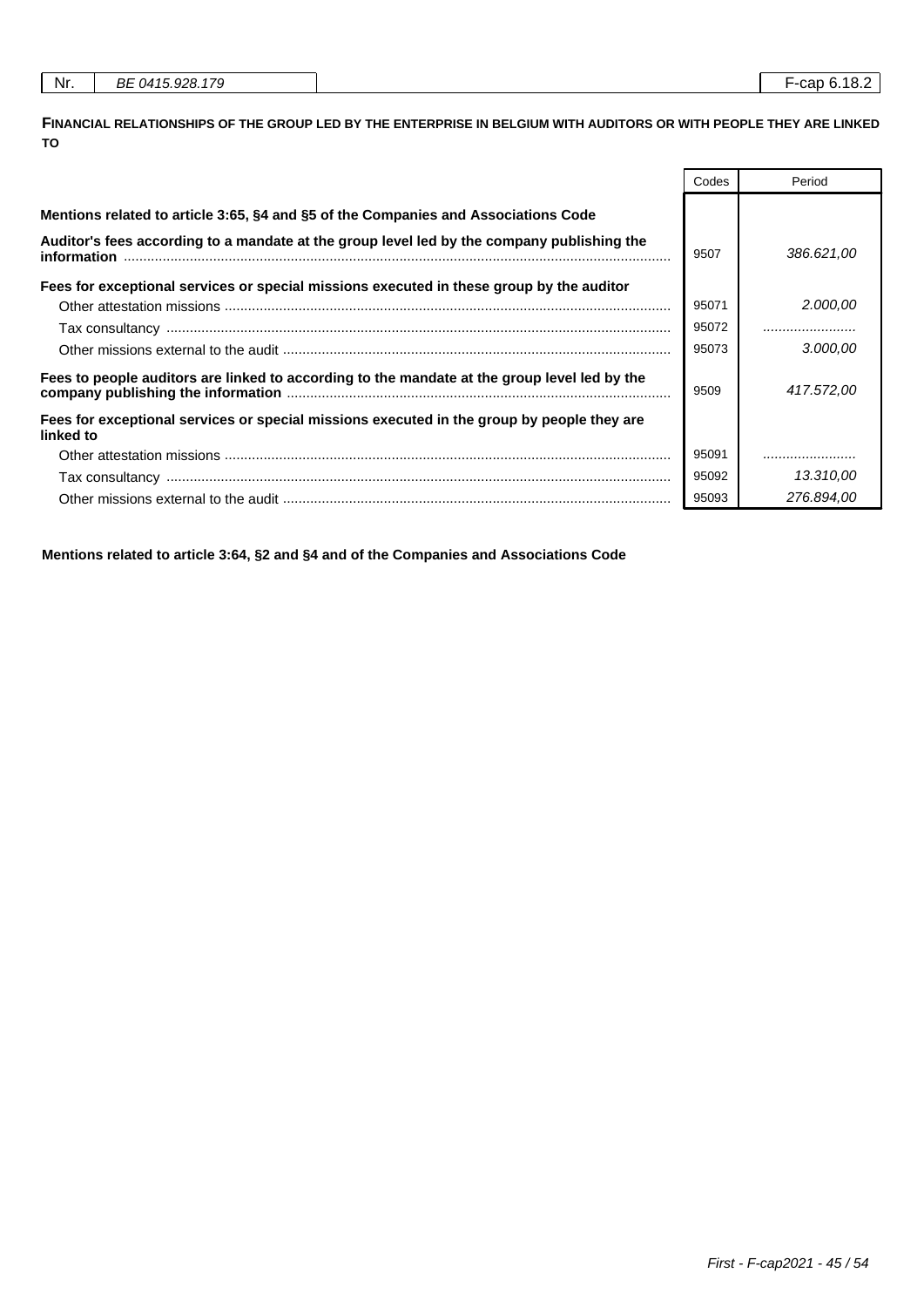## **VALUATION RULES**

SAMENVATTING VAN DE WAARDERINGSREGELS

I. Beginsel

De waarderingsregels worden vastgesteld overeenkomstig de bepalingen van het koninklijk besluit van 30 januari 2001 tot uitvoering van het Wetboek van vennootschappen.

Ten behoeve van het getrouwe beeld wordt in de volgende uitzonderingsgevallen afgeweken van de bij dit besluit bepaalde waarderingsregels :

Deze afwijkingen worden als volgt verantwoord :

Deze afwijkingen beïnvloeden als volgt het vermogen, de financiële positie en het resultaat vóór belasting van de onderneming.

De waarderingsregels werden ten opzichte van het vorige boekjaar qua verwoording of toepassing [xxxxxxxxxxx] [niet gewijzigd]; zo ja, dan heeft de wijziging betrekking op :

en heeft een [positieve] [negatieve] invloed op het resultaat van het boekjaar vóór belasting ten belope van EUR.

De resultatenrekening [xxxxxx] [wordt niet] op belangrijke wijze beïnvloed door opbrengsten en kosten die aan een vorig boekjaar moeten worden toegerekend; zo ja, dan hebben deze betrekking op :

De cijfers van het boekjaar zijn niet vergelijkbaar met die van het vorige boekjaar en wel om de volgende reden :

[Voor de vergelijkbaarheid worden de cijfers van het vorige boekjaar op de volgende punten aangepast] [Voor de vergelijking van de jaarrekeningen van beide boekjaren moet met volgende elementen rekening worden gehouden]

Bij gebrek aan objectieve beoordelingscriteria is de waardering van de voorzienbare risico's, mogelijke verliezen en ontwaardingen waarvan hierna sprake, onvermijdelijk aleatoir :

Andere inlichtingen die noodzakelijk zijn opdat de jaarrekening een getrouw beeld zou geven van het vermogen, de financiële positie en het resultaat van de onderneming :

#### II. Bijzondere regels

#### De oprichtingskosten :

De oprichtingskosten worden onmiddellijk ten laste genomen, behoudens volgende kosten die worden geactiveerd :

#### Herstructureringskosten :

Herstructureringskosten werden [geactiveerd] [niet geactiveerd] in de loop van het boekjaar; zo ja, dan wordt dit als volgt verantwoord :

#### Immateriële vaste activa :

Het bedrag aan immateriële vaste activa omvat voor EUR kosten van onderzoek en ontwikkeling. De afschrijvingstermijn voor deze kosten en voor de goodwill beloopt [meer] [niet meer] dan 5 jaar; indien meer dan 5 jaar wordt deze termijn als verantwoord :

#### Materiële vaste activa :

In de loop van het boekjaar [xxxxxxx] [werden geen] materiële vaste activa geherwaardeerd; zo ja, dan wordt deze herwaardering als volgt verantwoord :

Afschrijvingen geboekt tijdens het boekjaar :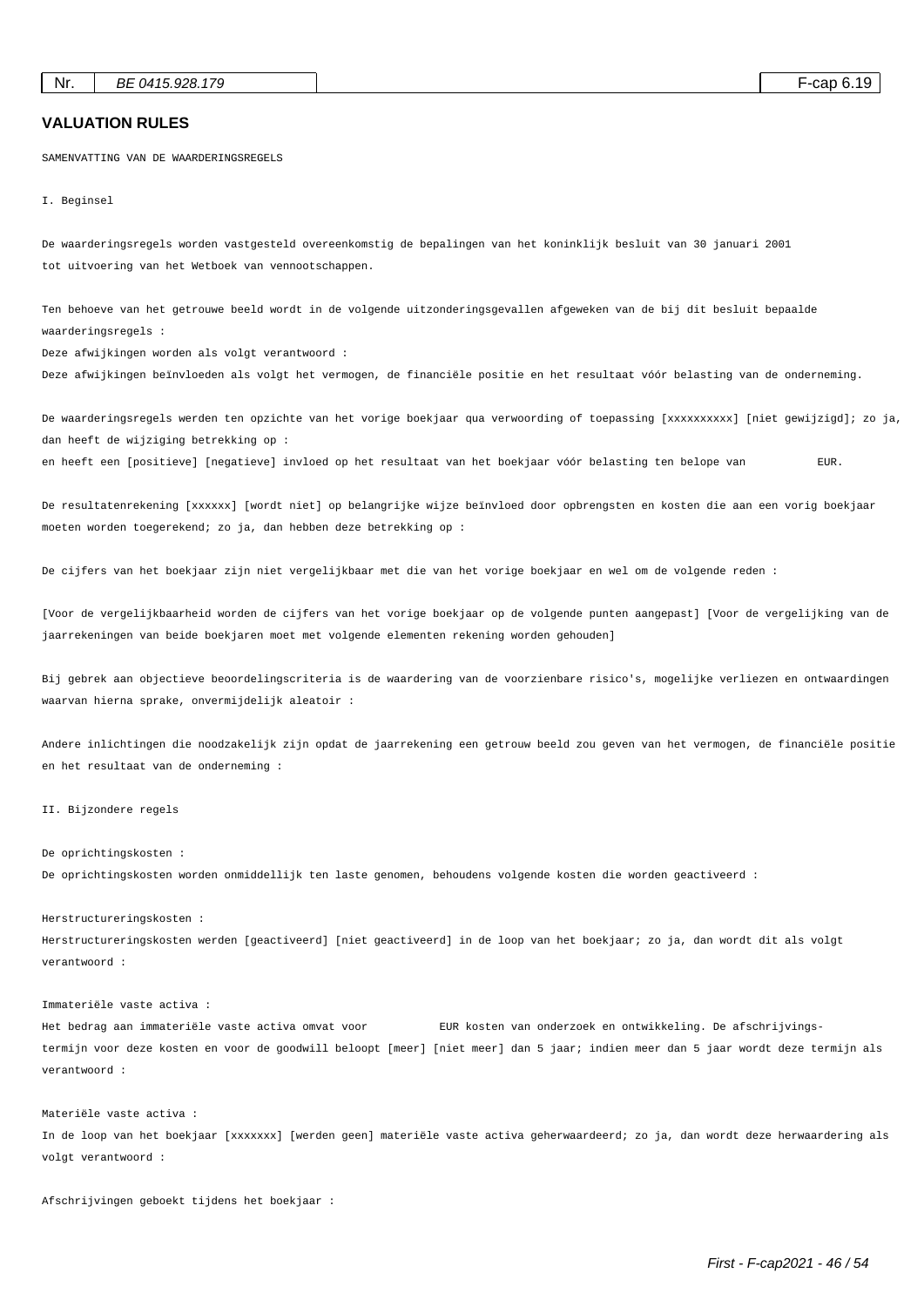| Basis + Afschrijvingspercentages<br>Methode<br>$+$<br>$+$<br>Activa<br>L (lineaire)<br>$+$<br>$+$            |     |
|--------------------------------------------------------------------------------------------------------------|-----|
|                                                                                                              |     |
| + D (degressieve) + geherwaardeerde) + Hoofdsom + Bijkomende kosten                                          | $+$ |
| + G(geherwaardeerde) + Min. - Max. +<br>A (andere)<br>Min. - Max.<br>$+$                                     |     |
| $^{+}$                                                                                                       |     |
| + 1. Oprichtingskosten +                                                                                     |     |
|                                                                                                              |     |
| + 2. Immateriële vaste activa +                                                                              |     |
| $^{+}$                                                                                                       |     |
| + 3. Industriële, administratieve of +                                                                       |     |
| commerciële gebouwen * +<br>$5.00 - 20.00$<br>0.00<br>$-0.00$<br>$\mathbf{L}$<br>$+$<br>$+$<br>$+$<br>$+$    |     |
| $\ddot{}$                                                                                                    |     |
| + 4. Installaties, machines en<br>$\sim$ $+$                                                                 |     |
| uitrustingen * +<br>$10.00 - 10.00$<br>0.00<br>$-0.00$<br>L<br>$\begin{array}{c} + \end{array}$<br>$\ddot{}$ |     |
| $10.00 - 33.00$<br>0.00<br>$-0.00$<br>L<br>$+$<br>$+$                                                        |     |
|                                                                                                              |     |
| $+ 5.$ Rollend materieel $*$<br>$20.00 - 20.00$<br>0.00<br>$-0.00$<br>L<br>$+$<br>$+$                        |     |
|                                                                                                              |     |
| + 6. Kantoormateriaal en meubilair * +<br>$20.00 - 33.00$<br>0.00<br>$-0.00$<br>L<br>$+$<br>$+$              |     |
|                                                                                                              |     |
| + 7. Andere matriële vaste activa * .+<br>$+$<br>_____________________                                       |     |

Nr. BE 0415.928.179 **F**-cap 6.19

\* Met inbegrip van de in leasing gehouden activa; deze worden in voorkomend geval op een afzonderlijke lijn vermeld.

Overschot aan toegepaste, fiscaal aftrekbare, versnelde afschrijvingen ten opzichte van de economisch verantwoorde afschrijvingen : - bedrag voor het boekjaar : EUR.

- gecummuleerd bedrag voor de vaste activa verworven vanaf het boekjaar dat na 31 december 1983 begint : EUR.

Financiële vaste activa :

In de loop van het boekjaar [werden] [xxxxxxxxxxxxxxx] deelnemingen geherwaardeerd; zo ja, dan wordt deze herwaardering als volgt verantwoord : zie jaarverslag

Voorraden :

Voorraden worden gewaardeerd tegen de aanschaffingswaarde berekend volgens de fifo methode :

1. Grond- en hulpstoffen :

2. Goederen in bewerking - gereed product :

3. Handelsgoederen :

4. Onroerende goederen bestemd voor verkoop :

#### Producten :

- De vervaardigingsprijs van de producten waarvan de poductie meer dan één jaar beslaat, [xxxxxx] [omvat geen] financiële kosten verbonden aan de kapitalen ontleend om de productie ervan te financieren.

Bij het einde van het boekjaar bedraagt de marktwaarde van de totale voorraden ongeveer % meer dan hun boekwaarde. (deze inlichting is slechts vereist zo het verschil belangrijk is).

Bestellingen in uitvoering :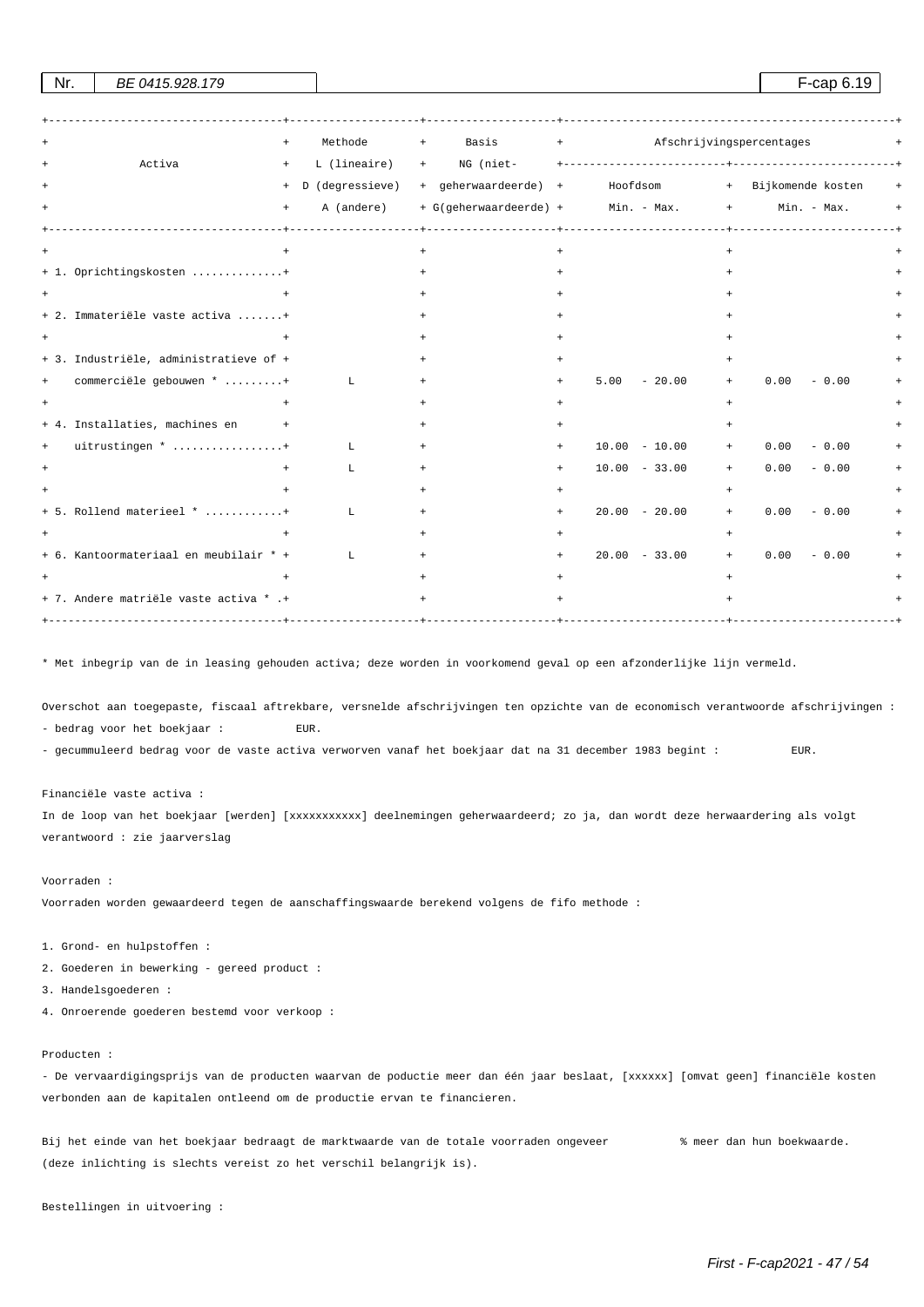| BE 0415.928.179<br>Nr. | F-cap 6.19 |
|------------------------|------------|
|------------------------|------------|

Bestellingen in uitvoering worden geherwaardeerd [tegen vervaardigingsprijs] [tegen vervaardigingsprijs, verhoogd met een gedeelte van het resultaat naar gelang van de vordering der werken].

Schulden :

De passiva [xxxxxxxx] [bevatten geen] schulden op lange termijn, zonder rente of met een abnormale lage rente; zo ja, dan wordt op deze schulden [een] [geen] disconto toegepast dat wordt geactiveerd.

#### Vreemde valuta :

De omrekening in EUR van tegoeden, schulden en verbintenissen in vreemde valuta gebeurt op volgende grondslagen :

De resultaten uit de omrekening van de vreemde valuta zijn als volgt in de jaarrekening verwerkt :

#### Leasingovereenkomsten :

Wat de niet-geactiveerde gebruiksrechten uit leasingovereenkomsten betreft (artikel 102, par. 1 van het koninklijk besluit van 30 januari 2001), beliepen de vergoedingen en huurgelden die betrekking hebben op het boekjaar voor de leasing van onroerende goederen : EUR.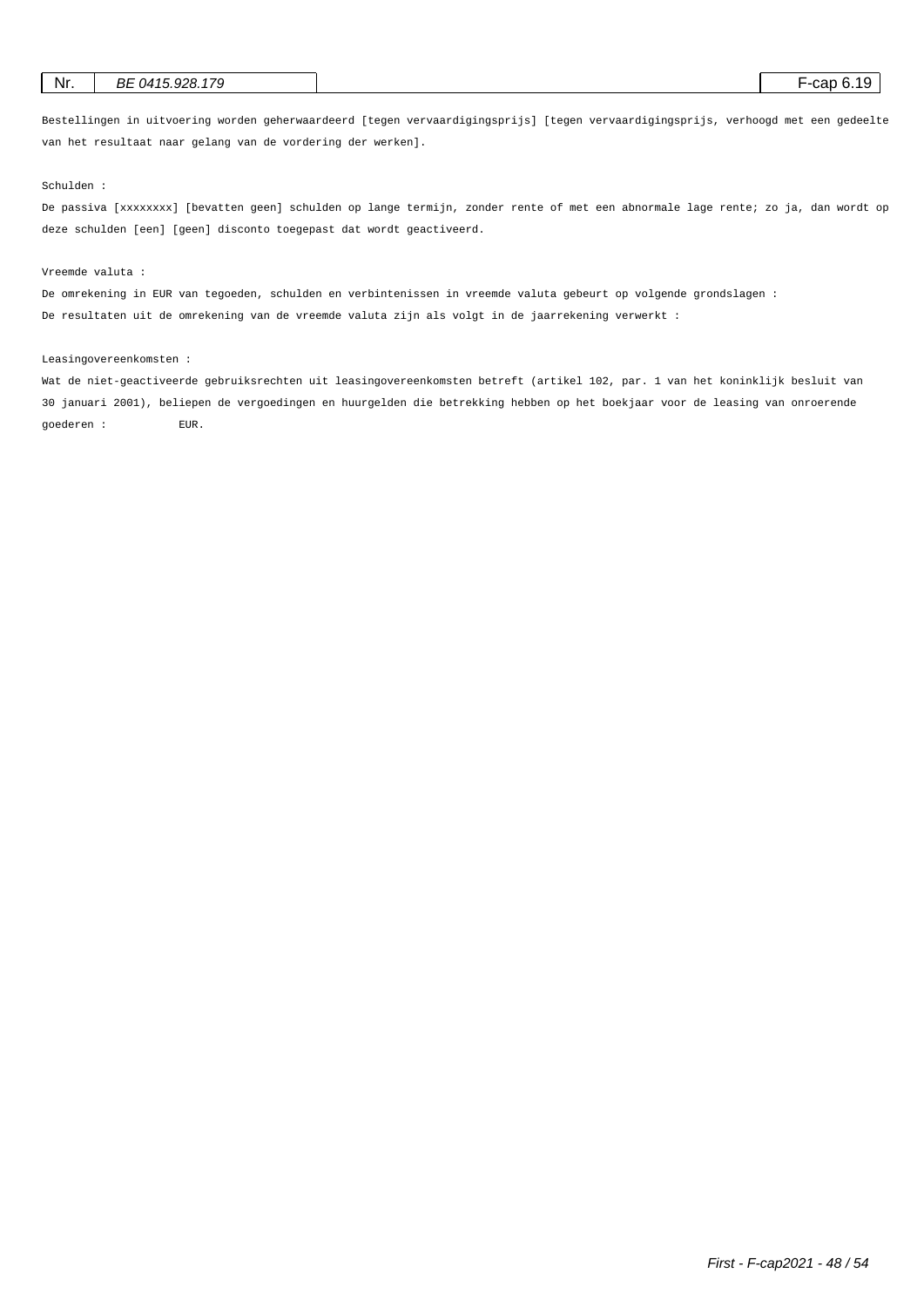| oor<br>-ual<br>◡. | 170<br>BF<br>ററ<br>147ء | Nr. |
|-------------------|-------------------------|-----|
|-------------------|-------------------------|-----|

## **OTHER INFORMATIONS TO DISCLOSE**

Wat betreft de RSZ schuld opgenomen onder code 9076 werd een afbetalingsplan opgesteld met de RSZ administratie op basis van artikel 3 van het speciale koninklijk besluit 'uitstel betalingen RSZ' (Covid-19),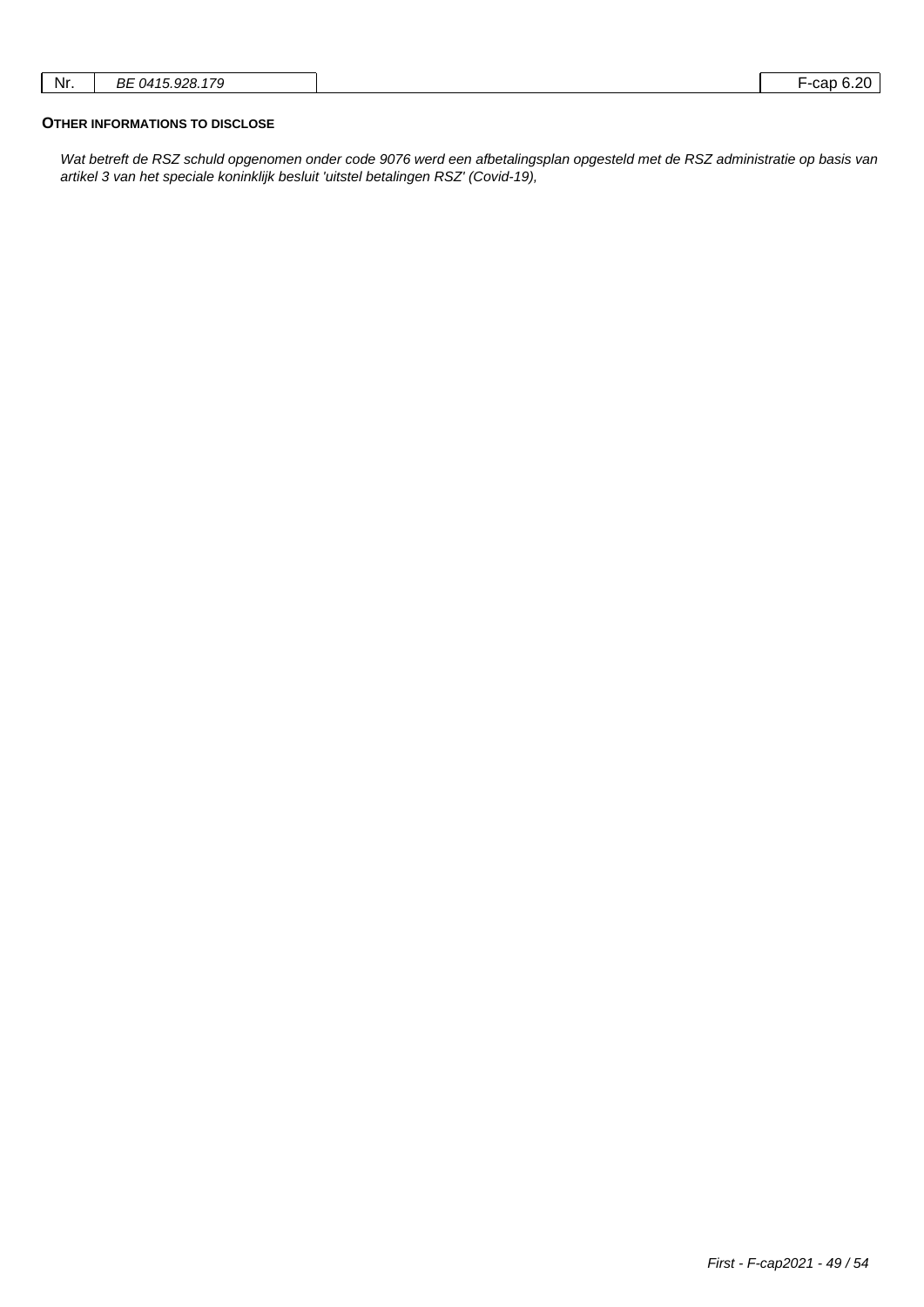## **OTHER DOCUMENTS TO BE FILED UNDER BELGIAN COMPANIES AND ASSOCIATIONS CODE**

**MANAGEMENT REPORT**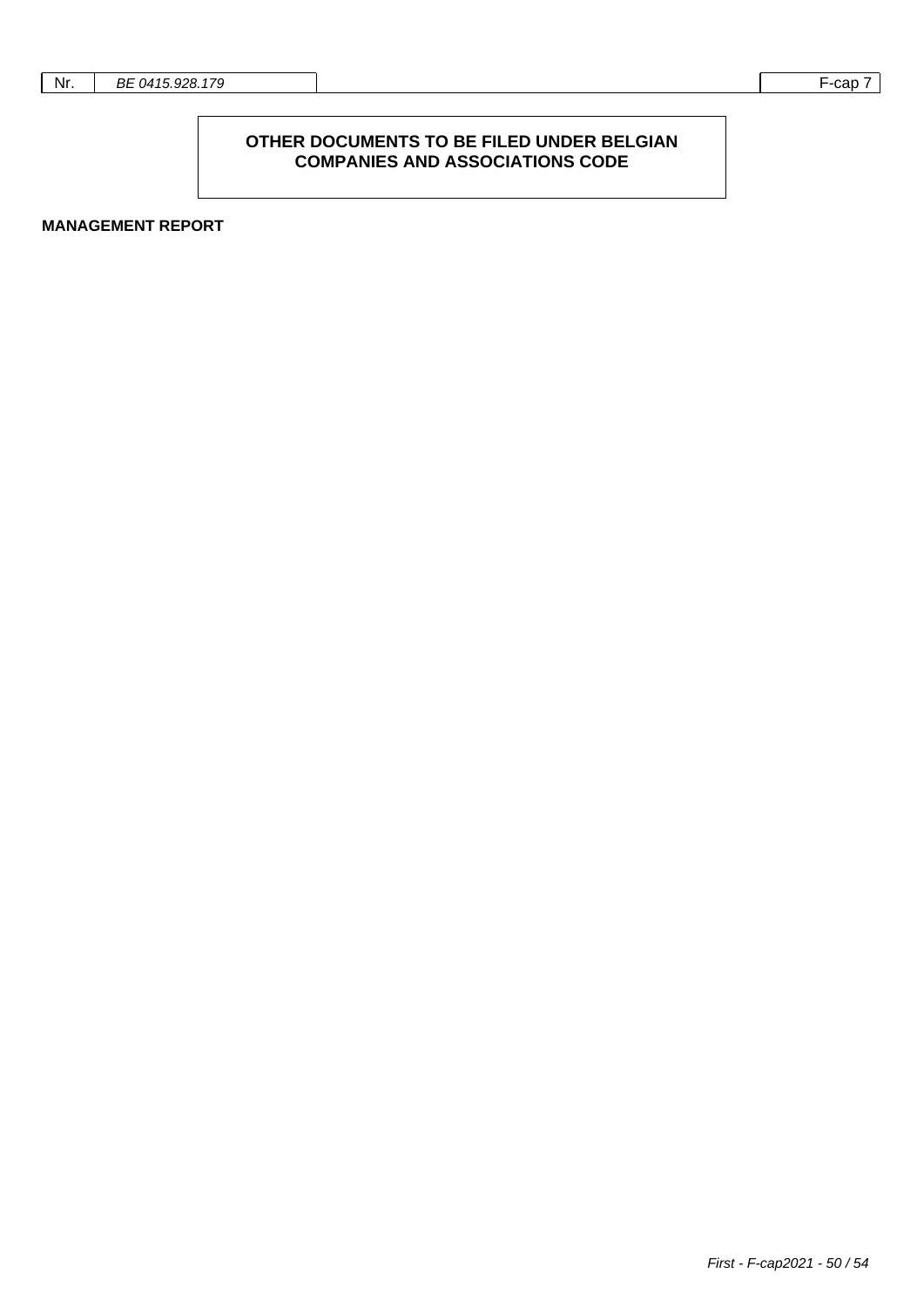| Nr. | BE 0415.928.179                       |                | F-cap 10 |
|-----|---------------------------------------|----------------|----------|
|     | <b>SOCIAL BALANCE SHEET</b>           |                |          |
|     | Number of joint industrial committee: | 200<br>100<br> | <br>     |

## **STATEMENT OF THE PERSONS EMPLOYED**

## **EMPLOYEES FOR WHOM THE ENTERPRISE SUBMITTED A DIMONA DECLARATION OR WHO ARE RECORDED IN THE GENERAL PERSONNEL REGISTER**

| Codes<br>During the current period |      | Total        | Men          | Women<br>2.  |
|------------------------------------|------|--------------|--------------|--------------|
| Average number of employees        |      |              |              |              |
|                                    | 1001 | 111.1        | 65.3         | 45,8         |
|                                    | 1002 | 19.7         | 3,4          | 16,3         |
|                                    | 1003 | 126.5        | 68.0         | 58.5         |
| Number of hours actually worked    |      |              |              |              |
|                                    | 1011 | 138.930      | 80.528       | 58.402       |
|                                    | 1012 | 17.919       | 2.837        | 15.082       |
|                                    | 1013 | 156.849      | 83.365       | 73.484       |
| <b>Personnel costs</b>             |      |              |              |              |
|                                    | 1021 | 8.504.723.63 | 4.898.968.62 | 3.605.755.01 |
|                                    | 1022 | 1.316.829,15 | 248.014,28   | 1.068.814,87 |
|                                    | 1023 | 9.821.552,78 | 5.146.982.90 | 4.674.569.88 |
|                                    | 1033 | 168.179,00   | 87.920.00    | 80.259.00    |

| During the preceding period | Codes | Total        | 1P. Men      | 2P. Women    |
|-----------------------------|-------|--------------|--------------|--------------|
|                             | 1003  | 144.4        | 73.0         | 71,4         |
|                             | 1013  | 155.877      | 76.852       | 79.025       |
|                             | 1023  | 9.555.165,21 | 4.751.764.22 | 4.803.400,99 |
|                             | 1033  | 168.404,00   | 82.295.00    | 86.109,00    |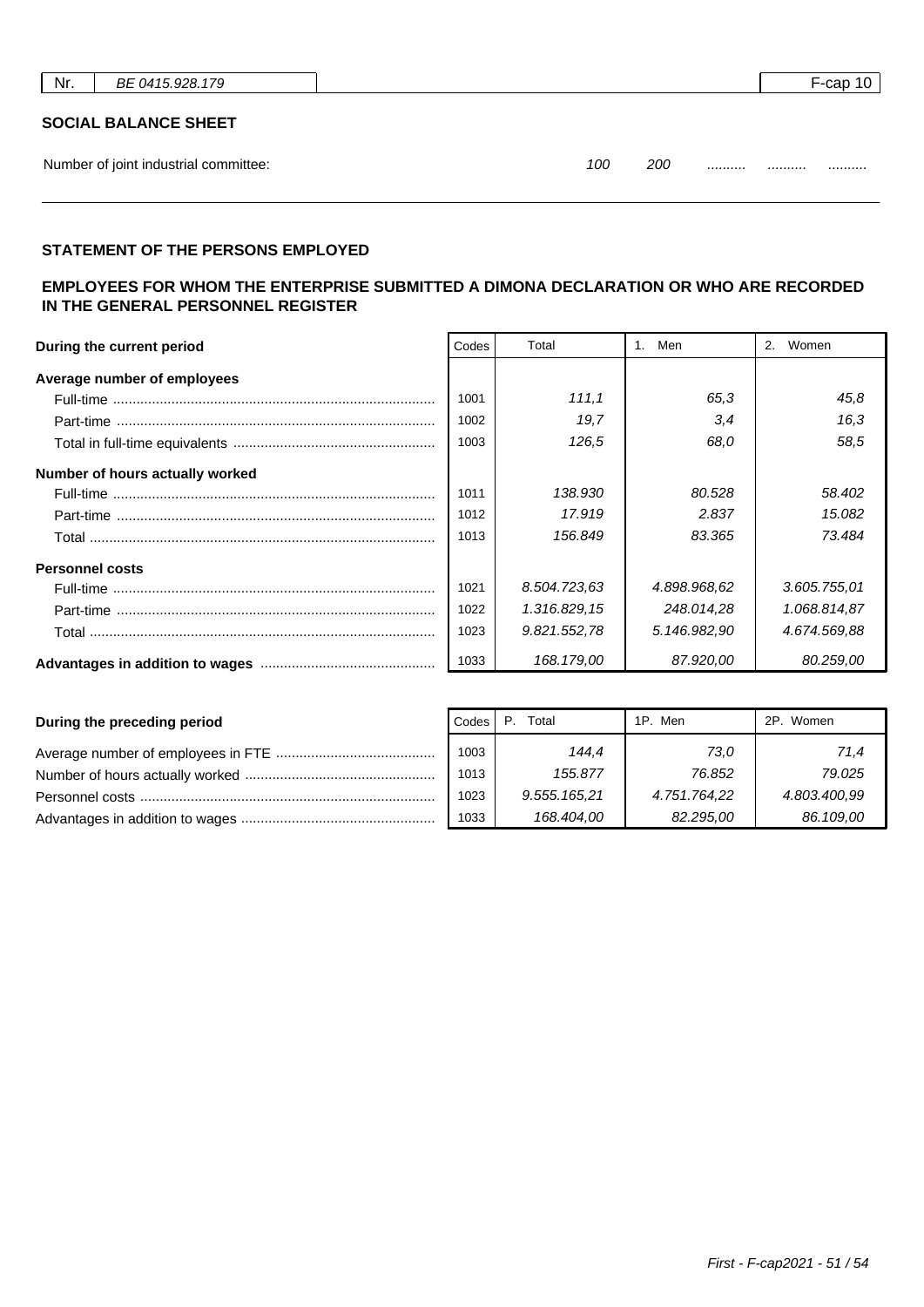## **EMPLOYEES FOR WHOM THE ENTERPRISE SUBMITTED A DIMONA DECLARATION OR WHO ARE RECORDED IN THE GENERAL PERSONNEL REGISTER (continued)**

| Codes<br>At the closing date of the period                 |      | 1. Full-time | 2.<br>Part-time | Total full-time<br>3.<br>equivalents |
|------------------------------------------------------------|------|--------------|-----------------|--------------------------------------|
|                                                            |      | 111          | 21              | 127,0                                |
| By nature of the employment contract                       |      |              |                 |                                      |
|                                                            | 110  | 111          | 20              | 126,6                                |
|                                                            | 111  |              |                 | 0.4                                  |
| Contract for the execution of a specifically assigned work | 112  |              |                 |                                      |
|                                                            | 113  |              |                 |                                      |
| According to gender and study level                        |      |              |                 |                                      |
|                                                            | 120  | 63           | 5               | 67.0                                 |
|                                                            | 1200 |              |                 |                                      |
|                                                            | 1201 | 26           |                 | 26.8                                 |
|                                                            | 1202 | 28           | 3               | 30,4                                 |
|                                                            | 1203 | g            |                 | 9,8                                  |
|                                                            | 121  | 48           | 16              | 60,0                                 |
|                                                            | 1210 |              | 1               | 0.4                                  |
|                                                            | 1211 | 10           | 5               | 13.7                                 |
|                                                            | 1212 | 28           | 9               | 35.2                                 |
|                                                            | 1213 | 10           | 1               | 10,7                                 |
| By professional category                                   |      |              |                 |                                      |
|                                                            | 130  | 3            |                 | 3,0                                  |
|                                                            | 134  | 107          | 21              | 123,0                                |
|                                                            | 132  |              |                 | 1.0                                  |
|                                                            | 133  |              |                 |                                      |

# **HIRED TEMPORARY STAFF AND PERSONNEL PLACED AT THE ENTERPRISE'S DISPOSAL**

| During the period | Codes | Hired<br>temporary staff | Persons placed<br>2.<br>at the<br>enterprise's<br>disposal |
|-------------------|-------|--------------------------|------------------------------------------------------------|
|                   | 150   | 1.0                      |                                                            |
|                   | 151   | 1.742                    |                                                            |
|                   | 152   | 65.319,34                |                                                            |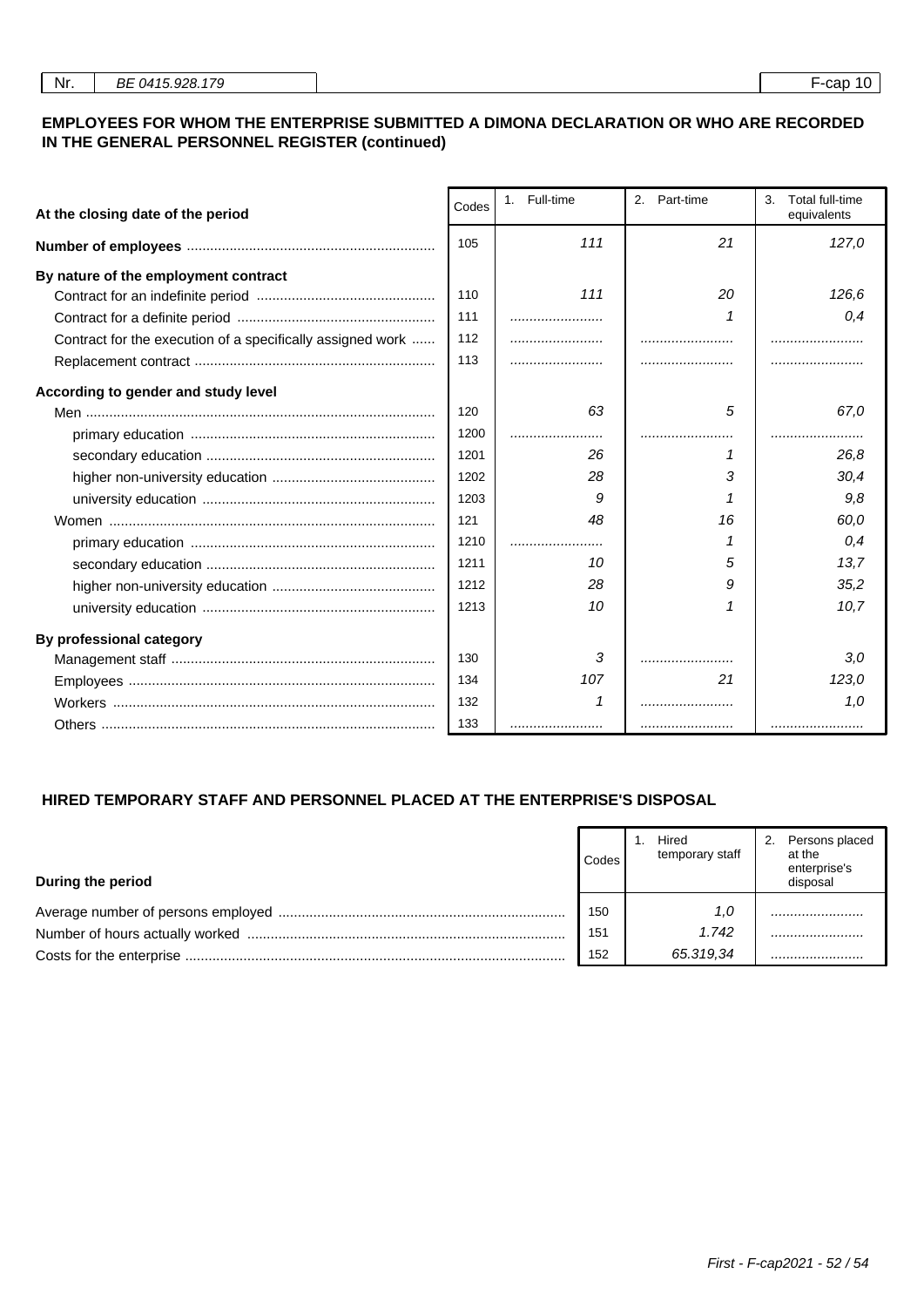## **LIST OF PERSONNEL MOVEMENTS DURING THE PERIOD**

| <b>ENTRIES</b>                                                                                                                                                         | Codes | Full-time | Part-time | Total full-time<br>3.<br>equivalents |
|------------------------------------------------------------------------------------------------------------------------------------------------------------------------|-------|-----------|-----------|--------------------------------------|
| Number of employees for whom the entreprise submitted a<br>DIMONA declaration or who have been recorded in the<br>general personnel register during the financial year | 205   | 15        |           | 15.7                                 |
| By nature of employment contract                                                                                                                                       |       |           |           |                                      |
|                                                                                                                                                                        | 210   | 14        |           | 14.0                                 |
|                                                                                                                                                                        | 211   |           |           | 1.7                                  |
| Contract for the execution of a specifically assigned work                                                                                                             | 212   |           |           |                                      |
|                                                                                                                                                                        | 213   |           |           |                                      |

| Number of employees whose contract-termination date has<br>been entered in DIMONA declaration or in the general        | 305 | 21 | 3 | 22.9 |
|------------------------------------------------------------------------------------------------------------------------|-----|----|---|------|
| By nature of employment contract                                                                                       |     |    |   |      |
|                                                                                                                        | 310 | 20 |   | 21.6 |
|                                                                                                                        | 311 |    |   | 1.3  |
| Contract for the execution of a specifically assigned work                                                             | 312 |    | . |      |
|                                                                                                                        | 313 |    |   |      |
| By reason of termination of contract                                                                                   |     |    |   |      |
|                                                                                                                        | 340 |    |   |      |
| Unemployment with extra allowance from enterprise                                                                      | 341 |    |   |      |
|                                                                                                                        | 342 | 3  |   | 3.8  |
|                                                                                                                        | 343 | 18 |   | 19,1 |
| the number of persons who continue to render services to<br>the enterprise at least half-time on a self-employed basis | 350 |    |   |      |

| <b>DEPARTURES</b>                                                                                                                                               | Codes | 1. Full-time | Part-time<br>$2^{\circ}$ | 3.<br>Total full-time<br>equivalents |
|-----------------------------------------------------------------------------------------------------------------------------------------------------------------|-------|--------------|--------------------------|--------------------------------------|
| Number of employees whose contract-termination date has<br>been entered in DIMONA declaration or in the general<br>personnel register during the financial year | 305   | 21           | 3                        | 22,9                                 |
| By nature of employment contract                                                                                                                                |       |              |                          |                                      |
|                                                                                                                                                                 | 310   | 20           |                          | 21.6                                 |
|                                                                                                                                                                 | 311   |              |                          | 1.3                                  |
| Contract for the execution of a specifically assigned work                                                                                                      | 312   |              |                          |                                      |
|                                                                                                                                                                 | 313   |              |                          |                                      |
| By reason of termination of contract                                                                                                                            |       |              |                          |                                      |
|                                                                                                                                                                 | 340   |              |                          |                                      |
| Unemployment with extra allowance from enterprise                                                                                                               | 341   |              |                          |                                      |
|                                                                                                                                                                 | 342   | 3            |                          | 3,8                                  |
|                                                                                                                                                                 | 343   | 18           |                          | 19,1                                 |
| the number of persons who continue to render services to                                                                                                        |       |              |                          |                                      |
| the enterprise at least half-time on a self-employed basis                                                                                                      | 350   |              |                          |                                      |